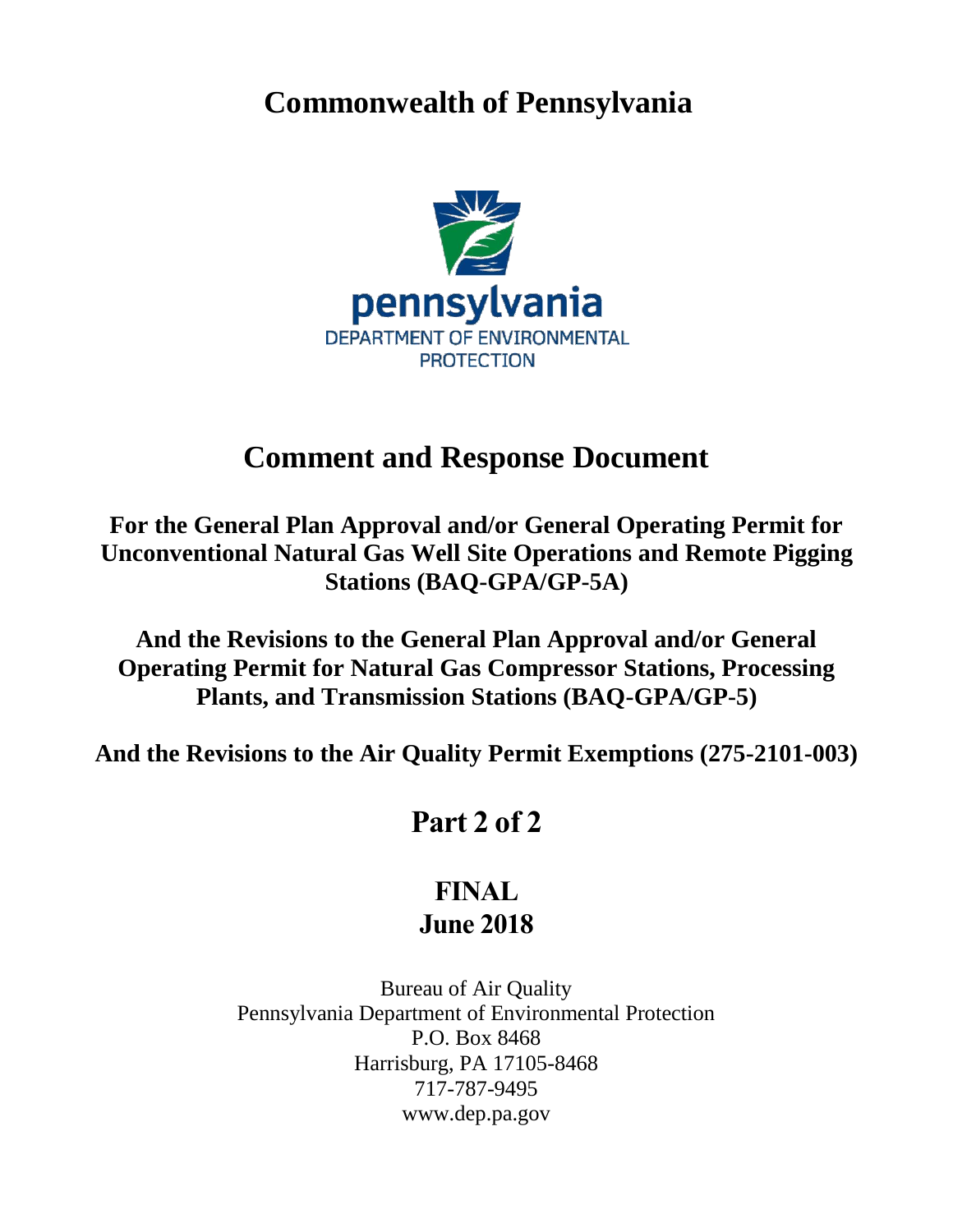#### *Introduction*

On March 31, 2018, the Pennsylvania Department of Environmental Protection (Department or DEP) published notice in the Pennsylvania Bulletin of the availability of the draft-final General Plan Approval and/or General Operating Permit for Unconventional Natural Gas Well Site Operations and Remote Pigging Stations (BAQ-GPA/GP-5A or GP-5A), and draft-final revisions to the General Plan Approval and/or General Operating Permit for Natural Gas Compressor Stations, Processing Plants, and Transmission Stations (BAQ-GPA/GP-5 or GP-5) and the Air Quality Permit Exemptions document (275-2101-003 or Exemptions List) for public review and comment. (47 [Pa.B.](http://www.pabulletin.com/secure/data/vol47/47-5/200.html) 733)

This Comment and Response Document summarizes the comments submitted to DEP by commentators on the draft-final GP-5A and draft-final revisions to GP-5 and the Exemptions List and provides the Department's responses to those comments. Generally, this document is organized such that each comment and response is grouped according to the relevant document and section. Each public comment is listed with an identifying number for each commentator that provided comments to the Department. A list of commentators, including names and affiliations (if applicable) is provided below:

| ID                      | <b>Name</b>               | <b>Affiliation</b>                          |
|-------------------------|---------------------------|---------------------------------------------|
| $\mathbf{1}$            | Suzanne Almeida           | League of Women Voters                      |
| $\overline{2}$          | Robert Altenburg          | PennFuture                                  |
| $\overline{\mathbf{3}}$ | <b>Bruce Baizel</b>       | Earthworks                                  |
| $\overline{\mathbf{4}}$ | <b>Scott Blauvelt</b>     | <b>JKLM</b> Energy, LLC                     |
| 5                       | Harry Brownfield          |                                             |
| 6                       | Jill Brownfield           |                                             |
| 7                       | Delma Burns               |                                             |
| 8                       | <b>Steve Deiker</b>       | Kairos Aerospace                            |
| 9                       | <b>Steve Dussault</b>     | <b>GE Power</b>                             |
| 10                      | Chad Eisenman             | Chevron Appalachia, LLC                     |
| 11                      | Lesley Fleischman         | <b>Clean Air Task Force</b>                 |
| 12                      | <b>Timothy French</b>     | Truck and Engine Manufacturer's Association |
| 13                      | Douglas Frisco            | <b>Energy Transfer</b>                      |
| 14                      | <b>Sharon Furlong</b>     | <b>Bucks Environmental Action Group</b>     |
| 15                      | Meleah Geertsma           | <b>Natural Resources Defense Council</b>    |
| 16                      | Patrick Henderson         | <b>Marcellus Shale Coalition</b>            |
| 17                      | Deborah Hunter            |                                             |
| 18                      | Leann Leiter              | Earthworks                                  |
| 19                      | David McCabe              | Clean Air Task Force                        |
| 20                      | James McCarthy            | <b>Innovative Environmental Solutions</b>   |
| 21                      | Joseph Otis Minott        | Clean Air Council                           |
| 22                      | <b>Rachael Neffshade</b>  | ISO (International Socialist Organization)  |
| 23                      | <b>Elizabeth Paranhos</b> | <b>Environmental Defense Fund</b>           |
| 24                      | Andres Restrepo           | Sierra Club                                 |
| 25                      | James Rosenberg           | <b>Fayette Marcellus Watch</b>              |
| 26                      | Robert Routh              | Clean Air Council                           |
| 27                      | Michael Sherman           | Range Resources - Appalachia, LLC           |
| 28                      | Christopher Trejchel      | <b>Seneca Resources Corporation</b>         |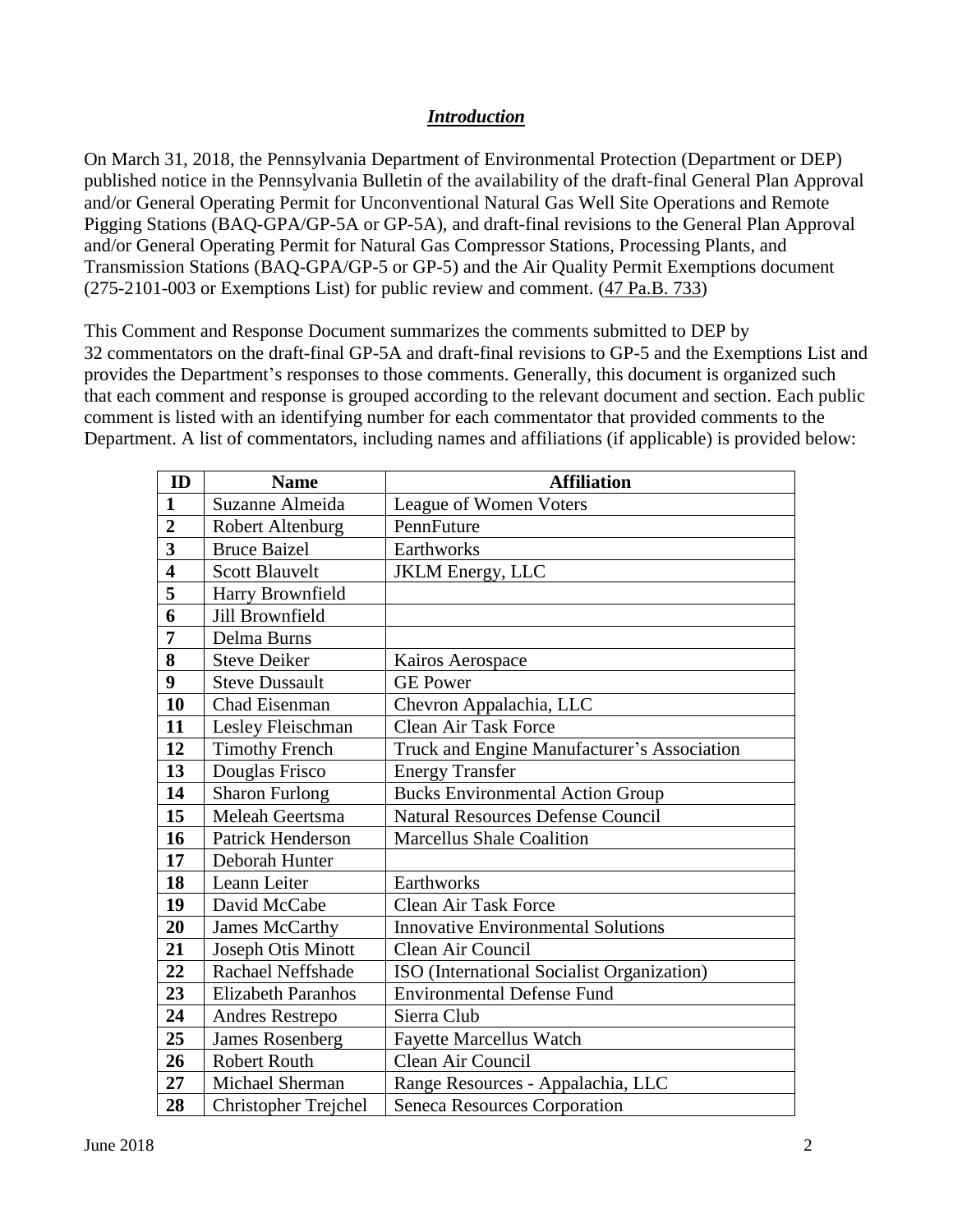| ID | <b>Name</b>            | <b>Affiliation</b>                               |
|----|------------------------|--------------------------------------------------|
| 29 | Dan Weaver             | Pennsylvania Independent Oil and Gas Association |
| 30 | <b>Andrew Williams</b> | <b>Environmental Defense Fund</b>                |
| 31 | Tonya Williams         | SWEPI, LP                                        |
| 32 | Stephanie Wissman      | Associated Petroleum Industries of Pennsylvania  |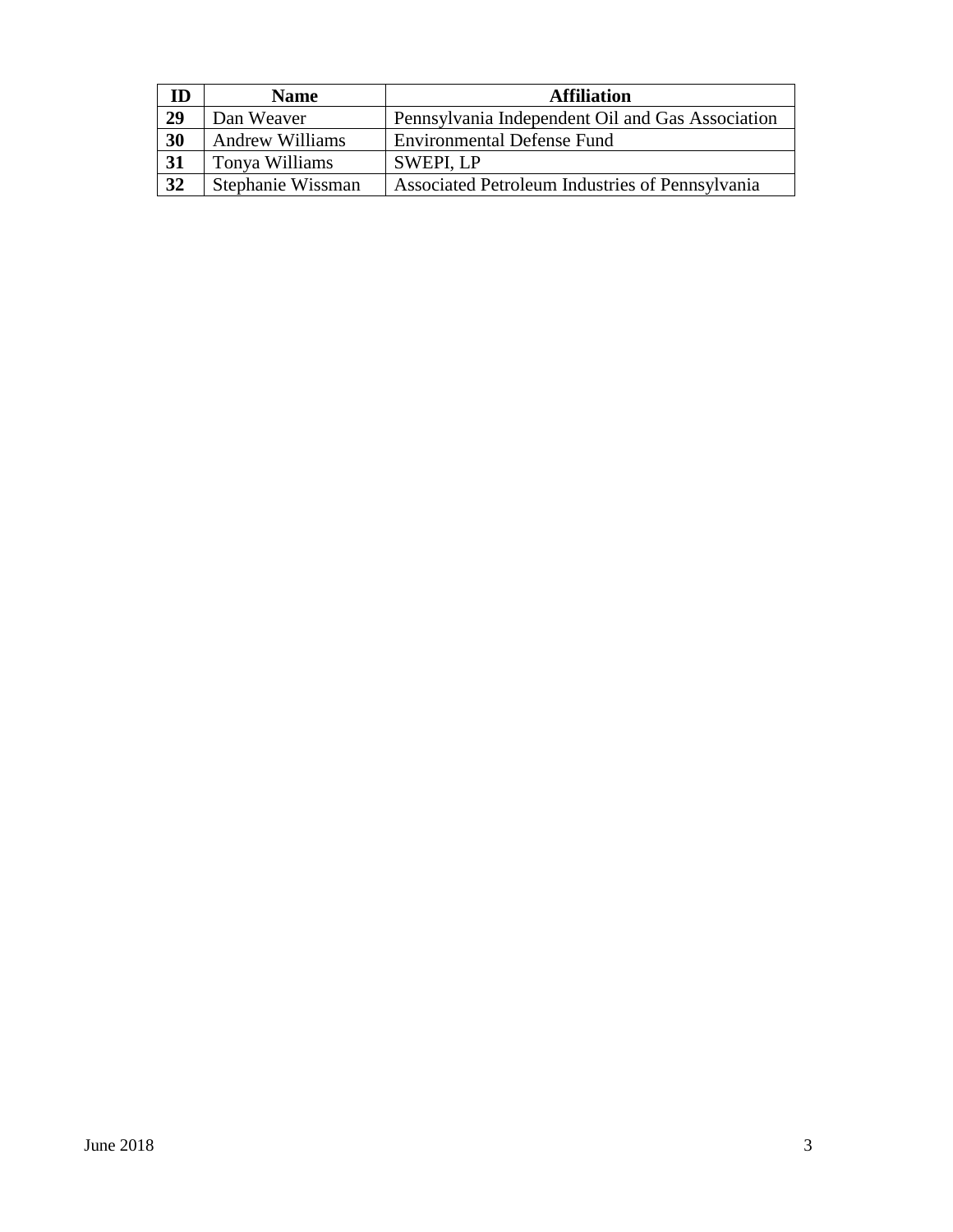## *Abbreviations and Acronyms*

| A/F              | Air-to-Fuel                                                                         |  |
|------------------|-------------------------------------------------------------------------------------|--|
| <b>AVO</b>       | Auditory, Visual, and Olfactory Inspections                                         |  |
| <b>BAT</b>       | <b>Best Available Technology</b>                                                    |  |
| bhp              | <b>Brake Horsepower</b>                                                             |  |
| <b>BMP</b>       | <b>Best Management Practices</b>                                                    |  |
| <b>BTEX</b>      | Benzene, Toluene, Ethylbenzene, and Xylene                                          |  |
| <b>CFR</b>       | Code of Federal Regulations                                                         |  |
| CO               | Carbon Monoxide                                                                     |  |
| CO <sub>2</sub>  | Carbon Dioxide                                                                      |  |
| <b>CPI</b>       | <b>Consumer Price Index</b>                                                         |  |
| DI&M             | Direct Inspection and Maintenance                                                   |  |
| <b>DEA</b>       | Diethanolamine                                                                      |  |
| <b>DEP</b>       | Pennsylvania Department of Environmental Protection                                 |  |
| <b>EGR</b>       | <b>Exhaust Gas Recirculation</b>                                                    |  |
| <b>EPA</b>       | U.S. Environmental Protection Agency                                                |  |
| g/bhp-h          | Grams per Break Horsepower-Hour                                                     |  |
| <b>GHG</b>       | Greenhouse Gas(es)                                                                  |  |
| <b>GP</b>        | General Plan Approval/General Operating Permit                                      |  |
| $GP-5$           | General Plan Approval/General Operating Permit for Natural Gas Compressor Stations, |  |
|                  | Processing Plants, and Transmission Stations                                        |  |
| $GP-5A$          | General Plan Approval/General Operating Permit for Unconventional Natural Gas Well  |  |
|                  | <b>Site Operations and Remote Pigging Stations</b>                                  |  |
| H <sub>2</sub> O | Water                                                                               |  |
| $H_2S$           | Hydrogen Sulfide                                                                    |  |
| <b>HAP</b>       | Hazardous Air Pollutant                                                             |  |
| <b>HCHO</b>      | Formaldehyde                                                                        |  |
| <b>GPU</b>       | <b>Gas Production Unit</b>                                                          |  |
| <b>MEA</b>       | Monoethanolamine                                                                    |  |
| Mcf              | <b>Thousand Cubic Feet</b>                                                          |  |
| <b>MMBtu</b>     | <b>Million British Thermal Units</b>                                                |  |
| MMBtu/h          | Million British Thermal Units per Hour                                              |  |
| N <sub>2</sub>   | Molecular Nitrogen                                                                  |  |
| <b>NAAQS</b>     | National Ambient Air Quality Standard                                               |  |
| <b>NESHAP</b>    | National Emission Standards for Hazardous Air Pollutants                            |  |
| <b>NGL</b>       | Natural Gas Liquids                                                                 |  |
| <b>NGStar</b>    | The Natural Gas Star Program                                                        |  |
| <b>NMNEHC</b>    | Non-Methane, Non-Ethane Hydrocarbon                                                 |  |
| NO               | Nitric Oxide                                                                        |  |
| NO <sub>2</sub>  | Nitrogen Dioxide                                                                    |  |
| NO <sub>X</sub>  | Oxides of Nitrogen                                                                  |  |
| <b>NSCR</b>      | Non-Selective Catalytic Reduction                                                   |  |
| <b>NSPS</b>      | <b>New Source Performance Standards</b>                                             |  |
| OGI              | <b>Optical Gas Imaging Camera</b>                                                   |  |
| PennDOT          | Pennsylvania Department of Transportation                                           |  |
| <b>PM</b>        | Particulate Matter                                                                  |  |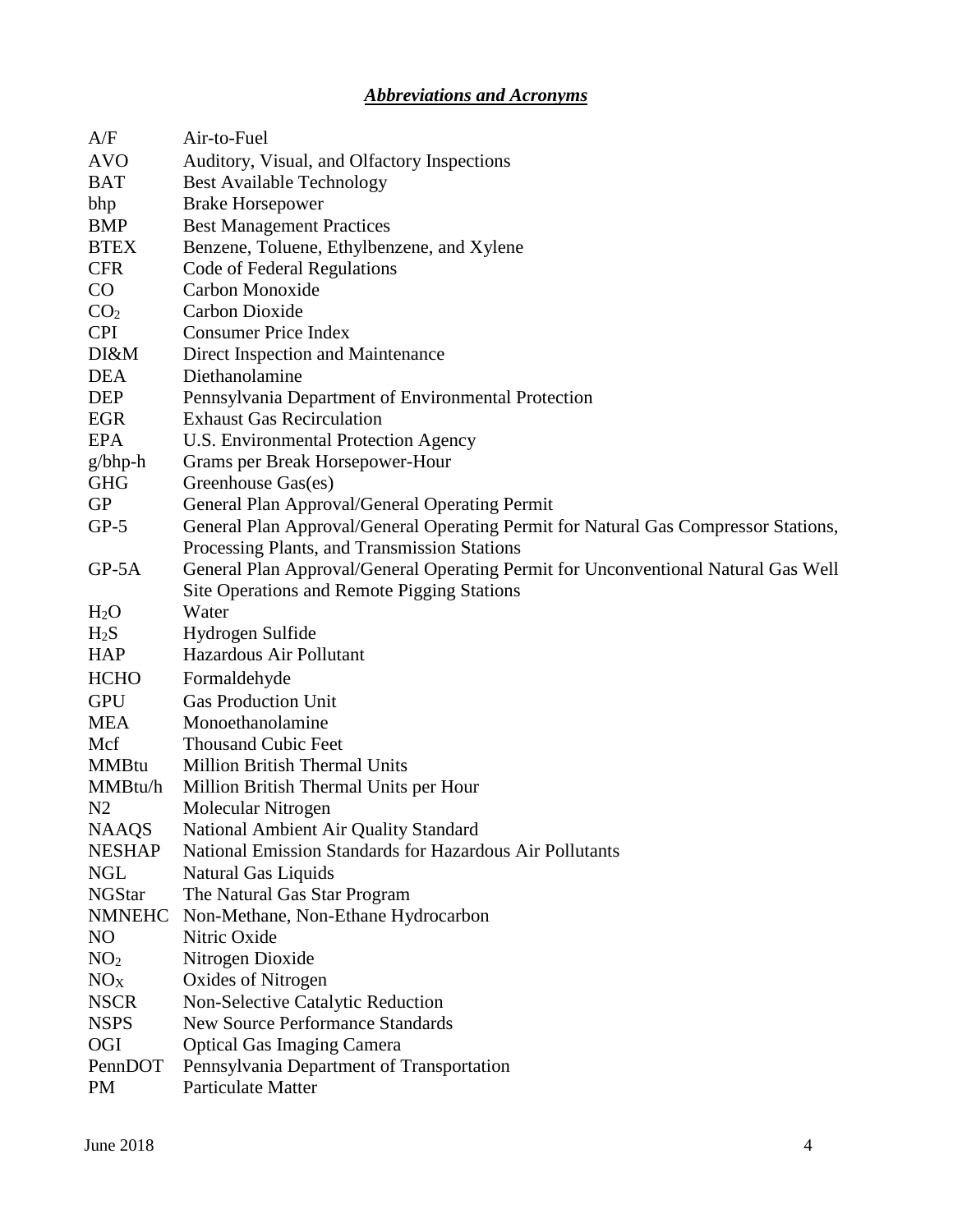## *Abbreviations and Acronyms (cont.)*

| PM2.5           | Particulate Matter with an Aerodynamic Diameter Less Than 2.5 Microns |
|-----------------|-----------------------------------------------------------------------|
| <b>PM10</b>     | Particulate Matter with an Aerodynamic Diameter Less Than 10 Microns  |
| ppmyd           | Parts Per Million, Dry, by Volume                                     |
| ppmy            | Parts Per Million by Volume                                           |
| <b>PRO</b>      | <b>Partner Reported Opportunities</b>                                 |
| <b>PTE</b>      | Potential to Emit                                                     |
| RACT            | Reasonably Available Control Technology                               |
| <b>RBLC</b>     | RACT/BACT/LAER Clearinghouse                                          |
| <b>REC</b>      | <b>Reduced Emission Completion</b>                                    |
| <b>RFD</b>      | <b>Request for Determination</b>                                      |
| scf             | <b>Standard Cubic Feet</b>                                            |
| <b>SCR</b>      | <b>Selective Catalytic Reduction</b>                                  |
| <b>SI RICE</b>  | Spark Ignition Reciprocating Internal Combustion Engine               |
| SO <sub>2</sub> | <b>Sulfur Dioxide</b>                                                 |
| $SO_{X}$        | Oxides of Sulfur                                                      |
| <b>THC</b>      | <b>Total Hydrocarbons</b>                                             |
| tpy             | Tons Per Year                                                         |
| TSD             | <b>Technical Support Document</b>                                     |
| <b>VOC</b>      | <b>Volatile Organic Compound</b>                                      |
|                 |                                                                       |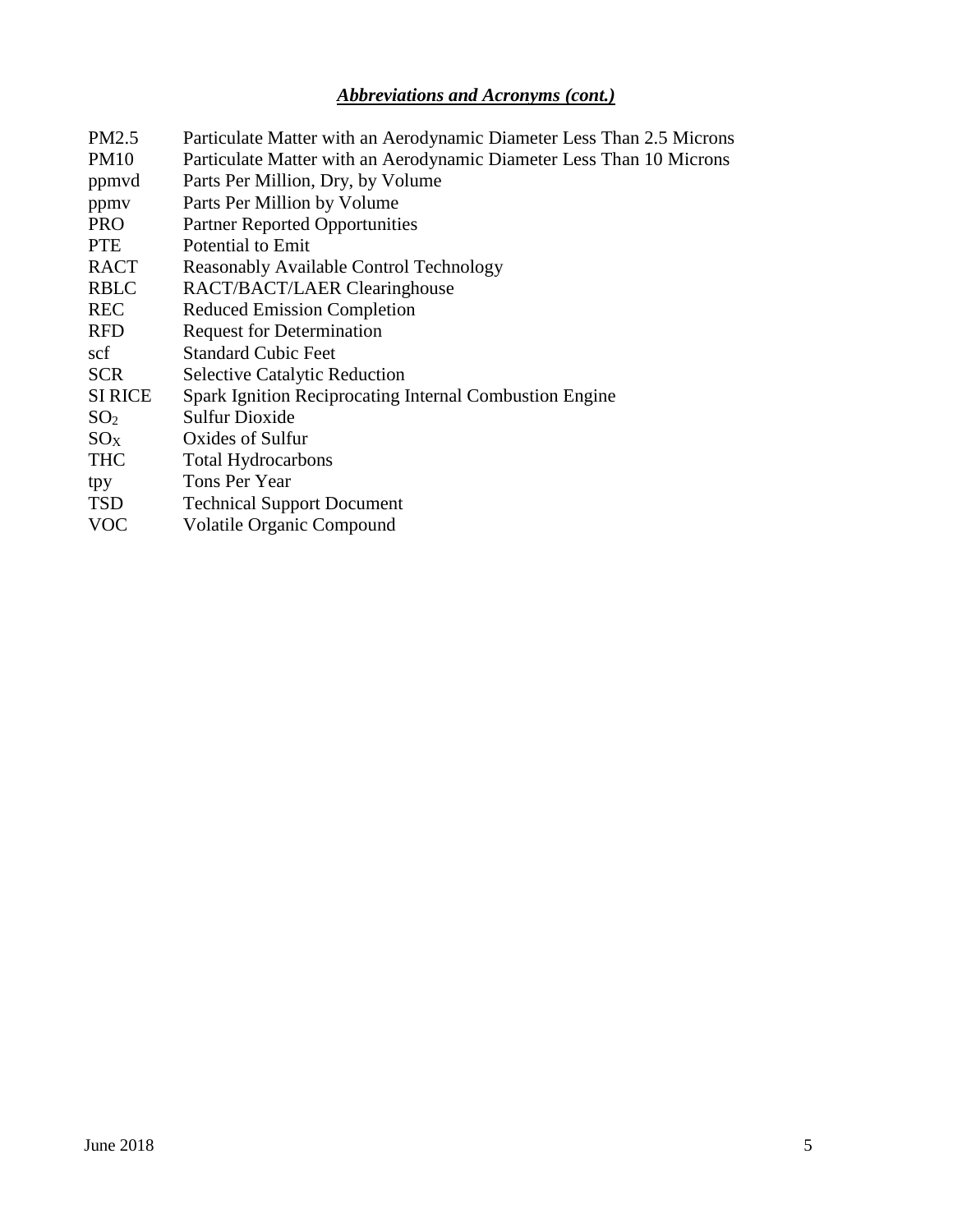#### *General Comments*

**Comment 1:** The commentators appreciated DEP's action to reduce methane and volatile organic compound (VOC) leaks and urge DEP to adopt the strongest GP possible. They commended DEP for introducing standards for air pollution sources such as pigging and liquids unloading as well. They recommend that PA take the following additional steps.

- Increase the frequency of leak detection and repair from quarterly to monthly.
- Remove the provision that rewards operators who don't find leaks with lowered leak detection requirements.
- Lower the threshold for acceptable methane leaks from tanks, dehydrators, and pigging operations.

Lastly, they comment that the new GPs do not cover existing facilities and request that DEP introduce its plan to reduce emissions from existing sources by this summer. (5, 6)

**Response:** DEP appreciates the acknowledgment of DEP's efforts to reduce methane emissions from oil and gas operations. DEP evaluated the feasibility of other frequencies for the leak detection and repair (LDAR) program. The Department has determined that in addition to monthly audio, visual, and olfactory (AVO) inspections, a quarterly LDAR program is most appropriate. The determination is more fully documented in the Department's Technical Support Document (TSD). The recently promulgated federal New Source Performance Standards (NSPS) require semiannual LDAR for wellsites.

On October 27, 2016, the Environmental Protection Agency (EPA) issued Control Techniques Guidelines (CTG) for VOC emissions from existing oil and gas sources that identify the Reasonably Available Control Technology (RACT) requirements. The Department is required to develop regulations to implement the CTG for existing sources. The Department's rulemaking for existing sources will be proposed for public comment prior to its promulgation.

**Comment 2:** The commentator raised concerns about the environmental and climate damage from methane emissions from natural gas wells. It recommended DEP thoroughly inspect wells and shut them down when any leaks are found and ban fracking as it is a net negative economically and environmentally due to current and future damage caused by extreme weather. (17)

**Response:** DEP appreciates the commentator's concern regarding the impact of methane emissions from well site operations. The Department believes that the final criteria of conditional Exemption 38 along with GP-5A are protective of public health and allow for the development of the natural gas industry in a safe and effective manner.

**Comment 3:** The commentator recommends allowable emissions should be next to nil and if that is not possible, then natural gas extraction in PA should end for climate and health reasons. (22)

The commentator recommends that fossil fuel production in PA be halted due to its air pollution and contribution to climate change. (14)

**Response:** DEP appreciates the commentator's concern regarding the impact of methane emissions from well site operations. The Department believes that the final criteria of conditional Exemption 38 along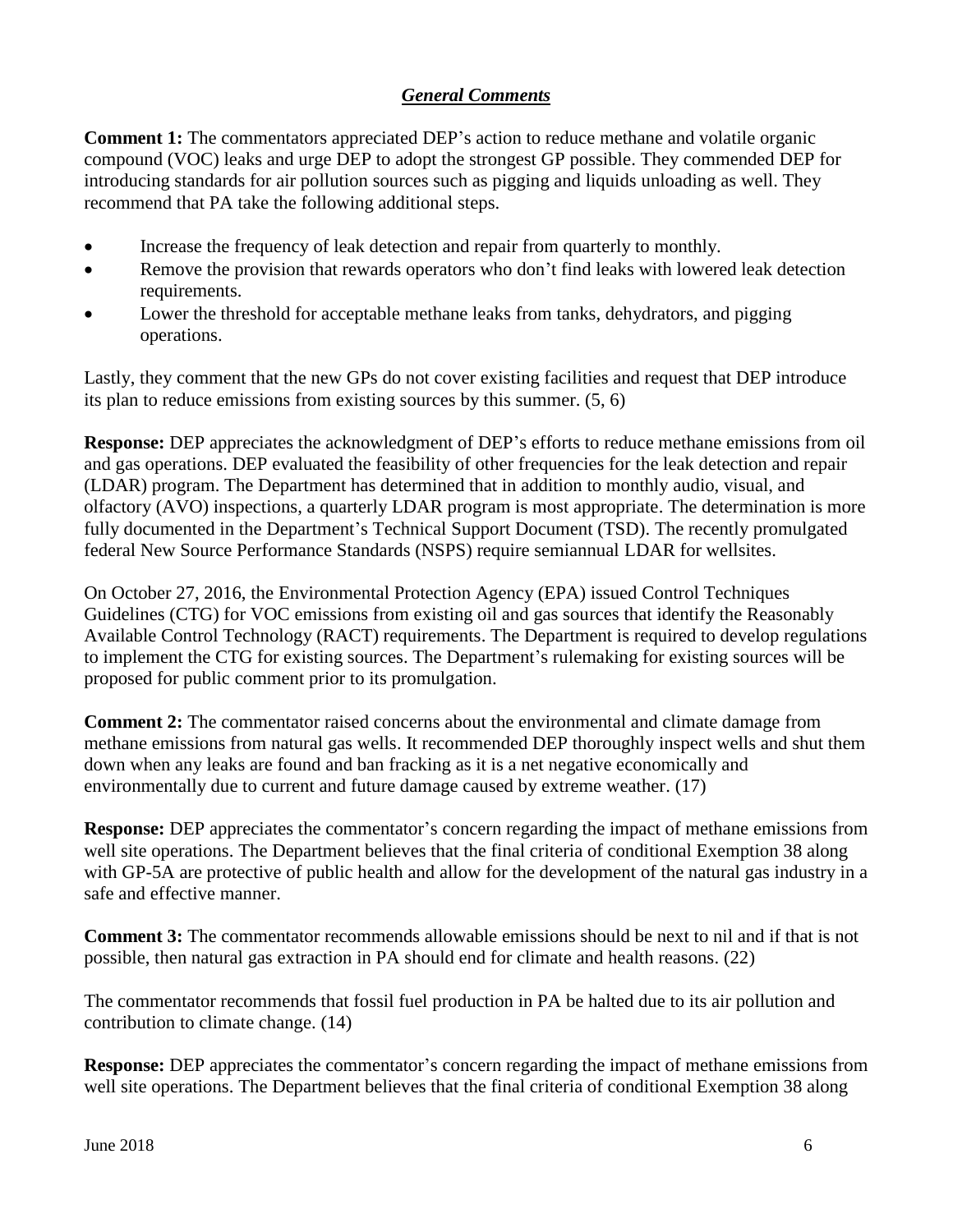with GP-5A are protective of public health and allow for the development of the natural gas industry in a safe and effective manner.

**Comment 4:** The commentator noted the positive aspects of the requirement of air permits for new unconventional wells. The commentator also noted the negative aspects of the changes made to the earlier version of GP-5A, such as the elimination of specific measures to address fugitive particulate emissions, reduction of control efficiency from 98% to 95%, elimination of hi-flow monitors and failure to address annual toxic exposure. (7)

**Response:** Regarding fugitive particulate emissions, the proposed Section B was removed from the final general permits and replaced with Section A, Condition 10(c)(iii) which cites 25 Pa. Code § 123.1 (prohibition of certain fugitive emissions) and § 123.2 (fugitive particulate emissions).

The Department revised the control efficiency from 98% to 95% in the final GPs based on the public comments received. While manufacturer-tested models typically achieve significantly greater than 95% control in practice, the control requirement was revised to allow operators to continue to benefit from the manufacturer-tested models in accordance with the federal regulations. This revision avoids additional source testing to demonstrate 98% efficiency, instead relying on the manufacturer's certification list maintained by EPA to demonstrate and maintain compliance under the federal regulations.

Due to the non-availability of reliable high flow samplers, the final GP-5A does not contain any instrument-based quantification requirements.

GP-5A is protective of public health and allows for the development of the natural gas industry in a safe and effective manner.

**Comment 5:** The commentator is appreciative of the following improvements in the last draft (31)

- Greatly improving the clarity through an extensive incorporation by reference with limited large-scale duplication of OOOOa and other regulatory text.
- Reducing operational delays and redundancy by maintain the consistency with previous versions of the Exemption and GP-5 without the inclusion of temporary sources such as drilling and completion activities.
- Concurring with the change to sections covering Enclosed Flares and Other Emission Control Devices to eliminate the need for Professional Engineer certification.
- Good corrections and improvements to the pneumatics requirements.
- Elimination of hi-vol sampler testing of fugitive equipment leaks.
- Good corrections and improvements to the natural gas-driven pneumatic diaphragm pump ("Pumps") section.

**Response:** The Department appreciates the acknowledgment.

**Comment 6:** The commentator appreciates the following changes

- Adding flexibility for Transfer of Ownership.
- Reinforcing the use of the current Malfunction Reporting Guidance.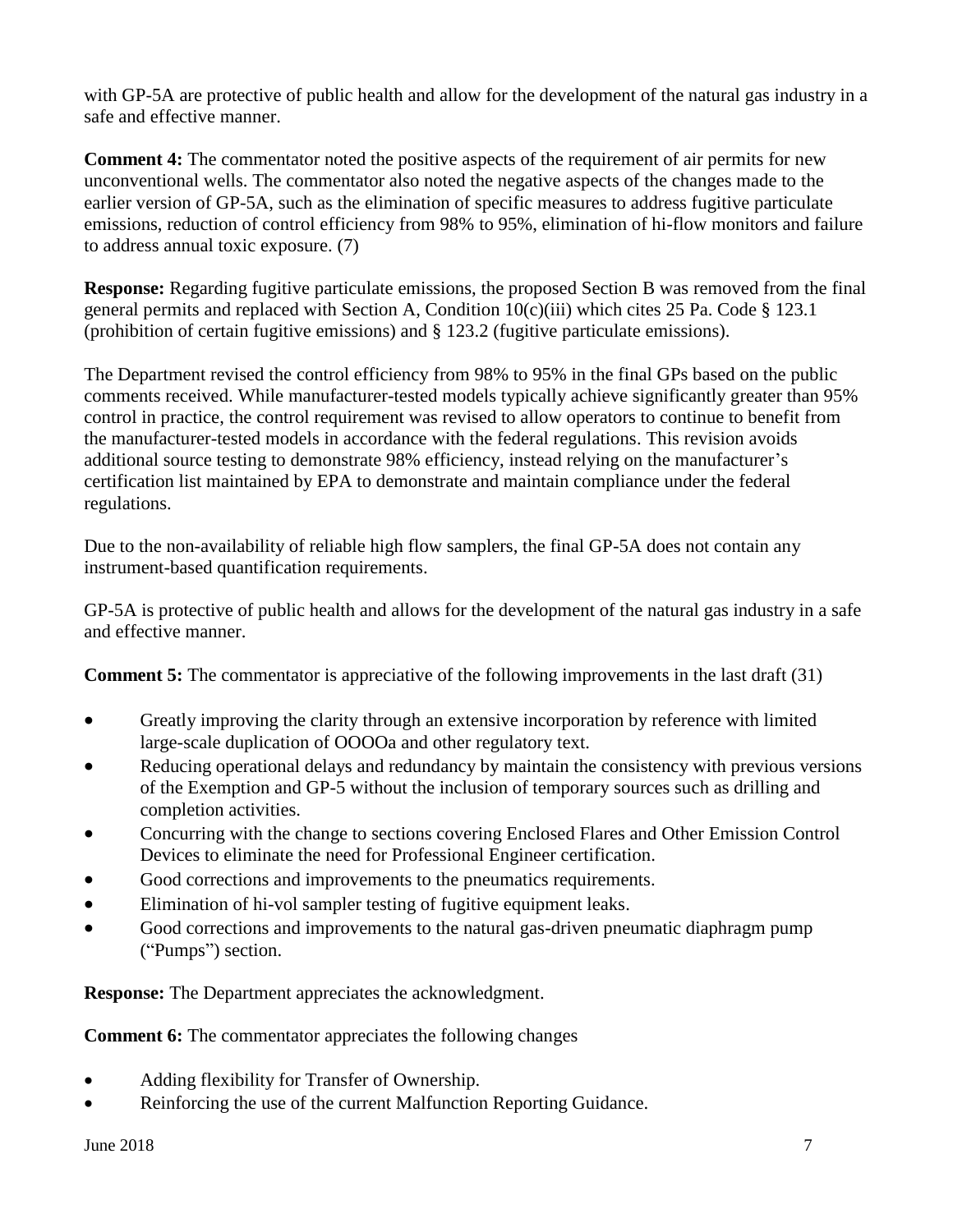- Adding flexibility for de minimis emission increases.
- Clarifying that only natural gas driven pneumatic diaphragm pumps are subject to control requirements.
- Allowing flexibility on testing intervals based upon performance.
- Changing requirements to allow for the industry accepted 95% control efficiency.
- Clarifying the exemption threshold for control of Truck Loading.
- Clarifying the applicability of Best Management Practices and Control Requirements on Pigging Operations.
- Updating the definition for delay or repair to match the current federal requirements. (10, 16, 28)

**Response:** The Department appreciates the comments.

**Comments 7:** The commentator suggests re-instating the provisions of exemption #16 of physical changes that qualify for exemption under Section 127.14(a)(9) on the list and adhering to the regulatory definitions for modification. This provision has appeared in the Exemption List since at least 2003 and provides much-needed flexibility for the regulated community. (10, 28, 32, 4, 16, 31, 27)

**Response:** The Department disagrees. Category 38 of the Exemptions list provides conditional exemption from both a plan approval and an operating permit. Therefore, there is no need for an exemption category under "Physical Changes Qualifying for Exemption Under Section 127.14(a)(9)."

**Comment 8:** The commentator recommends DEP revise the language at the beginning of Exemption 38(c) to ensure clarity and improve consistency with triggering a modification as addressed by the general permit/plan approval process. (10, 28, 32)

**Response:** The Department believes that the applicability description of Exemption 38(c) is selfexplanatory.

**Comment 9:** The commentator requests clarification that the monitoring plans only need to meet the requirements of OOOOa for those facilities subject to OOOOa. (10, 16, 28)

**Response:** Exemption 38c requires the owner/operator to comply with 40 CFR part 60 subpart OOOOa requirements as applicable.

**Comment 10:** The commentator suggests that GP-5 and GP-5A be linked to associated provisions of Subpart OOOOa so that regulatory revisions associated with Subpart OOOOa are "automatically" reflected in GP-5 and GP-5A, without a permit revision process. (29)

**Response:** GP-5 and GP-5A incorporate federal requirements including OOOOa by reference unless additional requirements are warranted by Best Available Technology (BAT) determinations.

**Comment 11:** The commentator suggests revising the proposed Exemption No. 38b, last paragraph on page 8, the first sentence to "If the source does not meet the exemption criteria under 38(c), or cannot qualify for GP-5A, or has not otherwise been determined to be exempt by the department (e.g., no RFD approval) ...." (29)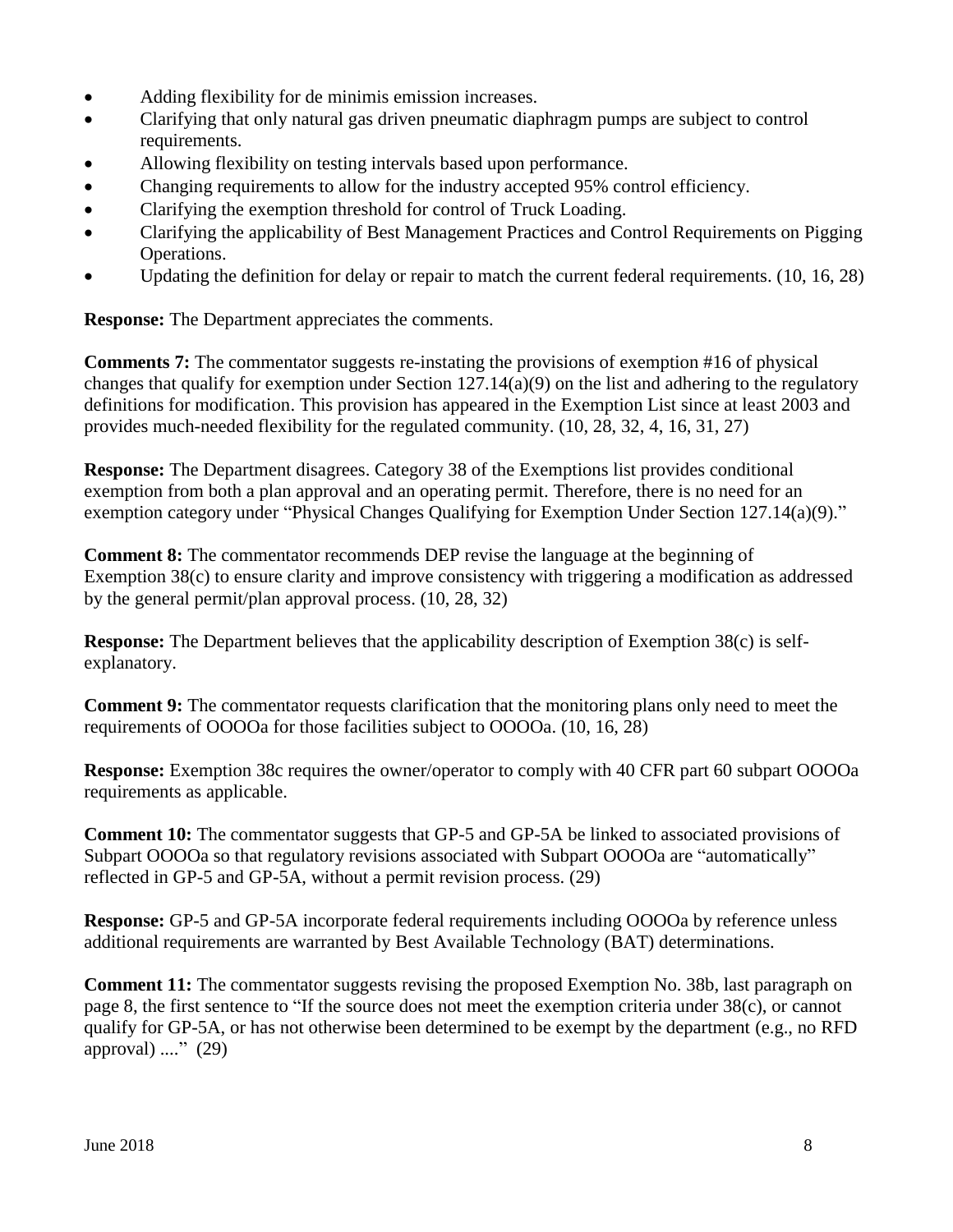**Response:** Since Exemption No. 38b is only applicable to existing oil and gas exploration, development, and production facilities and associated equipment and operations already authorized to operate under exemption criteria dated August 10, 2013, prior to August 8, 2018 no changes are warranted.

**Comment 12:** The commentator suggests that Exemption No. 38(c), item (v) on page 10, a new condition to limit ammonia slip to 5 ppmvd @ 15% oxygen from units that rely on nitrogen oxides  $(NO<sub>x</sub>)$  control using ammonia or urea injection be eliminated. The commentator suggests that a provision be included allowing "manufacturer's information" as a compliance mechanism, or that the new condition be removed due to the lack of an enforceable compliance mechanism. (29)

**Response:** Based on the comments received, the Department has revised Ammonia slip to 10 ppmvd in the final general permits and the Exemptions List, Category 38(c). The owner and operator may rely on manufacturers' information to comply with the requirement.

**Comment 13:** The commentator recommends that the two general permits encourage innovation in technology for alternative monitoring requirements which would reduce costs for the regulated community, and improve environmental outcomes. (8)

**Response:** GP-5 and GP-5A allow the owner/operator to request alternative monitoring technologies provided such technologies are equivalent or better than the prescribed monitoring requirements in the permits.

**Comment 14:** The commentator recommends that DEP, at a minimum, take action to ensure that nonoil & gas operators in the state have been made adequately aware of the proposed changes to the Exemption List. (10, 28, 32)

**Response:** The Department published a notice in 48 Pa.B. 1902 (March 31, 2018) and in six newspapers which opened a public comment period for the proposed revisions to Categories Nos. 35 and 38 under Section 127.14(a)(8) provision; Category No. 16 under Section 127.14(a)(9) provision; and under the Trivial Activities provision, Category No. 40.

**Comment 15:** The commentator supports DEP's updates to the existing general permit process, GP-5 and GP-5A, as useful actions to limit unchecked fugitive methane emissions across the state. The commentator also urges DEP to immediately move ahead in drawing up parallel regulations for existing unconventional gas facilities as it has previously indicated it would do. Furthermore, the commentator urges DEP to move quickly to promulgate methane regulations for conventional oil and gas facilities as well.  $(1)$ 

**Response:** On October 27, 2016, EPA issued Control Techniques Guidelines (CTG) for VOC emissions from existing oil and gas sources that identify the Reasonably Available Control Technology (RACT) requirements. The Department is required to develop regulations to implement the CTG for existing sources. The Department's rulemaking for existing sources will be proposed for public comment prior to its promulgation.

**Comment 16:** The commentator specifies:

Removal of new Unconventional Oil & Gas wells from coverage under Exemption 38 is commendable.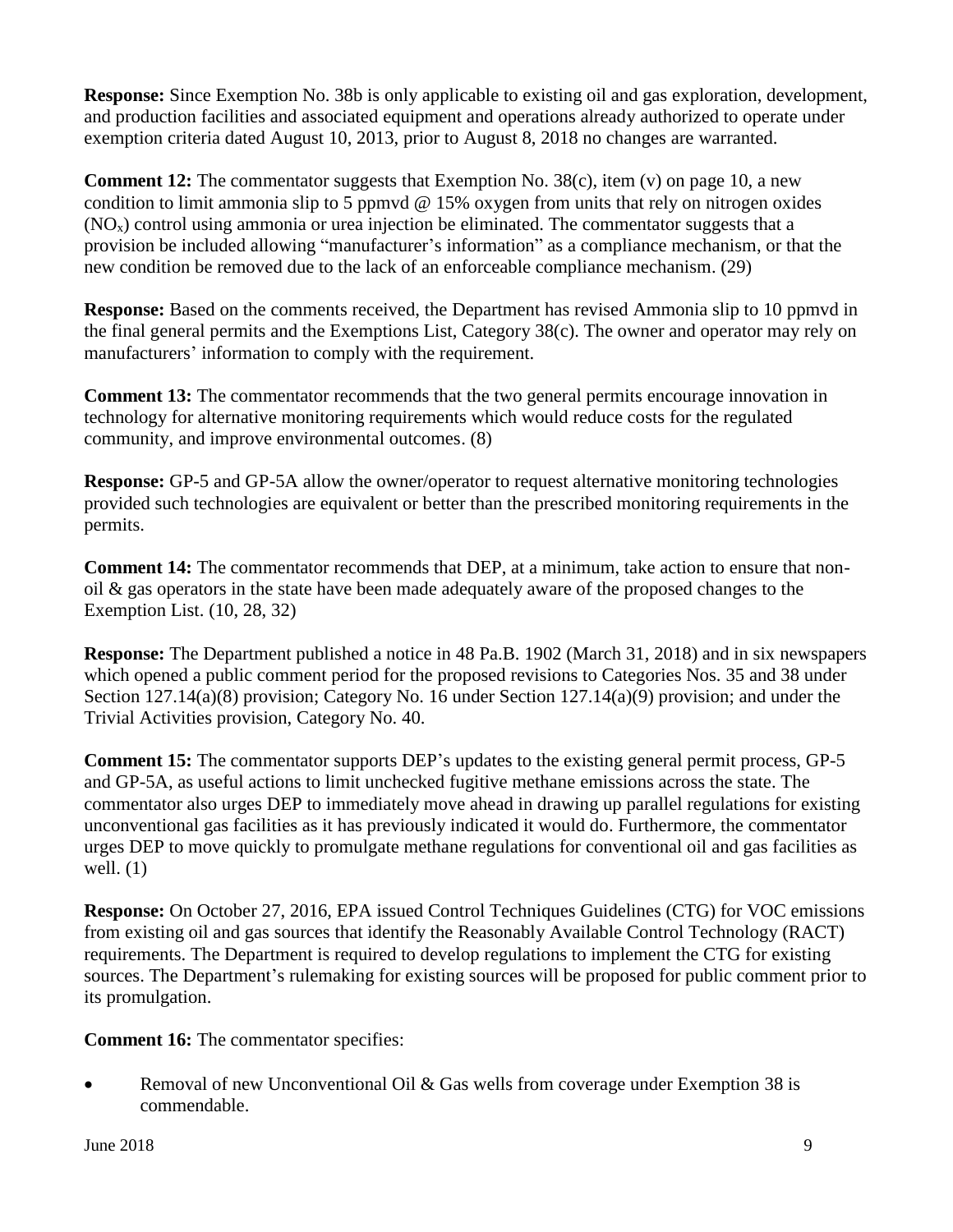• Prohibition of use of GP-5/GP-5A for circumvention (Section A5(d)) is commendable. (25)

**Response:** Thank you for the comment.

**Comment 17:** DEP has failed in its duty to the public by neglecting to publish a Comment Response Document for the previous Public Comment Period (closed 6/5/2017) for these three documents. (25)

**Response:** A separate Comment and Response Document for the first comment period (Part 1 of 2) was made available when the Department published the final general permits.

**Comment 18:** A requirement for new or modified Unconventional Oil & Gas wells to obtain a General Plan Approval under BAQ-GPA/GP-5A must be made mandatory. DEP must take an additional step and delete Exemption 38(b). (25)

**Response:** The Department maintains an exemption for temporary activities and insignificant emissions sources. Existing sources are covered under either Exemption 38(a) or Exemption 38(b) unless they trigger a modification by installing a new source, drilling or fracturing a new well, or fracturing or refracturing an existing well.

Although a source may be exempt from the plan approval and operating permit requirements of 25 Pa. Code Chapter 127, the source is subject to all other applicable air quality regulations. The Exemption List does not exempt sources from compliance with emission limitations, work practice standards, and other applicable requirements contained in Title 25 of the Pa. Code. This requirement can be found in Section D(4) of the Exemptions List under "Further Qualifications Regarding Plan Approval Exempted Sources."

The Department believes that the final criteria of the conditional Exemption 38 are protective of public health and allow for the development of the natural gas industry in a safe and effective manner.

**Comment 19:** There is no public comment on minor source determination under GP-5/GP-5A. More generally, there is no public comment on eligibility for the use of GP-5/GP-5A. (25)

**Response:** The Department followed the requirements to propose and finalize a general permit under 25 Pa. Code § 127.611 and § 127.612, including a 45-day comment period on the draft-final permits. The Department offered an initial 120-day comment period on the proposed terms and conditions. The Department also offered a second comment period on the revised general permits beginning March 31, 2018. The Department has also published its Technical Support Document (TSD) to support the determinations used to establish the terms and conditions of the general permits. In addition, the Department has issued Comment and Response Documents for both public comment periods.

Furthermore, the Department met with numerous stakeholders before, during, and after the comment period while developing the general permits.

**Comment 20:** Handling of Synthetic Minor Sources under GP-5/GP-5A is seriously deficient and operators should be required to declare the list of potential to emit (PTE) if the special measures were not taken, and to indicate in detail what the operating provisions will be to ensure that only minor source emission levels happen. Where actual emission amounts exceed PTE, these actuals must be fed back into calculation of potential from that point forward. (25)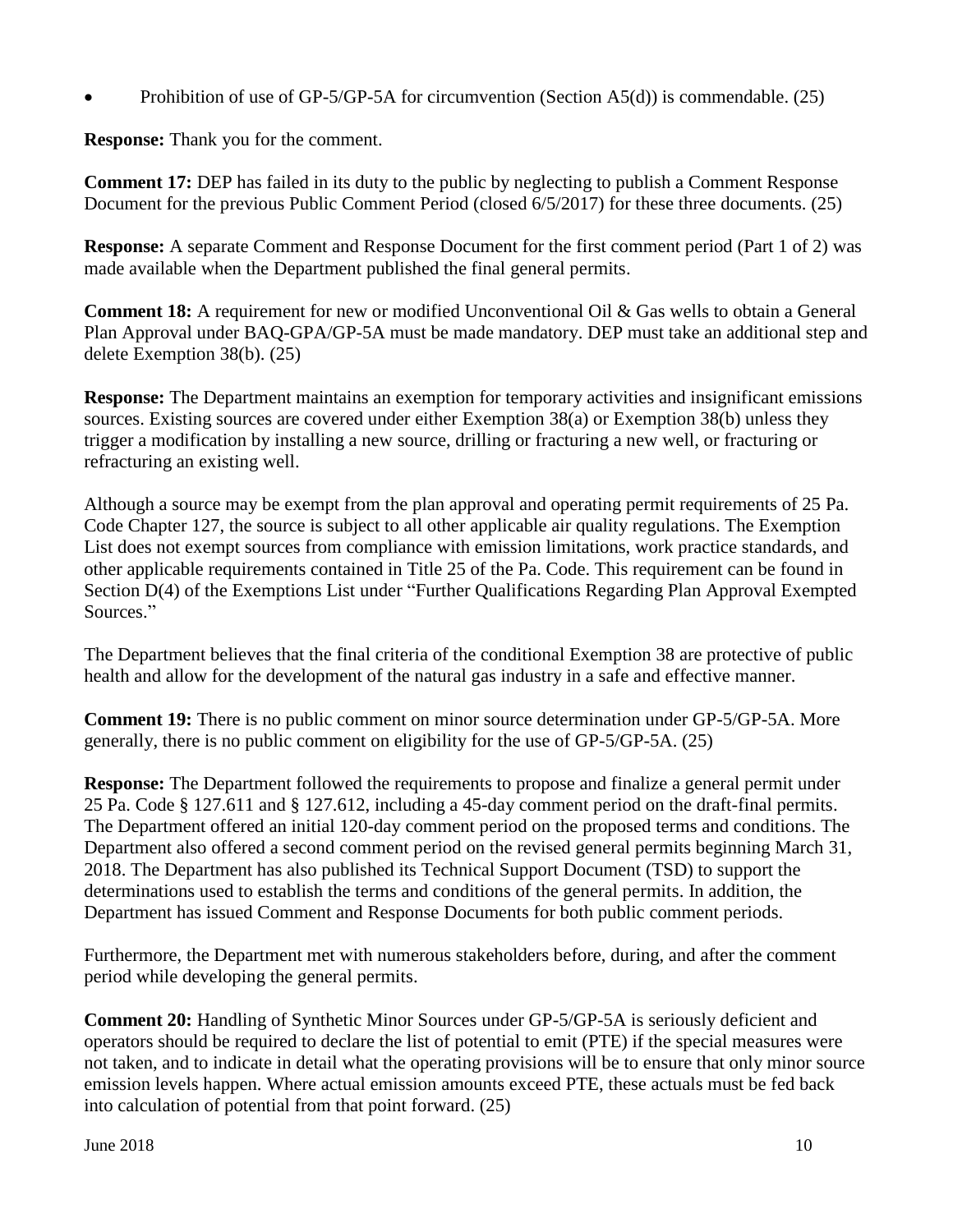**Response:** The Department disagrees. Stationary sources are considered major or minor facilities based on the emissions of criteria and hazardous air pollutants. Any facility that does not meet the emissions thresholds specified in the definition of the term "major facility" codified in 25 Pa. Code § 121.1 and 40 CFR § 52.2020(c) is treated as a minor facility.

The Department has prohibited the use of the final GP-5 for Title V facilities. Section A, Condition 10(a) of the final general permits requires the emissions from all sources and associated air pollution control equipment located at a facility to be less than the major source thresholds on a 12-month rolling sum basis. Section A, Condition 12(b) of the final general permits requires the owner or operator of the facility to maintain records that clearly demonstrate to the Department that the facility is not a Title V facility. Furthermore, Section A, Condition 10(h) of the final general permits requires the owner or operator of the facility to annually submit to the DEP a certification of compliance with the terms and conditions in the final general permits, for the previous year, including the emission limitations, standards or work practices.

The final general permits include emission limits for specific emission units, facility emission limits, and adequate testing, monitoring, and recordkeeping requirements. Therefore, the emission limits established in the general permits are federally enforceable. In addition, Section A, Condition 13(d) of the final general permits requires the owner or operator of facilities to submit to the Department, by March 1st each year, a source report for the preceding calendar year for all sources controlled under the general permit. The report includes all emissions information for all previously reported sources and new sources which were first operated during the preceding calendar year. The Department may revoke the authorization to use the general permit if actual emissions are found to exceed any major source threshold. Furthermore, 25 Pa. Code § 127.203(e)(2) specifies that if a particular source or modification becomes a major facility or major modification solely by virtue of a relaxation of an enforcement limitation which was established after August 7, 1980 on the capacity of the source or modification to emit a pollutant including a restriction on hours of operation, the requirements of Subchapter E also apply to the source or modification as though construction had not yet commenced on the source or modification.

**Comment 21:** There is no requirement under GP-5/GP-5A for facility operators to estimate the risk of exposure to doses of air emission chemicals capable of causing harmful health effects. DEP must remedy this problem by requiring compressor station operators to submit a dispersion study providing a forecast probability of exposure to toxic air pollutants ― including under adverse weather conditions. (25)

**Response:** Forecasting risk and exposure is generally only done for major facilities subject to Prevention of Significant Deterioration of Air Quality (PSD), which requires modeling and risk determinations. Minor sources, which are the only sources eligible to apply for the general permits, are typically not required to perform the expensive modeling. The applicants are required to submit actual emission reports, measured in tons per year on a 12-month rolling basis, to ensure the facility is a minor source.

**Comment 22:** We applaud the Department's continued efforts to refine the documents and address questions and concerns raised by industry. (4)

**Response:** The Department appreciates the comment.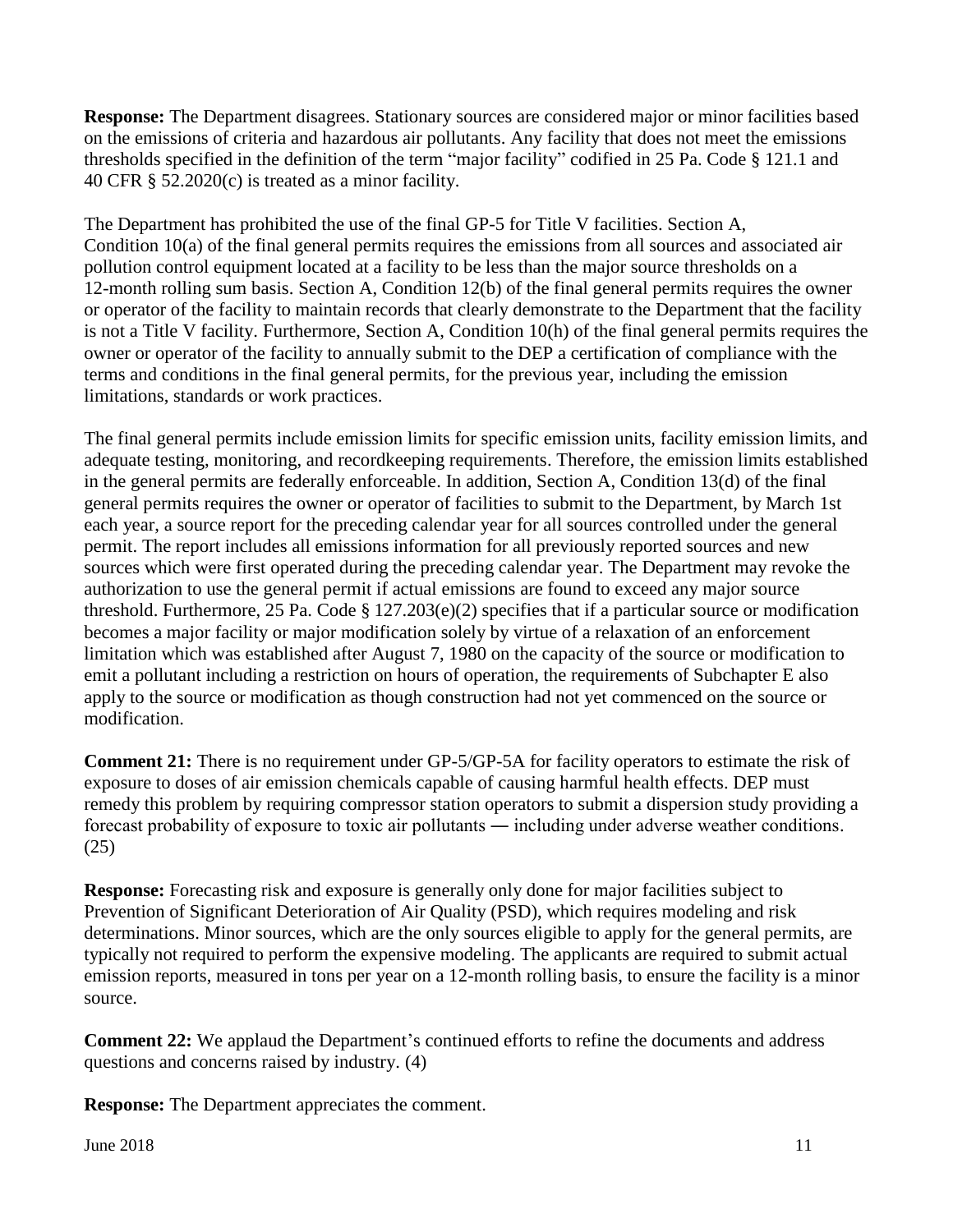**Comment 23:** The commentator recommends that the Exemptions List, Category 38(c) reference a spud date similar to 38(b). (4)

**Response:** The final Exemptions list, Category 38(c) has been revised as recommended.

**Comment 24:** The commentator states that VOC emissions threshold of 2.7 tpy should not account for the controlled emissions from storage tanks, sources subject to LDAR and flares similar to the Exemption List, Category 38(b). (4)

**Response:** The final exemption Category 38(c) does not include the term "uncontrolled" for emission thresholds encouraging the use of such controls. The final GP-5A addressed emissions from storage tanks, sources subject to LDAR, and flares.

**Comment 25:** The commentator requests the DEP to provide a clarification regarding the meaning of changes to a wellsite. The Department has not adequately defined "modified" for purposes of assessing Exemption 38 applicability. (4)

**Response:** "Modification" is defined at 25 Pa. Code Section 121.1.

**Comment 26:** In addition to the revisions to Exemption 38, the Department is proposing two other significant revisions to the Exemption List. First, the Department intends to remove methane from the list of inert gases described in Exemption 35 and Trivial Activity 40. Please explain the basis for this proposed change. The commentator questions whether this revision may have unintended consequences, especially for sources in other industries. (4)

**Response:** Methane emissions from the oil and gas industries are addressed in the Exemptions list and general permits. Methane emissions from landfills are addressed in the state-only operating permits. Methane emissions from other industries will be addressed on a case-by-case basis.

**Comment 27:** The commentator supports the quarterly LDAR inspection frequency in GP-5 for compressor stations and processing plants and also supports the proposed baseline quarterly inspection frequency in GP-5A for well sites. (26, 3)

**Response:** Thank you for the comment.

**Comment 28:** The commentator states by incorporating OOOOa requirements by reference in GP-5 and GP-5A, there will be significant confusion for industry operators and the public in Pennsylvania about which requirements apply to which sources and when. To mitigate the effects of this uncertainty, the commentator suggested the following:

40 CFR Part 60, Subpart OOOOa, as finalized on June 3, 2016, not including any later amendments – Standards of Performance for Crude Oil and Natural Gas Facilities for which Construction, Modification, or Reconstruction Commenced after September 18, 2015.

Applicable federal regulations include, but are not limited to, the following NSPS, codified at 40 CFR Part 60 and incorporated by reference in 25 Pa. Code § 122.3, except as set forth below**,** and National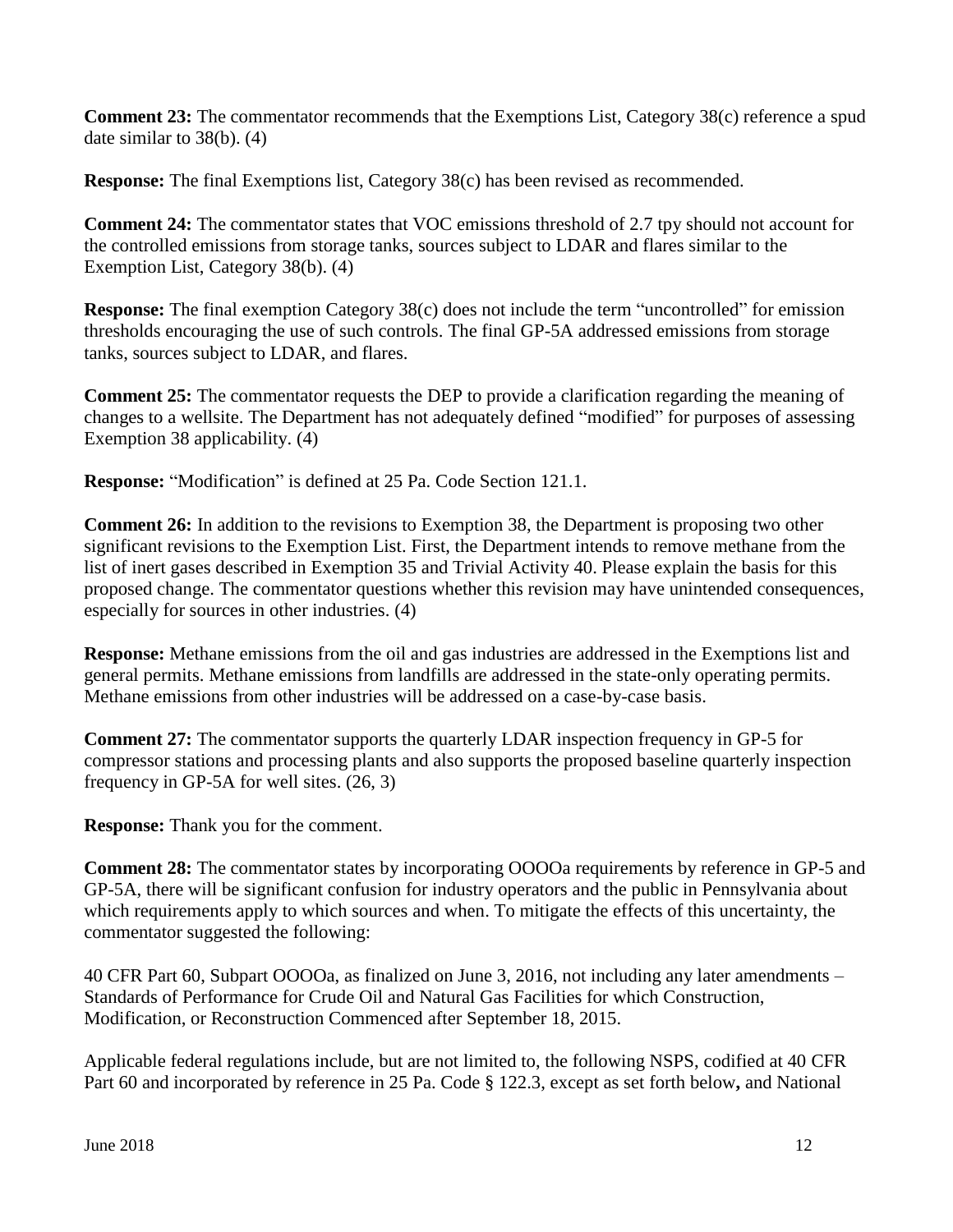Emission Standards for Hazardous Air Pollutants (NESHAP), codified at 40 CFR Part 63 and incorporated by reference in 25 Pa. Code § 127.35. (26)

**Response:** EPA finalized 40 CFR Part 60 Subpart OOOOa on June 3, 2016. EPA has proposed a stay of certain provisions of OOOOa while they are being reconsidered. The Department has either incorporated the respective citations by reference or established state BAT requirements for these sources within the final general permits. If EPA finally revises any of the federal NSPS provisions that were directly referenced, the Department will re-evaluate the general permit conditions at that time.

**Comment 29:** Since the initial publication of the draft general permits and the 120-day public comment period that closed on June 5, 2017, DEP has removed several requirements from the current permit drafts, thereby resulting in less stringent, less protective control standards in many instances. Many of these revisions were publicly announced by DEP at the AQTAC meeting. The commentator suggests restoring following requirements:

Allowance for alternative LDAR technologies.

- Removal of the step-down provision in the draft GP-5A.
- Restoration of provisions contained in earlier drafts of the GP-5 and GP-5Apermits, including requirements that:
- Operators be present during manual liquids unloading, a procedure that can cause significant emissions and impact the health and safety of workers.
- Electric emission controls be used whenever possible.
- Operators notify DEP within 24 hours of a scheduled blowdown or venting event.
- Emission sources be controlled at a 98% destruction efficiency level.

The commentator supports DEP's proposed standards for detecting and repairing leaks from sources not covered in most states, including pigging operations and liquids unloading. The commentator also supports the new requirement that operators must obtain air permits for well pads prior to drilling. (3)

**Response:** DEP appreciates the commentator's concern regarding the impact of emissions from well site operations. The Department believes that the revisions to GP-5A are protective of public health and allow for the efficient oversight of the industry.

The final general permits do not discourage the use of any potentially advanced LDAR and DI&M program. Section G Condition 1(b) of the final general permits state that "…the owner or operator shall conduct an LDAR program using… leak detection methods approved by the Division of Source Testing and Monitoring." At minimum, the alternative LDAR method would have to be at equivalent or better than OGI and Method 21.

The stepdown provision provides some relief to smaller operators by allowing them to track the percentage of leaking components and, by maintaining less than 2% leaking components, reduce frequency. This allows smaller operators to reduce the number of times per year they must hire a contractor to perform this service. If at any time the percentage of leaking components exceeds 2%, the facility must resume quarterly LDAR inspections. The Department expects that larger operators will typically have in-house personnel to perform LDAR inspections and would rather maintain a consistent frequency than be burdened by the additional recordkeeping to receive a stepdown frequency.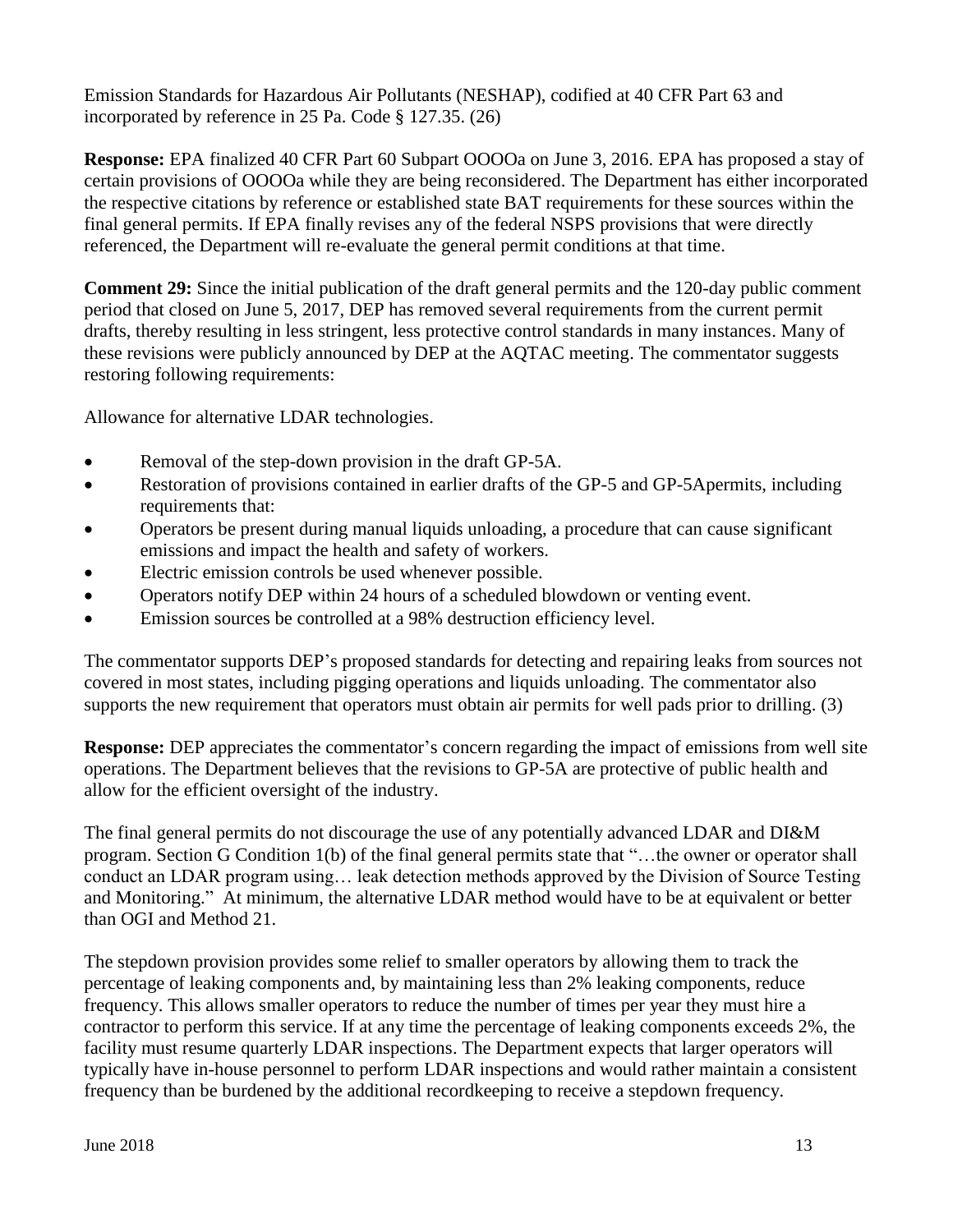Based on the comments received, the 98% control requirement for methane, VOCs, and hazardous air pollutants (HAPs) was revised to a 95% control requirement in the final general permits. While manufacturer-tested models typically achieve significantly greater than 95% control in practice, the control requirement was revised to allow operators to continue to benefit from the manufacturer-tested models in accordance with the federal regulations. This revision avoids additional source testing to demonstrate 98% efficiency, instead relying on the manufacturer's certification list maintained by EPA to demonstrate and maintain compliance under the federal regulations.

**Comment 30:** The commentator recommends that the largest facilities should be subject to a monthly LDAR inspection frequency. This is already implemented in Colorado, which requires well sites with storage tanks and compressor stations that emit more than 50 tpy VOC and well sites without storage tanks that emit more than 20 tpy VOC to perform monthly LDAR. (3)

**Response:** The monthly frequency proposed by the commentators for larger facilities is based on Colorado's requirement for major facilities to perform LDAR monthly. The final general permits cannot be used at major facilities. In Pennsylvania, major facilities would be required to determine LDAR frequency on a case-by-case basis during the individual permitting process.

# *The Department Should Maintain the Current Exemption 38 and the Existing GP-5*

**Comment 31:** The Department should maintain the current Exemption 38 and the existing GP-5. The commentator suggests that the current air quality regulatory structure (e.g., Exemption No. 38 and reliance on 40 CFR 60 Subpart OOOOa) be retained and that the final draft versions of GP-5A, GP-5, and the proposed modifications to the Air Quality Permit Exemption List (275-2101-003) be withdrawn. (10, 28, 32, 29)

**Response:** The Department is moving to a general permit from Exemption 38 to reduce confusion, improve compliance with the regulatory requirements and provide more transparency and assurance to the public. In addition, some operators have expressed a preference for the certainty that a general permit provides as opposed to the permit exemption in place now.

Through the implementation of Exemption 38, the Department discovered a high non-compliance rate. For example, between August 2013 and February 2017, over 3,000 wells were drilled and 28% owners or operators of these well sites failed to comply with all conditions of exemption criteria. This was unexpected considering the outreach conducted for the use of Exemption 38. The conditions for eligibility under Exemption 38 are significantly more stringent than other categories in the Permit Exemption List. It is likely that these numerous conditions contributed to the confusion over the compliance requirements for Exemption 38. Additionally, operators have underreported the emissions from remote pigging operations which has led DEP to include these operations in GP-5A.

The development of general permits for these sources in Pennsylvania is not unique. Several states, including Alaska, Louisiana, Texas, Ohio, West Virginia, and Colorado, have general permits for oil and gas production facilities in place. Operators of well pads in Pennsylvania who operate in these states have been authorized through general permits.

The Department has included a conditional permit exemption in revised Category No. 38 [38(c)] for certain activities at conventional and unconventional sites, including temporary activities such as site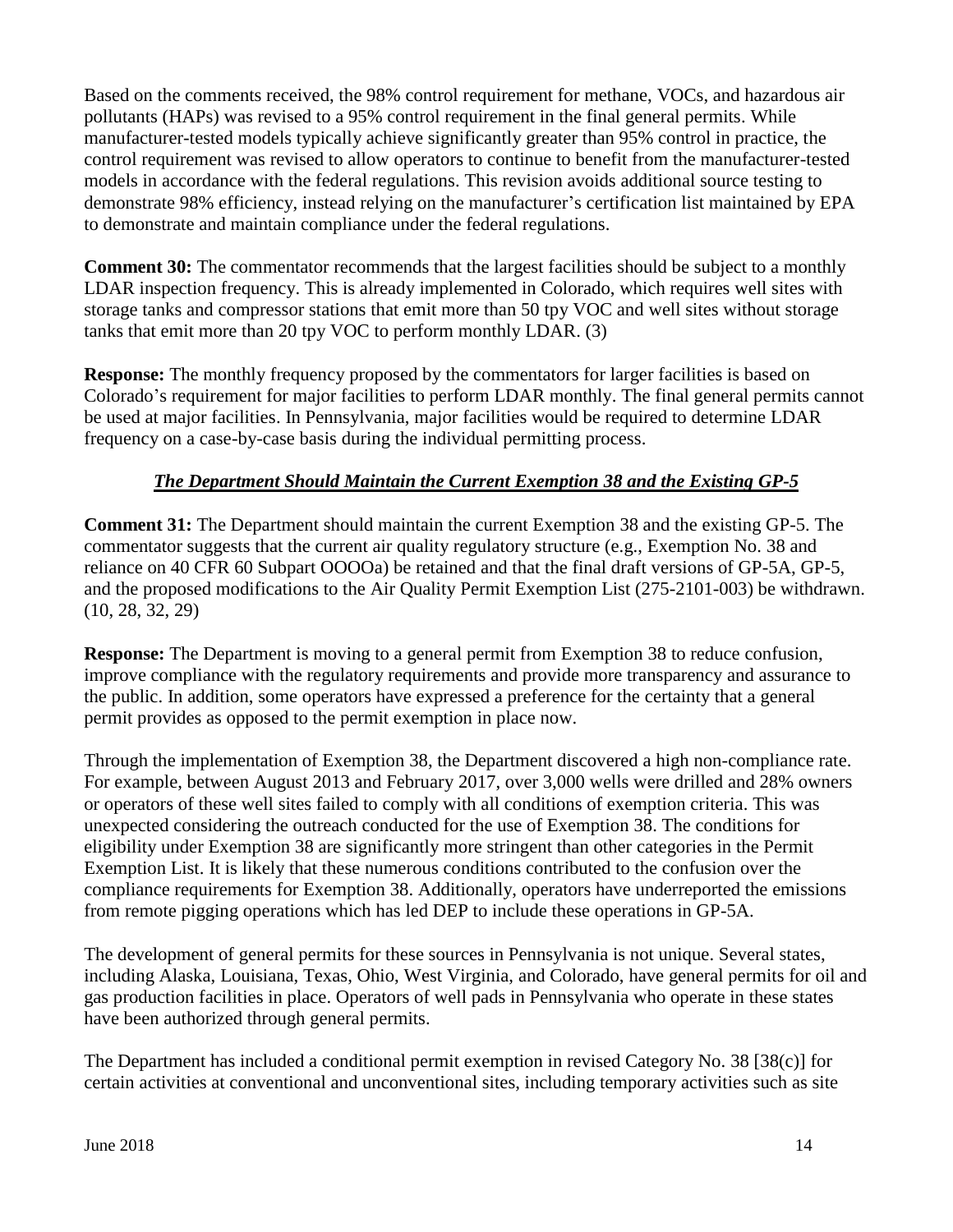preparation, well drilling, hydraulic fracturing, completion, work-over activities and associated temporary flaring operations.

**Comment 32:** The commentator recommends the department to maintain Exemption 38, while addressing remote pigging facilities directly either through a general permit specific to these operations via a trimmed down version of GP-5A or by including in GP-5. (10, 28, 32)

**Response:** The Department designates the facility a remote pigging station if the facility emissions exceed the 200 tons per year (tpy) methane, 2.7 tpy VOC, 0.5 tpy single HAP, or 1.0 tpy total HAP (control thresholds) and the activity does not take place at unconventional natural gas well sites, midstream compressor stations, natural gas processing plants, or transmission stations. Because remote pigging stations are generally small, disparate facilities like unconventional natural gas well sites, the Department included those in the applicability for the final GP-5A.

## *The Department Lacks the Authority to Regulate Methane*

**Comment 33:** The Commentator believes that establishing an emission threshold that must be achieved in order to maintain compliance with the law is a regulation and goes above and beyond the statutory and legal authority as well as the scope of a general permit. Even if the Department had the requisite statutory authority to regulate methane in this manner, it must first go through the appropriate rulemaking process to establish those limits, which it did not. The main function of any permitting program is to implement lawfully established compliance obligations, not establish them.

Another commentator stated that DEP does not have the authority to extend the scope and breadth of federal regulations via the permit process without following the formal rulemaking requirements of the Regulatory Review Act (RRA). An important requirement of the RRA process that is lacking here is a thorough analysis of the economic impacts of these regulations on operators. *See generally*, 71 P.S. § 745.5(a) and 1 Pa. Code § 305.1 and 307.2. (10, 16, 28, 32)

**Response:** The Department disagrees with the commentators' contention that the Department lacks the authority to regulate methane emissions from oil and gas facilities because they do not "cause" "air pollution" as that term is defined under the Air Pollution Control Act (APCA). Methane, as a greenhouse gas, is regulated under the federal Clean Air Act (CAA) as well as the APCA. The commentators fail to point to any specific language in the APCA that limits the Department's ability to regulate conventional pollutants only. To the contrary, the definitions of "air contamination" and "air pollution" do not limit the Department's legal authority in the way described by the commentators. The General Assembly was concerned with air pollution generally and that it be remedied no matter what the source. *See* 35 P.S. § 4002. Pennsylvania courts have found that the regulation of air pollution has long been a valid public interest. *See e.g., Bortz Coal Co., v. Commonwealth,* 279 A.2d 388, 391 (Pa. Cmwlth. 1971); *DER v. Pennsylvania Power Co.,* 384 A.2d 273, 284 (Pa. Cmwlth. 1978); *[Commonwealth v. Bethlehem Steel Corporation](https://1.next.westlaw.com/Link/Document/FullText?findType=Y&serNum=1976122478&pubNum=162&originatingDoc=I7f710953345111d9abe5ec754599669c&refType=RP&originationContext=document&transitionType=DocumentItem&contextData=(sc.Search))*, 367 A.2d 222, 225 (Pa. 1976). Moreover, the Commonwealth Court has endorsed the Department's position that the General Assembly, through the APCA, gave the agency the authority to reduce greenhouse gases (GHG) emissions. *Wolf v. Funk,*  144 A.3d 228, 250 (Pa. Cmwlth. 2016).

Because methane is a gas, it falls within the definition of "air contaminant," and "air contamination" under the APCA. "Air contaminant" is defined as "smoke, dust, fume, gas, odor, mist, radioactive substance, vapor, pollen or any combination thereof." 35 P.S. § 4003. While "air contamination" is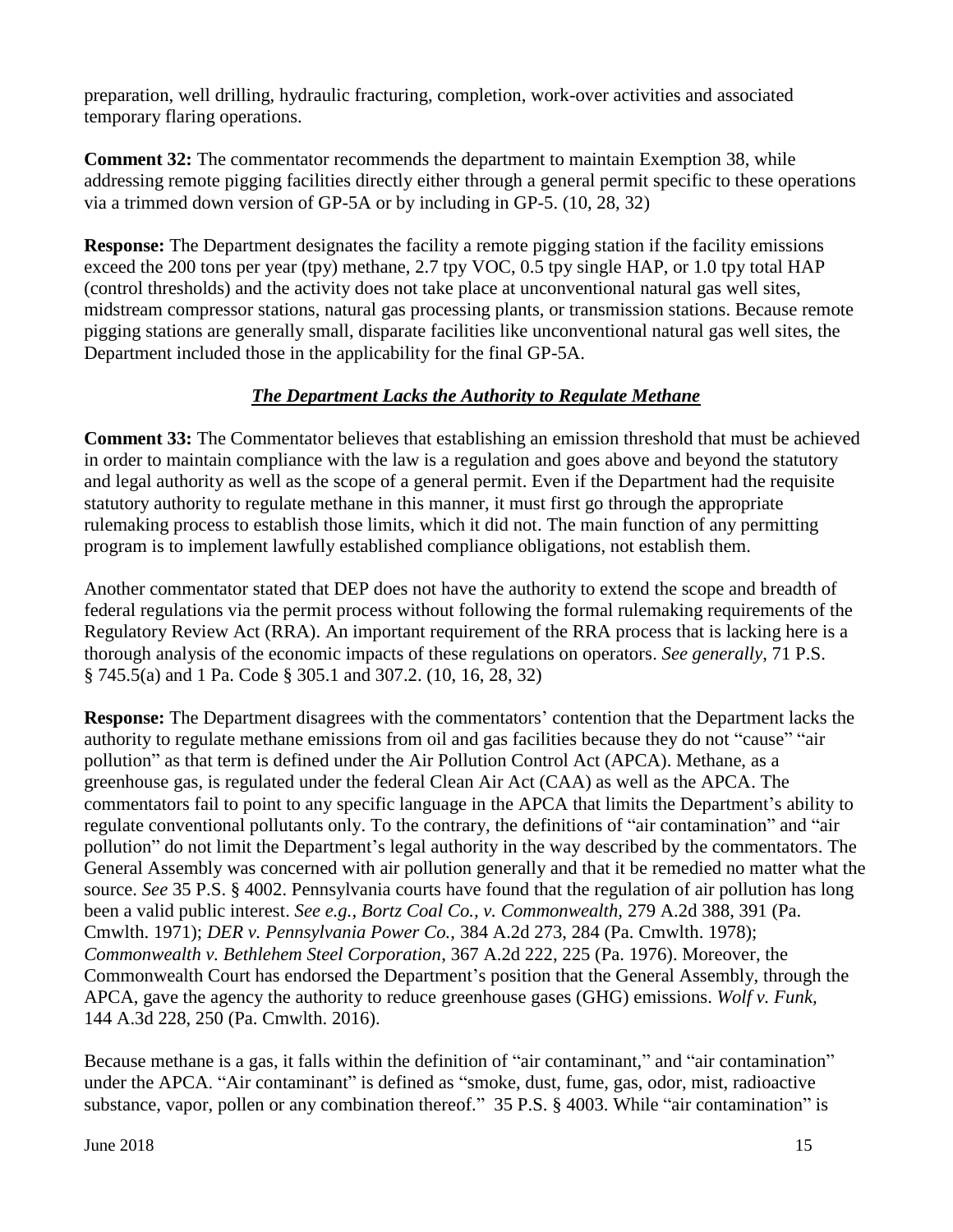defined as "the presence in the outdoor atmosphere of an air contaminant which contributes to any condition of air pollution." Id. Because the sources controlled under GP-5 and GP--5A emit methane they fall within the definition of "air contamination source" under the APCA which is "any place, facility or equipment, stationary or mobile, at, from or by reason of which there is emitted into the outdoor atmosphere any air contaminant." 35 P.S. § 4003.

Methane also meets the definition of "air pollution" as that term is defined under the APCA. "Air pollution" is defined as "[t]he presence in the outdoor atmosphere of any form of contaminant … in such place, manner or concentration inimical or which may be inimical to the public health, safety or welfare or which is or may be injurious to human, plant or animal life or to property or which unreasonably interferes with the comfortable enjoyment of life or property." 35 P.S. § 4003.

In 2009, based on a large body of scientific evidence, U.S. EPA issued an "Endangerment Finding" under CAA section  $202(a)(1)$ , 42 U.S.C. § 7521(a)(1), related to GHGs.<sup>1</sup> EPA found that six wellmixed GHGs — carbon dioxide, methane, nitrous oxide, hydrofluorocarbons, perfluorocarbons, and sulfur hexafluoride — endanger both the public health and the public welfare of current and future generations by causing or contributing to climate change. *Id.* New scientific assessments and observations strengthen the conclusions of this Endangerment Finding that GHGs endanger public health and the environment.<sup>2</sup> Methane traps 86 times more heat in the atmosphere than carbon dioxide in the short-term, increasing the consequences of climate change. Additionally, methane is often accompanied by toxic air pollutants such as benzene, formaldehyde and ethylbenzene.

Methane is also a precursor to ground level ozone, which can cause a number of harmful effects on public health and the environment. *Id.* Exposure to ozone can cause respiratory system effects such as difficulty breathing and airway inflammation. *Id.* In addition, long-term exposure to ozone is likely to result in harmful respiratory effects, including respiratory symptoms and the development of asthma. *Id.* 

There are also independent peer-reviewed studies which indicate that shale gas development is associated with the production of secondary pollutants such as tropospheric (ground-level) ozone, which is formed through the interaction of methane, volatile organic compounds ("VOCs"), and nitrogen oxides (NOx") in the presence of sunlight. Shonoff, Hays, Finkel, *Environmental Health Dimensions of Shale and Tight Gas*, Environ Health Perspect., 2014 Aug; 122(8): 787-795. *See also* Jerrett M, Burnett RT, Pope CA III, Ito K, Thurston G, Krewski D, *et al*. *Long-term ozone exposure and mortality,* N Engl J Med 360:1085–1095, 2009 and *U.S. EPA Integrated Science Assessment for Ozone and Related Photochemical Oxidants* (EPA 600/R-10/076F) available at:<http://www.epa.gov/ncea/isa/ozone.htm> (accessed on May 9, 2018).

Tropospheric ozone is a strong respiratory irritant associated with increased respiratory and cardiovascular morbidity and mortality. Jerrett *et al*. Although toxicological data suggest that pure methane is not by itself health damaging (excluding its role as an asphyxiant and an explosive), it is a precursor to global tropospheric ozone. *See* Smith KR, Jerrett M, Anderson HR, Burnett RT, Stone V, Derwent R, *et al. Public health benefits of strategies to reduce greenhouse-gas emissions: health implications of short-lived greenhouse pollutants*. Lancet 374:2091–2103, 2009.

l

<sup>&</sup>lt;sup>1</sup> "Endangerment and Cause or Contribute Findings for Greenhouse Gases Under Section 202(a) of the Clean Air Act," 74 Fed. Reg. 66496 (December 15, 2009) ("Endangerment Finding").

June  $2018$  16 <sup>2</sup> "Oil and Natural Gas Sector: Emission Standards for New, Reconstructed, and Modified Sources," 81 Fed. Reg. 35824 (June 3, 2016).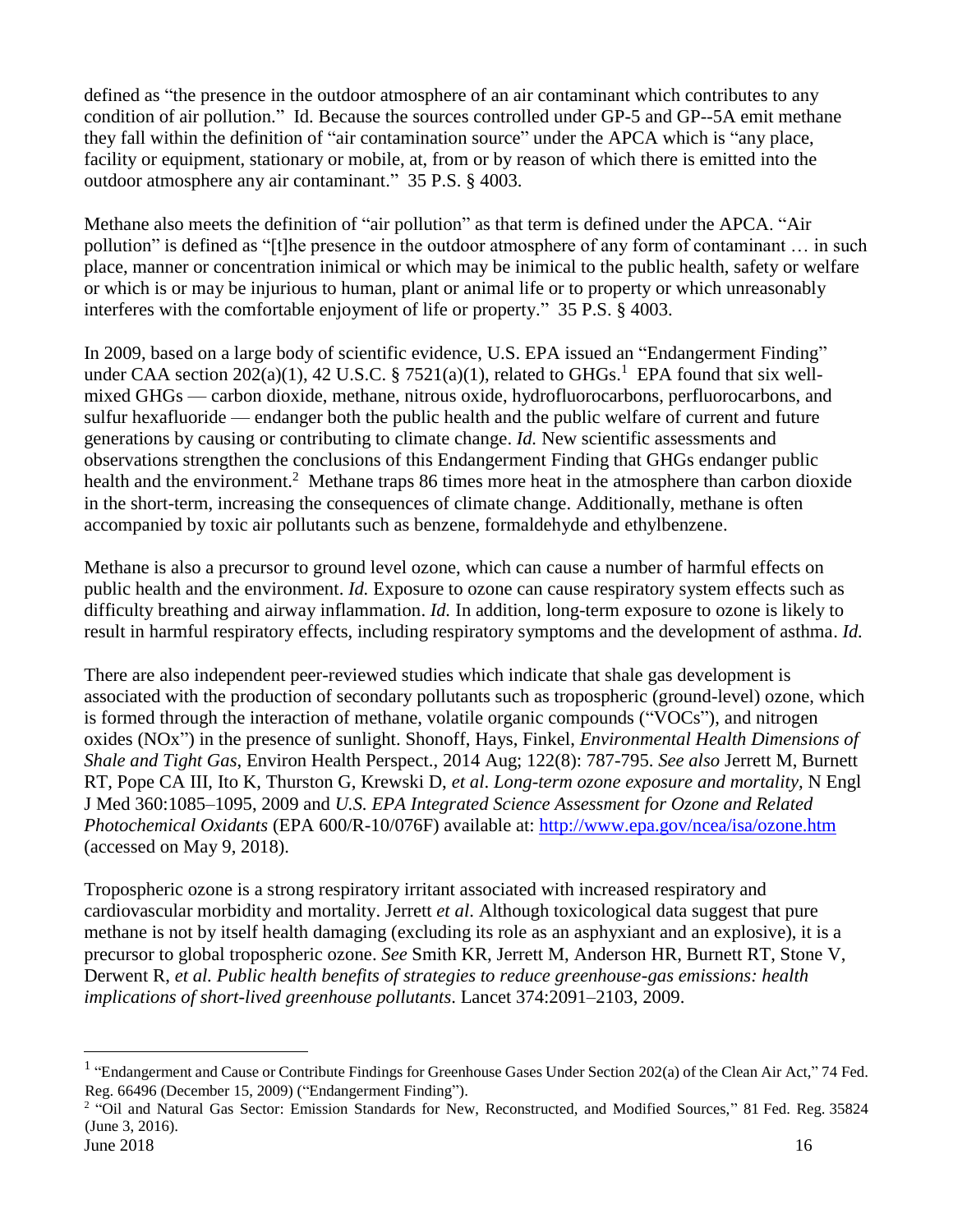Based on all the information reviewed by the Department above, which the Department agrees with, adopts as its own, and incorporates by reference into this General Permit package, methane meets the definition of air pollution under the APCA, because as a GHG and ozone precursor, it is, among other things, inimical or may be inimical to the public health, safety or welfare.

In addition, the requirements of the Regulatory Review Act do not apply to General Permits because they are not regulations. Specifically, the methane control threshold specified in GP-5, GP-5A, and Exemption 38(c) are established under PA's BAT requirements and the APCA's General Permit Program. The economic analysis related to the methane control threshold is in the TSD.

The Department is authorized to issue a plan approval and operating permit to facilities that emit air contaminants under the APCA. The Department has developed these general permits to reduce the administrative burden on both industry and the Department by offering an alternative to the case-by-case determinations of the standard plan approval and operating permit program. The Department may opt to create a general plan approval and general operating permit for categories of sources that "…can be adequately regulated using standardized specifications and conditions." The final general permits detail these specifications and conditions. Owners and operators may, at their discretion, opt to undergo a caseby-case determination if these specifications and conditions may not be met for their individual facility.

The Department's authority to issue general permits is Section 6.1(f) of the APCA, 35 P.S. § 4006.1(f) and 25 Pa. Code Chapter 127, Subchapter H (relating to general plan approvals and general operating permits). In the case of the air contamination sources identified under GP-5 and GP-5A, and as required under Section 6.1(f), the Department determined that the sources are similar in nature and can be adequately regulated using standardized specifications and conditions through the general permit process. Both GP-5 and GP-5A control, among other things, methane emissions from natural gas compressor and processing facilities, and natural gas wellhead facilities.

The APCA specifically provides that "the Department is authorized to require that new sources demonstrate in the plan approval application that the source will reduce or control emissions of air pollutants, including hazardous air pollutants, by using the best available technology." 35 P.S. § 4006.6(c). Because general permits apply to new or modified air contamination sources, they establish BAT requirements and authorize the construction or modification of a source that meets the BAT requirements established under 25 Pa. Code §§ 127.1 and 127.12(a)(5). This requirement also extends to greenhouse gases like methane. *See Snyder v. DEP*, 2015 EHB 027. Both GP-5 and GP-5A establish BAT requirements to control methane emissions.

The Department is currently controlling methane emissions under Air Quality Permits Exemption List Exemptions 33 and 38. The Department is also controlling GHGs under Prevention of Significant Deterioration and Title V Greenhouse Gas Tailoring Rule which controls GHG emissions from new and modified air contamination sources. 75 Fed. Reg. 31514. Pennsylvania implements these GHG requirements through its PSD program under 25 Pa. Code Chapter 127, Subchapter D and Title V Operating Permits program under 25 Pa. Code Chapter 127, Subchapter G.

**Comment 34:** The Department's action to control methane emissions through GPs-5 and -5A is unjustified, because it singles out a specific industry. (16, 32).

**Response:** To the extent that any legal challenge asserts that the GPs amount to "special legislation" unfairly classifying the oil and gas industry in violation of Article III, Section 32, of the Pennsylvania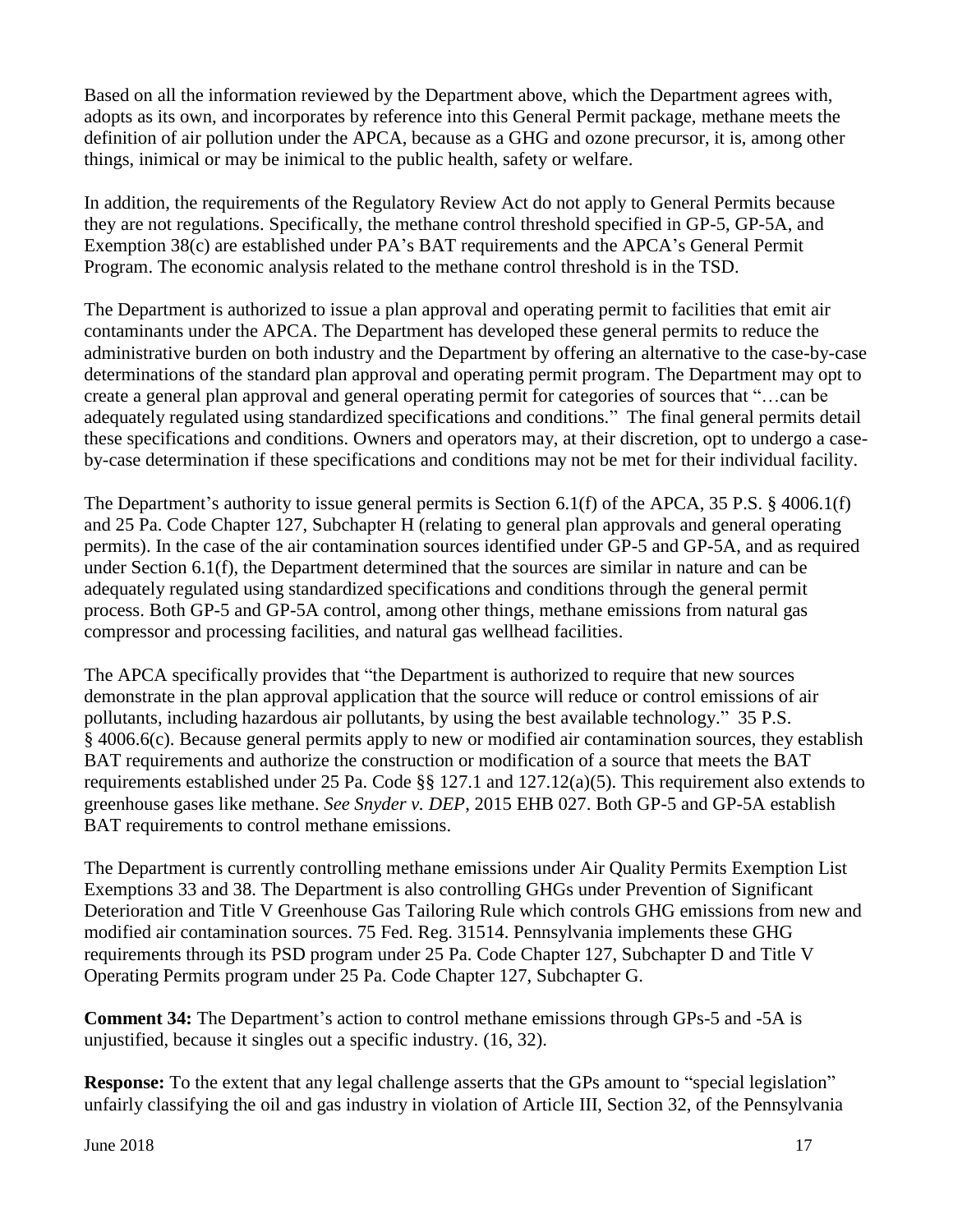Constitution, the Department has a strong argument, that reduction of methane emissions from unconventional natural gas facilities is: (1) a legitimate state interest; (2) based upon a reasonable difference between classes; and (3) achieves the objectives of the General Assembly. *See Robinson Township v. Commonwealth,* 147 A.3d 536, 581 (Pa. 2016); *see also Pennsylvania Turnpike Commission v. Commonwealth*, 899 A.2d 1085, 1095 (Pa. 2006).

First, there is a legitimate state interest in reducing methane emissions. Methane is both a GHG and ozone precursor that is or may be inimical to public health or welfare. Methane emissions from the natural gas industry in 2015 amounted to approximately 123,081 tons in Pennsylvania, which makes it the largest single industry for that pollutant. Furthermore, as previously noted, Pennsylvania courts have found that the regulation of air pollution has long been a valid public interest. *Bortz Coal Co.,* 279 A.2d at 391; *Pennsylvania Power Co.,* 384 A.2d at 284; and *[Bethlehem Steel](https://1.next.westlaw.com/Link/Document/FullText?findType=Y&serNum=1976122478&pubNum=162&originatingDoc=I7f710953345111d9abe5ec754599669c&refType=RP&originationContext=document&transitionType=DocumentItem&contextData=(sc.Search))*, 367 A.2d at 225.

Second, the reduction of methane from the natural gas sector is based upon a reasonable difference between classes. The largest key sources of anthropogenic methane emissions include natural gas and oil systems (30.5 percent), coal mining (30.3 percent), landfills (21.1 percent), enteric fermentation from domestic livestock (9.9 percent), wastewater (3.9 percent), and manure management (2.3 percent). Of these major categories, natural gas and oil systems are the only areas that show significant growth, increasing threefold from the 1990s. The other major categories are either flat or slightly down from the 1990s.

Additionally, methane reduction technologies from coal mining have complicating factors relating to widespread use of these technologies, like low gas concentration, the presence of other contaminants, and risk to miners. State landfill methane emission limits are more stringent than federal requirements. Because there are no CAA requirements regulating methane emissions from agricultural sources, section 4.1 of the APCA, 35 P.S. § 4004.1, prohibits the Department from enacting its own requirements. Current regulatory approaches related to waste water treatment do not address methane emissions, and only relate to sewage sludge incineration and not to the emissions from the water treatment tanks, weirs, or digesters which are the primary sources of methane emissions.

Third, the regulation of methane from the oil and gas industry achieves the objectives of the General Assembly under the APCA, which is to protect public health and the environment. *See* 35 P.S. § 4001. *See also* Bethlehem Steel, 367 A.2d at 225. (The adoption of the APCA makes the preservation of the quality of our air resources a matter of the highest public importance).

#### *The Department Lacks Justification for Requirements Exceeding Federal Requirements Which Should Be Incorporated By Reference*

**Comment 35:** The commentator recommends that DEP limit requirements in the proposed GP-5 and GP-5A to those found in federal regulations unless justification is provided that additional regulation is cost-effective and necessary for the protection of public health, safety and the environment. (10, 28, 32)

**Response:** Title 25 of the Pa. Code requires that all new sources control the emissions to the maximum extent, consistent with the BAT as determined by the Department at the time of issuance of a plan approval. BAT is an evolving standard and is defined as equipment, devices, methods or techniques as determined by the Department which will prevent, reduce or control emissions of air contaminants to the maximum degree possible and which are available or may be made available. The Department has evaluated various control technologies and determined BAT for specific sources emitting respective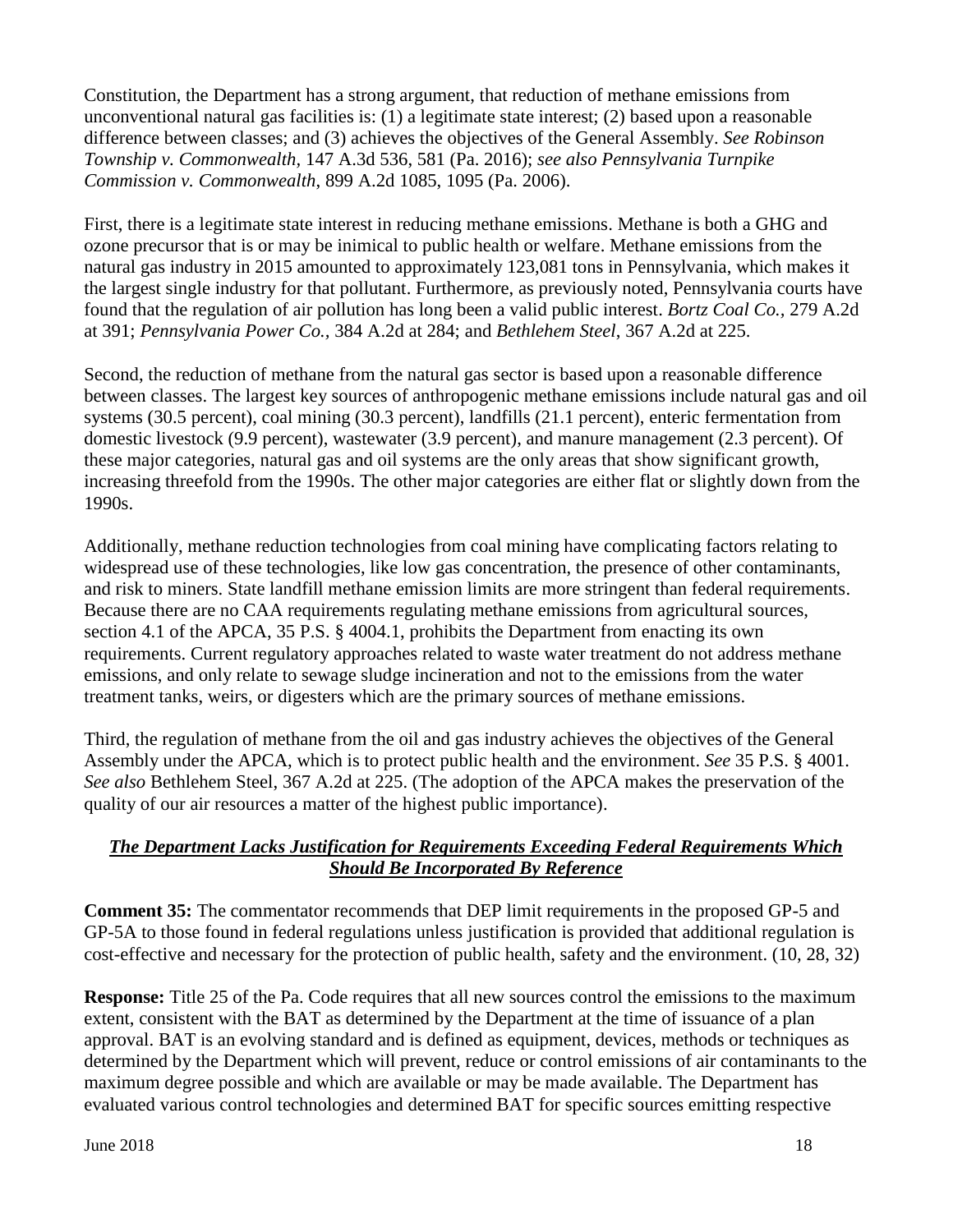pollutants above certain thresholds when a technology was found to be technically and economically feasible.

BAT is in addition to, and independent of, and not a substitution for the limits established under the NSPS. The NSPS establishes the minimum emission limitation that a permittee must meet. BAT establishes the maximum control that is required to be met as determined by the Department. The permitting requirements are authorized under the APCA and as required under 25 Pa. Code § 127.1. The detailed analysis for BAT determinations can be found in the TSD.

**Comment 36:** The commentator recommends that recordkeeping be made consistent with federal regulations for sources regulated by an existing federal rule. For sources not regulated by federal requirements, DEP should consider and justify the burden and benefits associated with the data being requested. The annual reporting provisions should be removed from both the GP-5 and GP-5A; especially regarding the obligation to submit annual emissions. Any records not already in DEP's possession can be made available if/when requested by DEP. (10, 28, 32)

**Response:** In response to comments, the Department reevaluated and simplified these requirements by removing redundancies. The notification, recordkeeping, and reporting requirements in the final General Permits were determined to satisfy 25 Pa. Code § 127.12b and § 127.441, which include all federal notification, recordkeeping, and reporting requirements.

## *Implementation Schedule for the General Permits*

**Comment 37:** The commentators are concerned about the 60-day transition period and recommends lengthening it to 120 days. (31, 10, 28, 32)

**Response:** The Department appreciates the concern for the demand of Department resources for timely review of authorization requests. The Department has developed an electronic application system (e-Permitting) to expedite review of applications. This electronic application system will be implemented on June 6, 2018, and will enable Department personnel to authorize the use of the general permits in a timely fashion. The Department believes 60 days is adequate for a smooth transition.

**Comment 38:** The commentator believes that an updated TSD should be available along with the revised proposed GP-5 and 5A in order to comment on the proposal adequately. (10, 16, 28)

**Response:** The draft TSD was available to the public along with the proposed general permits. The final TSD has been made available to the public along with the publication of the final general permits.

**Comment 39:** The commentator believes that a follow-up notification should be published and a second comment period be considered due to inconsistencies between the information published in the Pennsylvania Bulletin notice of March 31, 2018. (10, 16, 28)

**Response:** The Department disagrees. Since inconsistencies are minor and the draft-final general permits were made available to the public prior to the commencement of the public comment period, no additional comment period is warranted.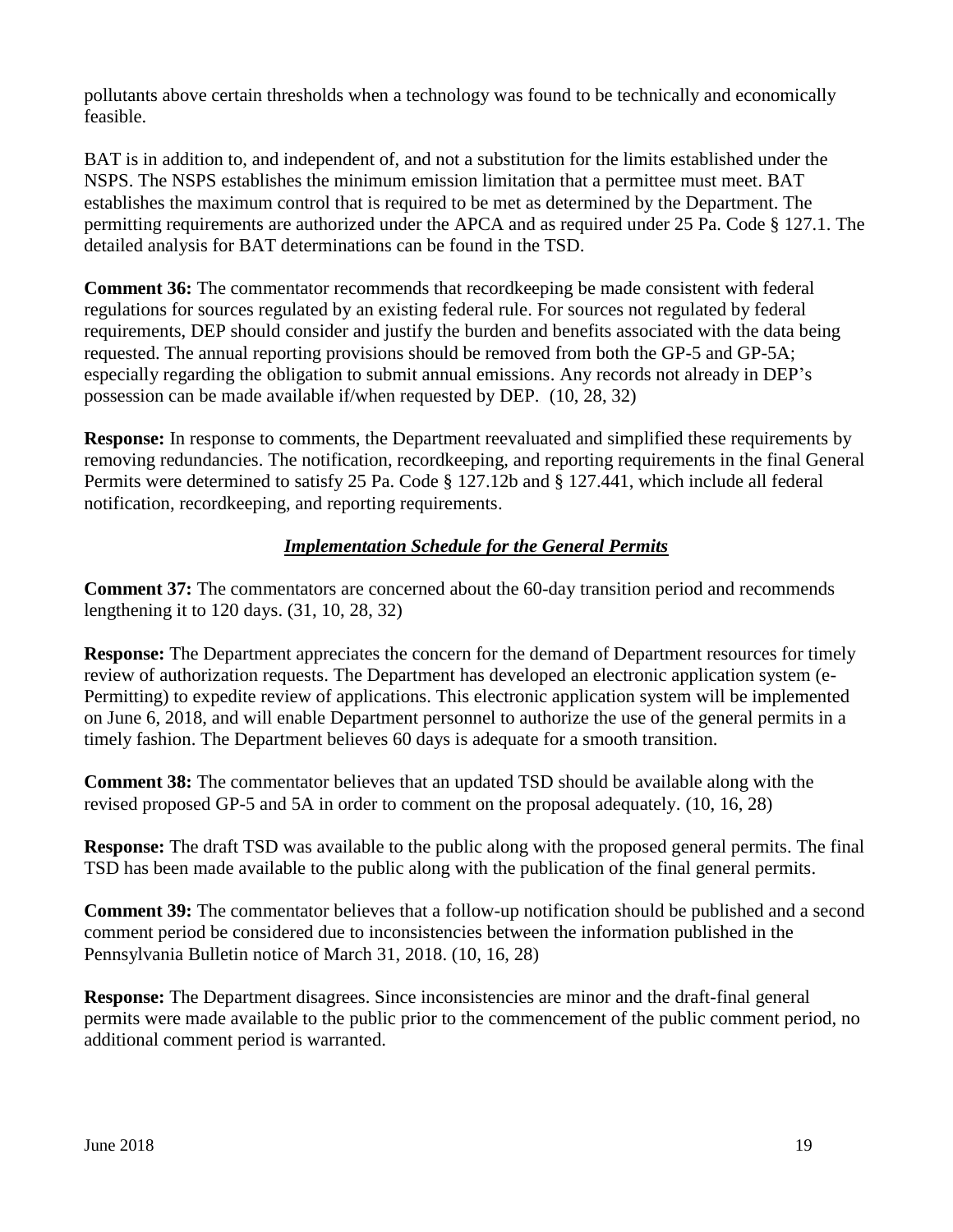**Comment 40:** The commentator requests a 3-month phase-in period allowing for a 1-month application period and 60 days for the Department to review. The longer period will ensure the Department's transition to e-permitting will be successful. (10, 16, 28)

**Response:** The Department disagrees. The Department is providing a delayed implementation period which will accommodate an adequate transition to e-permitting. The effective date for Exemption 38 and the final permits is August 8, 2018.

# *Streamlined Review and Issuance of General Permits*

**Comment 41:** The commentator recommends that DEP evaluate the review process in regions that are consistently issuing permits within 30 days, and consider a "checklist-type" review of general permit applications rather than a full review. (10, 16, 28)

The commentator suggests that DEP prepare and distribute a "Fact Sheet" and/or develop a formal outreach program to present and explain the revised GPs and exemptions to affected operators. (29)

The commentator recommends that the GP-5A permitting program be designed to allow balancing of the permit review workload among the PADEP Regional Offices where upstream oil and gas operations occur. The commentator is also concerned about the regional offices' ability to process the applications for authorizations in the statutorily mandated 30-day timeframe. (27)

DEP should simplify the application process for both the draft GP-5 and draft GP-5A as recommended throughout these comments to reduce burden to the Department, while still maintaining the intended environmental benefit. It is also recommended that DEP develop a staffing and funding plan to address the anticipated permit application demand so that industry needs for timely permit approval can be met. (10, 28, 32)

**Response:** The Department appreciates the concern for the demand of Department resources for timely review of authorization requests. The Department has developed an electronic application system (e-Permitting) to expedite review of applications. This electronic application system will be implemented on June 6, 2018, and will enable Department personnel to authorize the use of the general permits in a timely fashion. This system will also allow the Department to track processing metrics and respond to temporary resource issues. Training, including a webinar, will be offered and the Department will follow-up with additional tools like fact sheets or FAQs.

**Comment 42:** The commentator suggests that GP-5 and 5A include provisions that allow operators to proceed if a general permit application has not been acted on in 30 days. (29)

The commentator recommends the 30-day approval requirement of the former permit guarantee program should be reinstated and applications not processed within that 30-day period should be deemed approved to assure that the needs of the regulated industry can be met. It is recommended that the DEP staff involved in the permitting and inspection of emission sources subject to GP-5 and GP-5A be provided with electric commerce capabilities similar to those in use and under development in the Oil and Gas Program. (10, 28, 32)

**Response:** The Department is developing e-permitting for GP-5A and GP-5 that will expedite the review process and enable the Department to authorize the use of general permits in a timely fashion.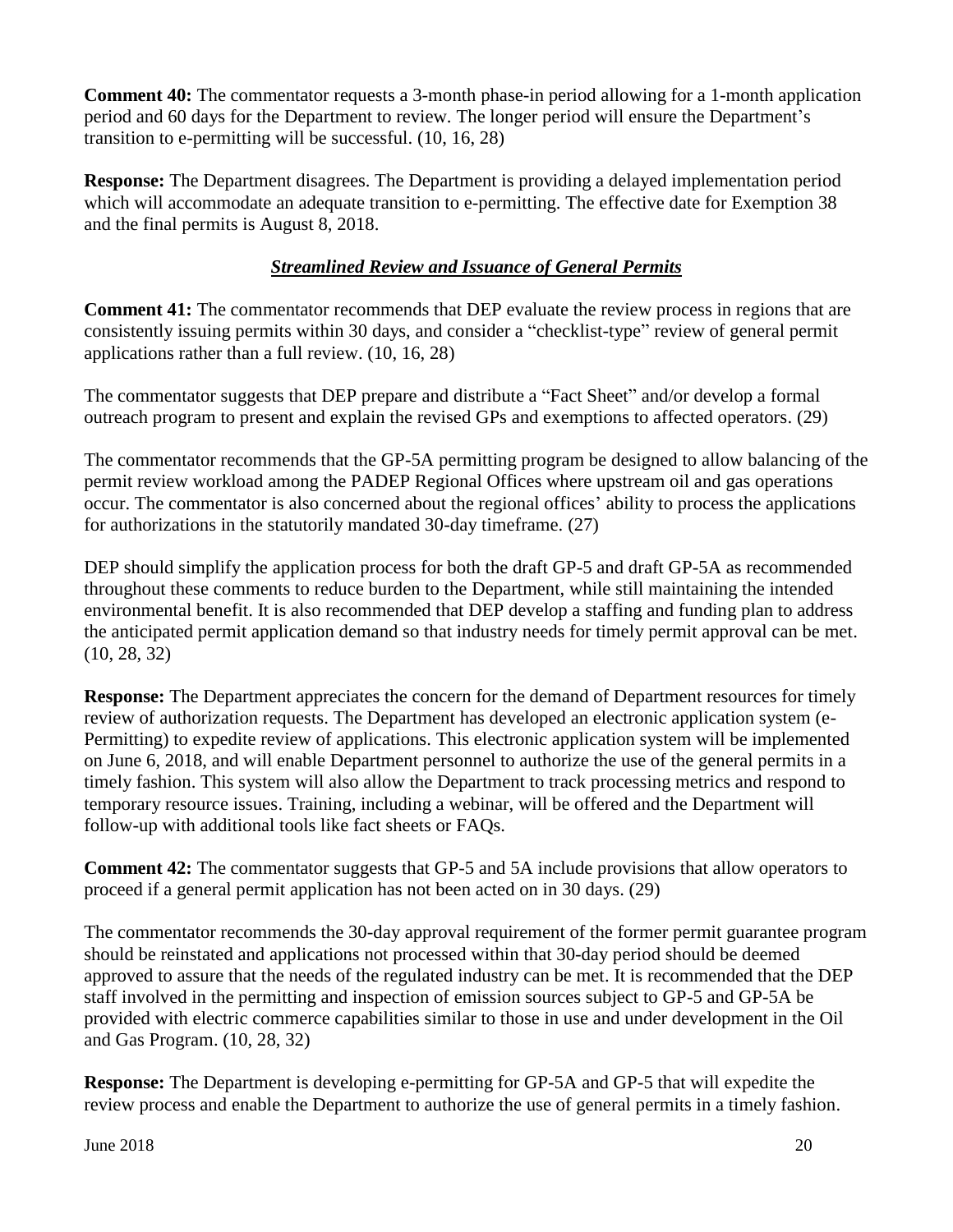## *Malfunction Reporting Requirements*

**Comment 43:** The commentator strongly supports the requirement for operators to notify DEP within 24 hours when malfunctions occur. As in our previous comments, we request that DEP require operators to report any malfunction within an even shorter timeframe (such as one hour) and not allow for reporting delays due to weekends and holidays. (3)

GP-5 Activity Notifications (Section A.11(b)) and Malfunction Notifications (Section A11(c)) must be published for the public on the Internet. (25)

**Response:** The GP-5 and GP-5A Malfunction Reporting Instructions clearly state that malfunctions that may cause imminent danger are required to be reported within one hour and malfunctions that do not create imminent danger are required to be reported within 24 hours. The Department does not publish these notifications on an internet web page, however, they are publicly available documents that can be provided on request.

## *Methane Control*

**Comment 44:** The Commentator indicates that the data analysis and reasoning behind the 200 tpy methane threshold is deficient. Specifically, the commentator called out the averaging used, the sparse data set, and the rational for conclusions. (31)

DEP has not provided a detailed explanation of how it arrived at 200 tpy as an appropriate threshold for methane. (28)

The commentator requests clarification on the establishment of 200 tons per year of methane as a de minimis source level.  $(10, 16, 28)$ 

**Response:** EPA used the social cost for methane of \$1,000 per metric ton (in 2012 dollars) at a discount rate of 3% in the rulemaking of NSPS Subpart OOOOa for the oil and gas industry. EPA's social cost for methane ranges from \$1,000 to \$2,800 at various discount rates. The estimate of \$2,800 is the 95th percentile of the social cost for methane. EPA's conclusion is largely based on its use of a model called the Social Cost of Methane. EPA used this model to place a present-dollar value on projected future benefits to the climate from reducing methane emissions. Based on the model and the three percent discount rate that EPA used in the cost effectiveness analysis, EPA determined that every ton of methane emission that this rule prevents was worth \$1,100 in 2015.

The Department used a conservative measure of \$1,000/ton of methane reduced, as cost effectiveness threshold for the feasibility of methane reduction measures. The 200 tpy methane control threshold is one of four tests; others are 2.7 tpy VOC, 0.5 tpy of a single HAP, and 1.0 tpy of total HAP; to determine if glycol dehydration units, storage vessels, pumps, and pigging operations require the installation of control. Emissions greater than or equal to any one of the limits requires that the source be controlled. The Department's BAT is applicable to each source, not to an entire facility, which is why the 200 tpy threshold is a source-specific and not a facility-wide control threshold.

The Department originally proposed a methane control threshold of 200 tpy based on calculating the amount of methane based on the VOC control threshold and an average gas composition. To calculate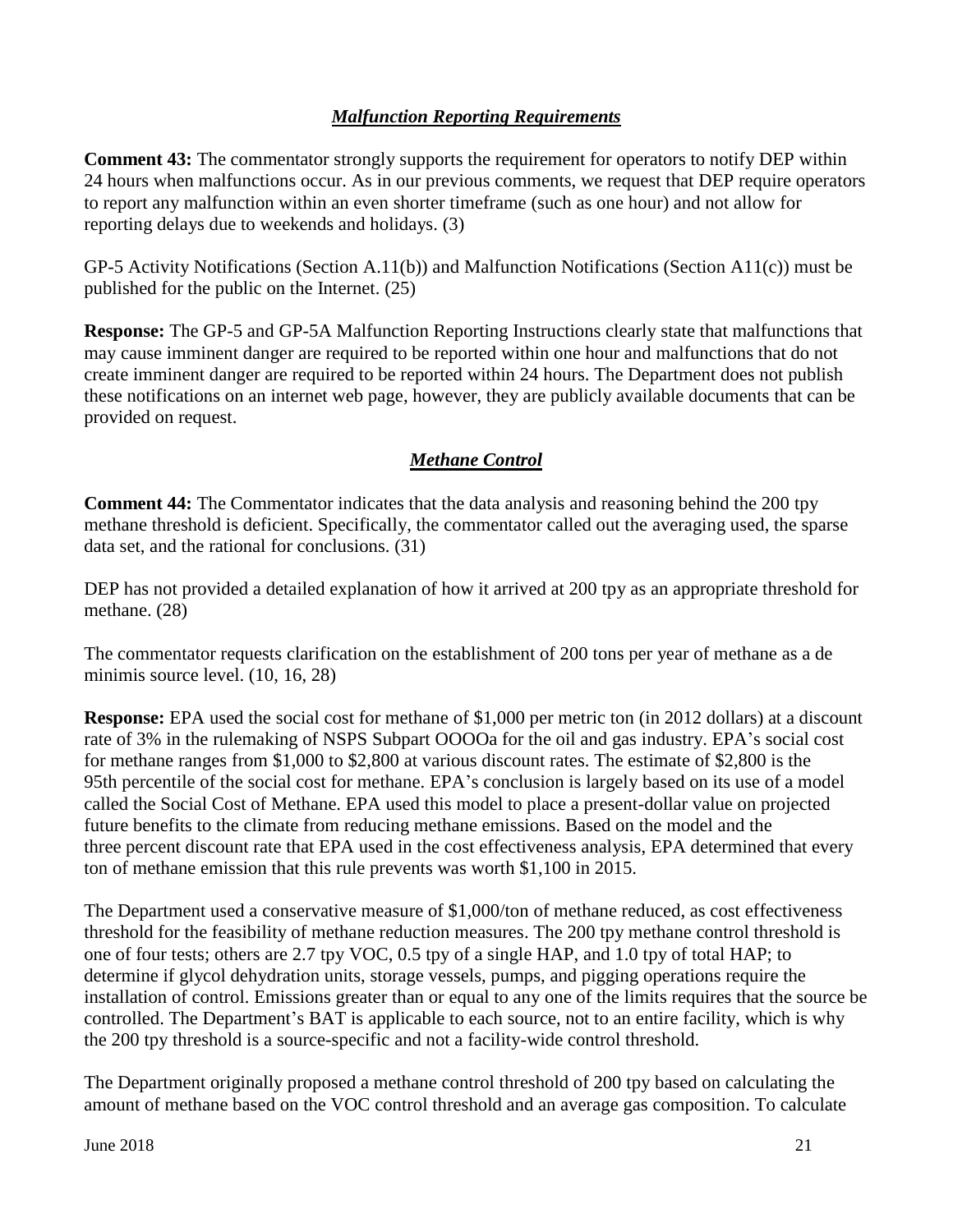the methane control threshold, the Department used a standard mass-balance calculation; the general methodology for determining the methane control threshold was to calculate the amount of methane in a natural gas release relative to the amount of VOC that reaches the VOC control threshold. Using twelve different gas samples, the methane control thresholds ranged from a minimum of 21.2 tpy to a maximum of 1,615.3 tpy. The average of the twelve calculated control thresholds is 714.9 tpy, which is 17,872 tpy of CO2e. This value is nearly 25% of the 75,000 tpy of CO2e major modification facility threshold for greenhouse gases.

Therefore, the Department calculated an average gas composition from the twelve samples and followed the same methodology for determining the methane control threshold with a result of 191.6 tpy. The Department conservatively used 200 tpy methane to account for the scientific uncertainty due to the limited number of gas samples used in the calculation, which is equivalent to 5,000 tpy CO2e. This is approximately 7% of the facility greenhouse gas threshold.

Several commentators stated that the Department's calculated average gas composition was not representative of natural gas in Pennsylvania because of its small sample size and limited geographic scope. To improve the average gas composition calculation, the Department decided to expand the scope of the analysis; for every county with wells displayed on eMapPA, the Department attempted to obtain at least five reasonable representative gas analyses, two from compressor stations or processing plants, and three from unconventional natural gas well sites. The Department then calculated a county average gas composition for each county, and a state average gas composition by averaging the county average gas compositions.

The same process was followed as in the previous analysis, where methane emissions were calculated based on a standard mass-balance and the VOC control threshold of 2.7 tpy for each county. The methane control thresholds ranged from 5.8 tpy for Mercer County and 1,474.8 tpy for Somerset County with an average methane control threshold of 444.0 tpy. While this value is lower than the 714.9 tpy value of the previous analysis, the Department determined that it is unreasonable to be used as a control threshold; this is because it is approximately 15% of the major modification facility threshold for GHG. For the calculated state average composition, the methane control threshold is calculated at 51.9 tpy; this is lower than in the previous calculation because there were more representative gas analyses with VOC weight percentages higher than 2%.

The average gas composition determined in the second analysis is comparable to other sources such as E C/R Incorporated's memorandum to EPA, which was used in establishing the requirements of 40 CFR Part 60 Subparts OOOO and OOOOa. In most cases the cost-effectiveness threshold for methane control was determined to be \$1,000/ton of methane reduced, which is based on an analysis of EPA's technical support document for Subpart OOOOa where the cost-effectiveness threshold appeared to be \$1,000/ton based on which methane control techniques were implemented and which were not. The \$1,000/ton of methane reduced also coincides with the central estimate of the Social Cost of Methane as determined by EPA in 2012.

# *Definitions*

**Comment 45:** In draft final GP-5A, Section A, Condition 3 – Definitions, the commentator suggests the following revisions: "Remote Pigging Station" definition - The reference to "the exemption criteria in Category 38(b)" should be corrected to read "the exemption criteria in Category 38(c)". (29)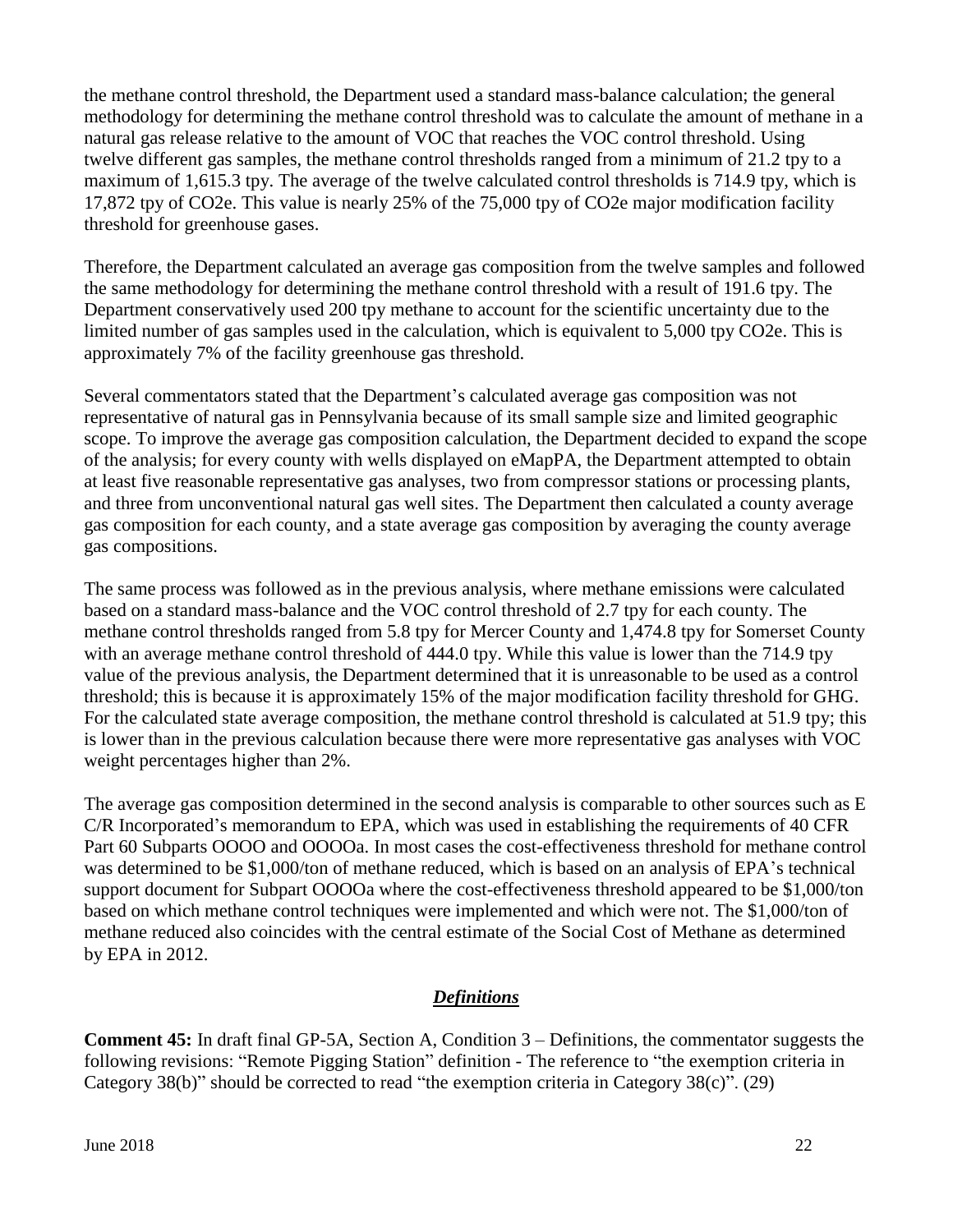**Response:** This typographical error has been corrected in the final GP-5A.

**Comment 46:** The definition of modification as it is used for the revised exemption 38 criteria and the requirements of GP-5 and GP-5A is not consistent with the regulatory definition of 25 PA Code 127.1, the NSPS provisions of Part 60, and the criteria that triggers the need to conduct LDAR for the collection of fugitive emission components under  $40 \text{ CFR } 60.5364(i)(3)$  and (j). (16, 27, 31,)

**Response:** 25 Pa. Code § 121.1 defines a modification as it relates to a source. A source is defined as an air contamination source, which in turn is defined as "any place, facility or equipment, stationary or mobile, at, from or by reason of which there is emitted into the outdoor atmosphere any air contaminant." Under § 121.1, installing a new source (piece of equipment) at a source (facility) constitutes a modification because a physical change in a source (facility) increases the amount of an air contaminant emitted by the source (facility). This is consistent with § 60.5365a(i) and (j).

**Comment 47:** The commentator requests the Department define "operational design analyses". (10, 16, 28)

**Response:** The operational design analysis is defined in 40 CFR part 60 Subpart OOOO and OOOOa.

**Comment 48:** For better consistency with the corresponding definitions in the Oil and Gas Act, the definition of "Unconventional Natural Gas Well" should be revised as follows: "A well drilled to produce natural gas from shale formations below the base of the Elk Sandstone Group or its geologic equivalent stratigraphic interval, where recovery of the natural gas resource is generally not economic without the well bores being stimulated by hydraulic fracturing, multilateral well bores, or other techniques to expose more of the formation to the well bore." (29)

**Response:** The definition included in the proposed GP-5A was consistent with the definition from the Oil and Gas Act; however, in the final GP-5A suggested changes have been made.

# *Transfer of Ownership*

**Comment 49:** There appears to be a missing word in the second sentence of paragraph 6(d) between the words "submit" and "appropriate" which should be corrected, as suggested below: "Within 30 calendar days after a transfer of ownership of the facility, the new owner or operator shall submit an appropriate form or application to the Air Program Manager of the appropriate Regional Office. (29)

**Response:** This typographical error has been corrected in the final GP-5A.

**Comment 50:** The commentator recommends that the process be simplified for the benefit of both the Department staff and operator. The commentator recommends defining "change of ownership" in the permit to mean a change in the employer ID number (Federal IRS No.) of the permittee, per the existing DEP policy. (10, 16, 28)

**Response:** The Department agrees. The Department has developed a simplified form for a Transfer of Ownership form. The final GPs are amended to allow the use of a change in the employer ID number (Federal IRS No.) of the permittee for the transfer of ownership.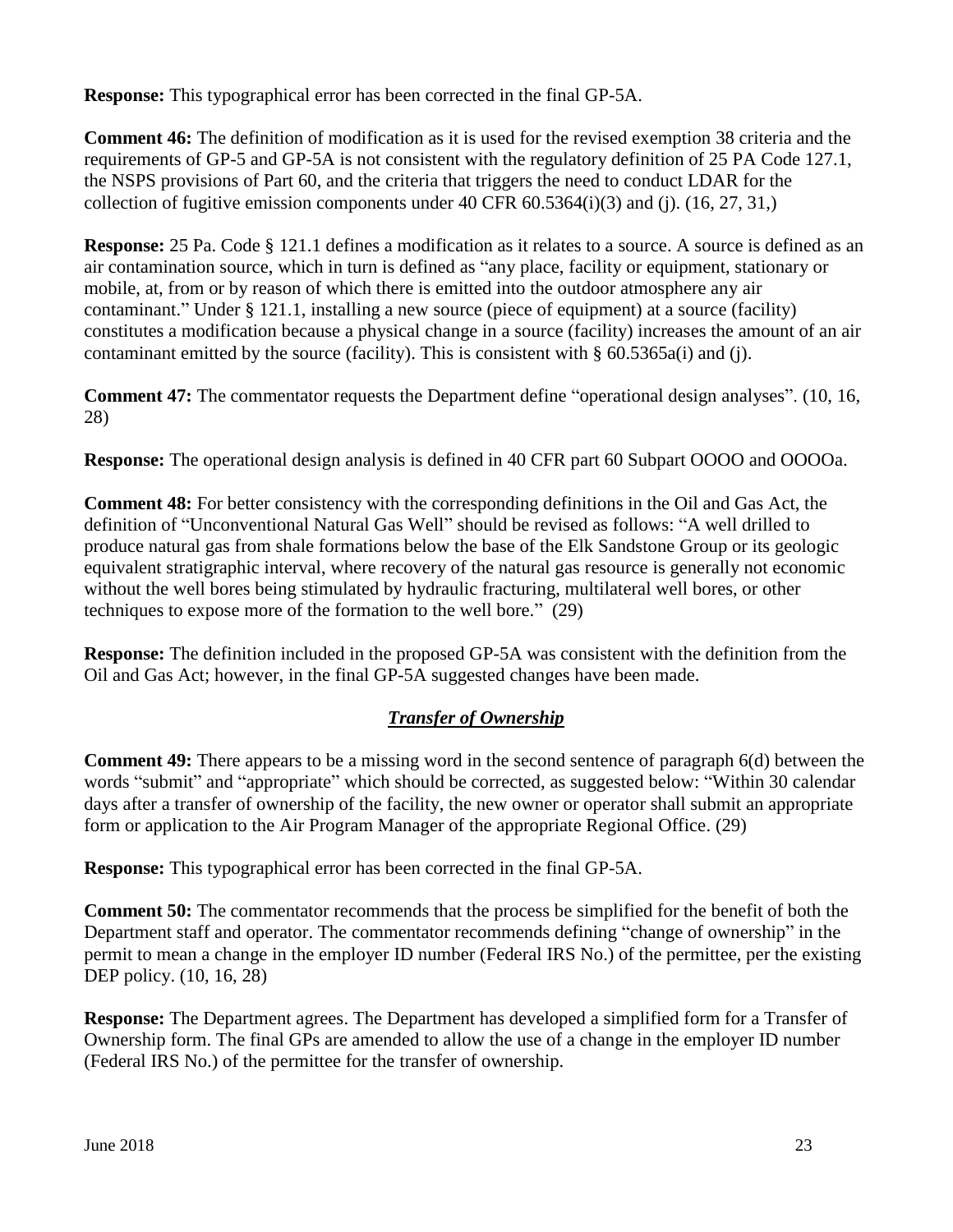**Comment 51:** The commentator requests clarification on what would satisfy the clause "...when the change of ownership is demonstrated to the satisfaction of the Department..." and what documentation would be required in a Transfer of Ownership request. The commentator recommends that the Department develop a checklist outlining the required documentation.

The commentator requests guidance on how the Department will handle a Transfer of Ownership in the event that a facility is authorized under the current GP-5 approved for use prior to the effective date of the new, revised GP-5. (10, 16, 28)

**Response:** The final GPs have been updated to indicate that a change in the employer I.D. number will be used to define a transfer of ownership. The Department has finalized a "Transfer of Ownership form" with a check list and instructions. The Transfer of Ownership form, checklist and instructions are available with the issued general permits.

#### *Applicability/Scope*

**Comment 52:** The applicability of the new GP-5 to sources is noted as "constructed" after the effective date of the revised GP-5. The commentator recommends that applicability be clarified to ensure that sources which are constructed within the allowable window of an existing and already-approved GP-5, but after the effective date of the revised GP-5, be permissible. The commentator recommends the change in language is needed to avoid confusion upon renewal of a GP-5 permit from the existing to the revised version. (10, 16, 28)

**Response:** The sources which are already authorized by GP-5 prior to the effective date of the final GP-5 may continue to comply with all terms and conditions of the authorized GP-5. There is no need to apply for new authorization to use the final GP-5 provided there are no modifications to a source or construction of a new source. The BAT emission limits will be unchanged during the reauthorization.

**Comment 53:** The commentator requests clarification on the requirement to submit an application in the event that "there is equipment or activities located on the same site or on sites that share equipment and are within 1/4 mile of each other." (10, 16, 28)

**Response:** Single source determinations arise when air contamination sources under common control are located on one or more contiguous or adjacent properties. These determinations will continue to be made on a fact-specific and case-by-case basis. Single source determinations are made by the Department to ensure that GP-5 and GP-5A are not authorized for sources located at major facilities.

**Comment 54:** In draft final GP-5A, Section A, Condition 4 - Applicability/Scope, the commentator suggests the following revisions: Paragraph 4(a) - To avoid an interpretation that an approved GP-5A must be obtained before construction of a well site or pigging station can begin, and for consistency with the wording in Condition 6(a) that refers to "sources," the first sentence of paragraph 4(a) should be revised as follows: "This General Permit authorizes the construction, modification, and/or operation of sources listed below at an unconventional natural gas well site or remote pigging station." (29)

**Response:** The final GP-5A was amended as requested.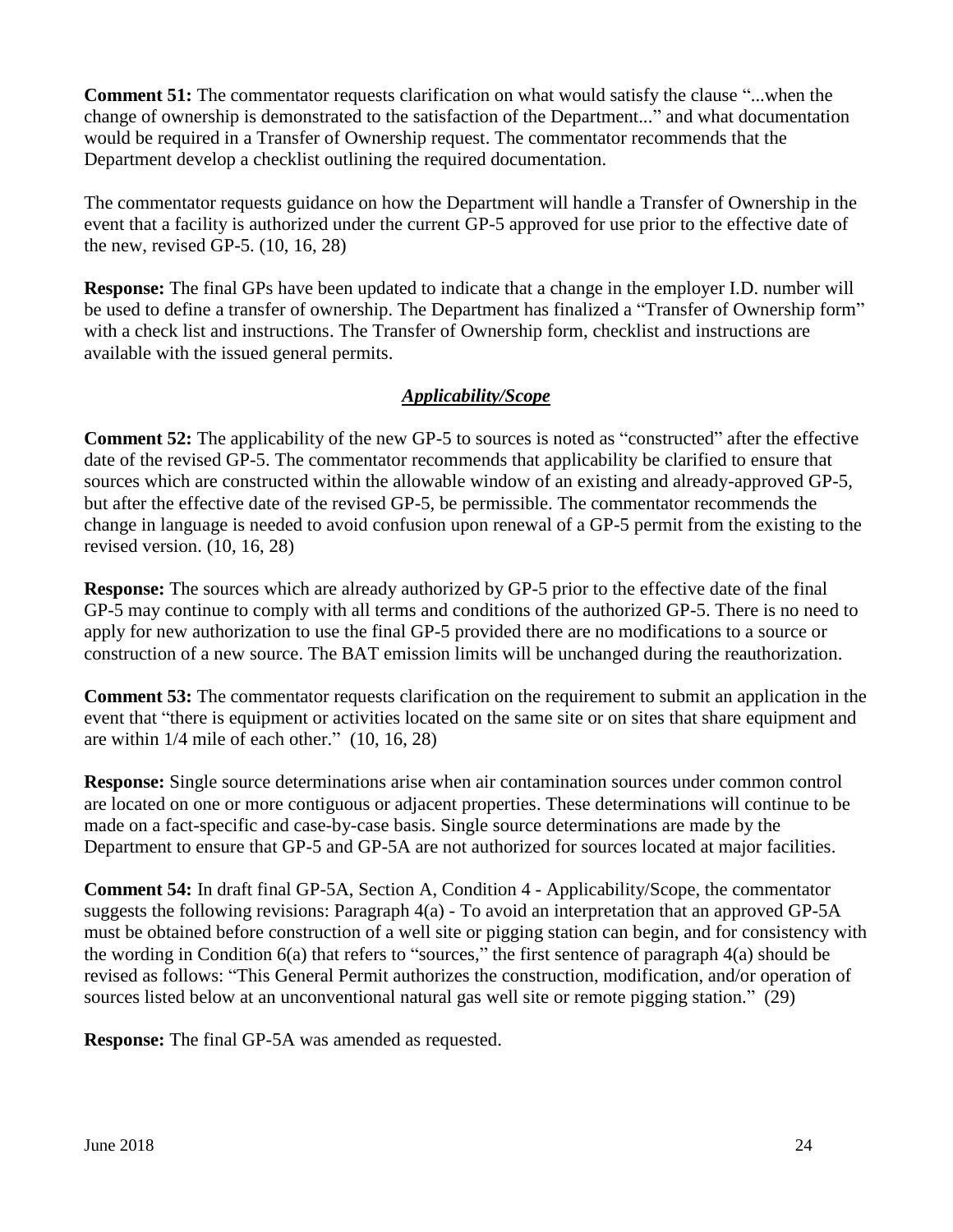## *Prohibited Use of the General Permit*

**Comment 55:** Paragraph 5(c) refers to a "facility that produces or processes sour gas" (the same as the wording in the corresponding section of GP-5A) but since "production" facilities are covered by GP-5A, and this GP-5 covers "compressor stations and processing plants" it seems more appropriate that this 5(c) wording in GP-5 be changed to something like "a facility that compresses or processes sour gas". (29)

**Response:** The Department believes the current statement in 5(c) is sufficient.

#### *Administrative Update*

**Comment 56:** The commentator recommends removing the reference of 25 PA Code, § 127.450 for Condition No. A(6)(e). Additionally, the commentator recommends replacing "General Permit" with "General Permit Authorization. (10, 16, 28)

The additional conditions for administrative changes will allow for timely and efficient authorizations to be executed; however, the condition should not reference the regulation for administrative operating permit amendments [25 Pa. Code 127.450]. The commentator suggests removing the reference. We also suggest including the term General Permit Authorization where the term General Permit is used, since the modification of a General Permit requires that the Department follow the procedures codified under 25 PA Code 127.611. (27)

**Response:** The final general permits do not reference 25 PA Code, § 127.450 when addressing administrative amendments.

**Comment 57:** Paragraph 6(e) – The reference to "Condition 7(d)" in this paragraph should be corrected to read "Condition 7(e)."  $(29)$ 

**Response:** The typographical error has been corrected in the final GP-5A.

**Comment 58:** Paragraph  $6(f)(ii)$  – The reference to "unconventional natural gas well site" in this paragraph should be revised to read "unconventional natural gas well site operations" for better consistency with the defined terms and the wording in Section A, paragraph 1. Paragraph 6(f)(ii) should be revised as follows: "This General Permit may be modified, suspended, or revoked if the Department determines that the unconventional natural gas well site operations or remote pigging station cannot be adequately regulated under this General Permit." (29)

**Response:** The final permit has been amended as requested.

#### *General Permit Fees*

**Comment 59:** The commentator recommends revising the wording of section A.7(c-d) (relating to fees) to state that the fee is payable as part of the application and also payable annually on March 1st. The commentator also claims that the fee schedule is inconsistent with the fees authorized under 25 PA Code 127, Subchapter l. (10, 16, 28)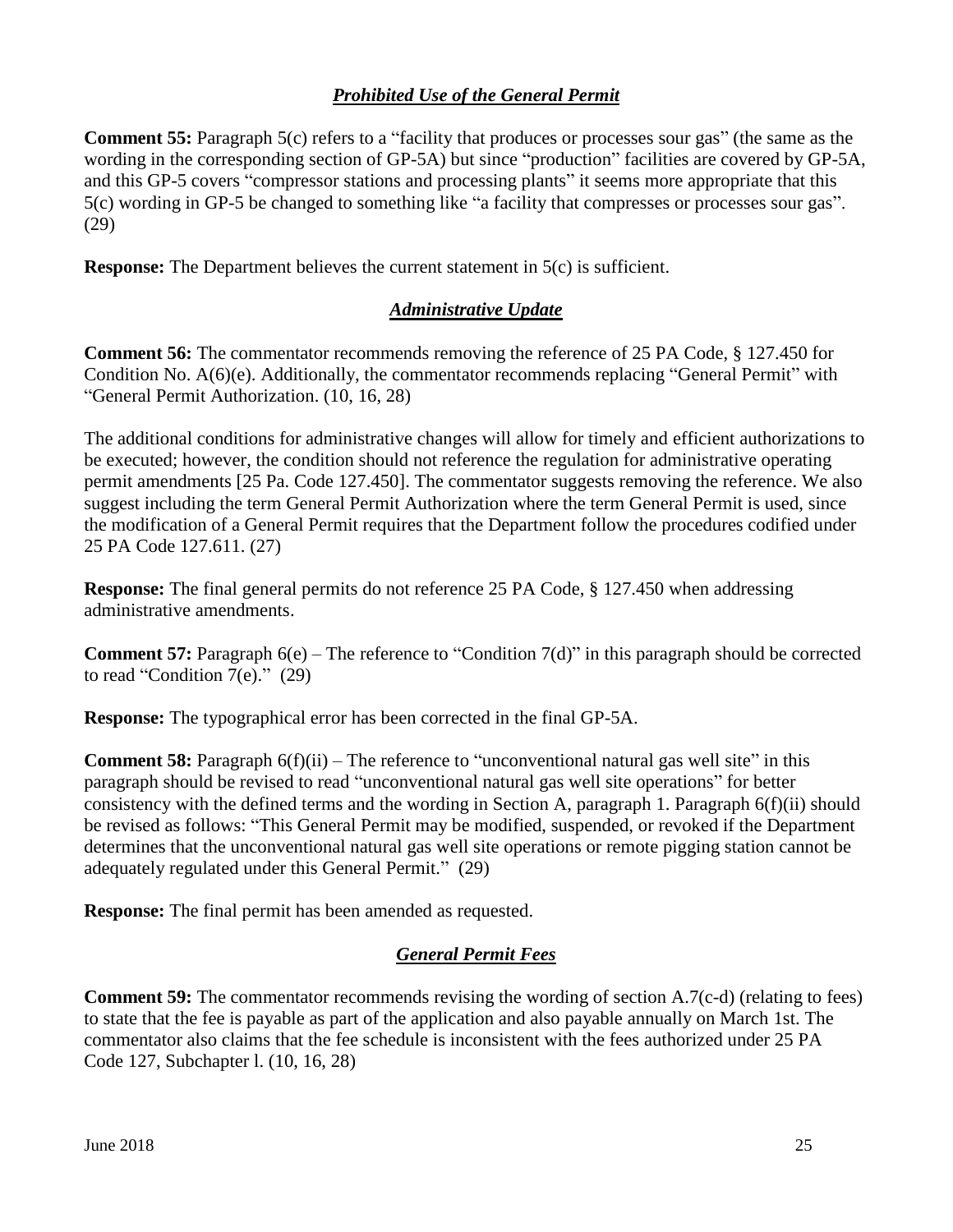The fee schedule of Section 7 of GP-5A is not consistent with the fees authorized under 25 PA Code 127 Subchapter I. The General Plan Approval application fee with new single source determination under paragraph (b) is not specified in the regulation. 25 PA Code 127.702(i) limits the general plan approval application fees to those established via regulation.

The annual Operating permit administrative fee is required as part of the application under 127.703(a). The commentator suggests revising the wording to state that it is payable as part of the application and annually thereafter on March  $1<sup>st</sup>$  of each year. (27)

**Response:** The Department disagrees. The fee of \$375 is payable for the general operating permit application fee, as well as an annual operating permit administration fee. The annual operating permit administration fee is payable by March 1st for the previous calendar year. These are two separate fees and are consistent with § 127.703 (relating to operating permit fees under Subchapter F).

**Comment 60:** The commentator requests clarification that the fee listed in 7(b) only applies to a Transfer of Ownership where a new Single Source Determination is submitted to the Department. If this is not the case, then the commentator requests overall clarification on this section, as one could infer that the required fee for a GP-5 application for a new facility would be greater than the fees authorized by 25 Pa. Code § 127.702. The commentator also requests clarification on the required fee for a Transfer of Ownership where a new Single Source Determination is not required to be submitted to the Department. (10, 16, 28)

Under proposed GP-5 and GP-5A, there is a proposed \$1,000 fee associated with making a single source determination (see Section A.7). The commentator is requesting clarification that the fee listed in 7(b) only applies to a Transfer of Ownership where a new Single Source Determination is submitted to the Department. (10, 28, 32)

**Response:** If the owner or operator is not modifying any existing source, not adding a new source, or not subject to a new Single Source Determination based on the transfer of ownership, the owner or operator shall submit a Transfer of Ownership form with a \$300 fee. However, if the single source determination is required due to equipment or activities located on the same site or on sites that share equipment and are within 1/4 mile of each other during the transfer of ownership, the required fee is \$1,000 for a new general plan approval authorization in accordance with 25 Pa. Code § 127.702(b). It should be noted that the Compliance Review needs to be conducted by the Department for any request for a Transfer of Ownership.

#### *Compliance Requirements and Compliance Certification*

**Comment 61:** The commentator requests clarification of the alternate procedure and process described in Condition 10(c)(ii) to replace manufacturer's requirements with an alternate procedure approved by the Department that achieves equal or greater emissions reductions in accordance with 25 Pa. Code § 127.12b. (10, 16, 28, 27)

**Response:** The owner or operator must demonstrate that the alternate procedure achieves equal or greater emission reductions when compared to the manufacturer's requirements.

**Comment 62:** The commentator requests clarification of the alternate procedure and process Paragraph 10(c)(iii) refers broadly to 25 Pa. Code 123.1 for fugitive emission requirements, but there are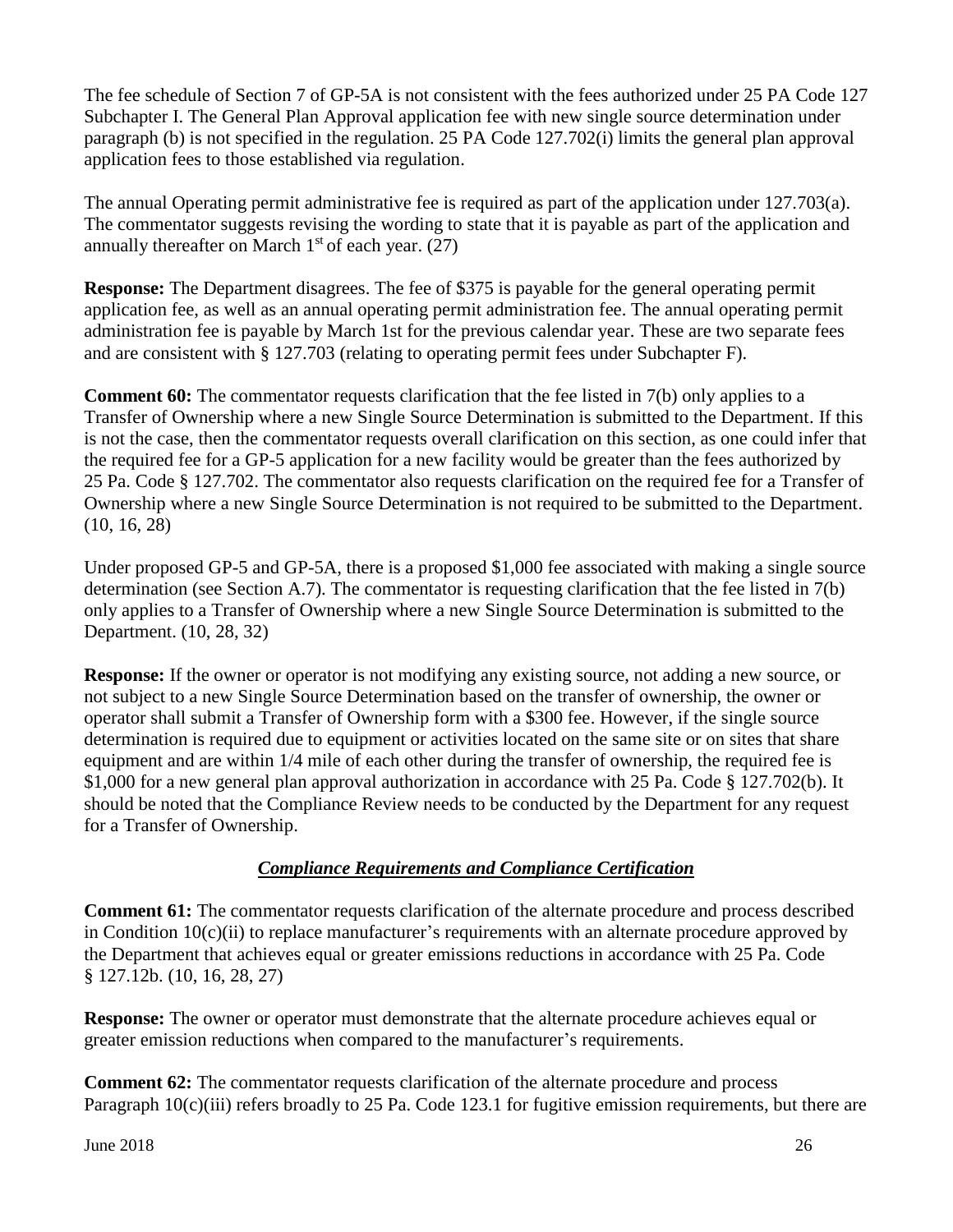many temporary type activities addressed in  $\S$  123.1(a) that are not specifically covered by this GP-5 permit (such as construction, grading, clearing of land, etc.). DEP should clarify that with regard to this GP-5 permit, the  $10(c)$ (iii) provisions only apply to the GP-5 covered sources identified in Sec. A.4. (a). (29)

**Response:** 25 Pa. Code 123.1 is applicable to all sources addressing fugitive emission requirements.

#### *Notification Requirements*

**Comment 63:** In draft final GP-5A, Section A, Condition 11 – Notification Requirements, the commentator suggests the following revisions: Paragraph 11(c)(i), related to malfunction reporting, requires use of guidance in the "GP-5 Malfunction Reporting Instructions" document. Since this is the GP-5A permit, it seems inappropriate to require use of a "GP-5" instructions document, which is written only from the GP-5 perspective. It appears that document should either be more broadly referred to as the "GP-5 & GP-5A Malfunction Reporting Instructions" and modified accordingly, or a separate set of instructions should be developed for GP-5A. (29)

**Response:** The final general permits refer to the "GP-5 & GP-5A Malfunction Reporting Instructions."

**Comment 64:** Paragraph  $11(c)(i)$  – In the last sentence of this paragraph, the reference to "(iv)" should be corrected to "(iii)" since paragraph (iii) contains the written notification details in this latest Draft of the permit. As such, the last sentence of paragraph  $11(c)(i)$  should be revised as follows: "Following the telephone or email notification, a written notice as specified in (iii) (iv) below shall be submitted to DEP within five business days." (29)

**Response:** The typographical errors have been corrected in the final general permits.

**Comment 65:** Section A.11(c)(i) changes the requirement from contacting the DEP regional office to contacting the DEP 24-hour emergency hotline. The rationale for this change is unclear, and the commentator recommends maintaining the current protocol. (10, 16, 28)

**Response:** The regional office is not staffed 24 hours a day. The 24-hour emergency hotline personnel know the appropriate people to contact in the event of an emergency.

**Comment 66:** DEP should also restore the 24-hour notification for scheduled blowdowns and venting events. (3)

**Response:** The operator is required to notify the Department no more than 24 hours after a scheduled blowdown if it results in an exceedance of an emission limit. In addition, the emissions from all scheduled blowdowns are to be included in the emission inventory report.

**Comment 67:** In no circumstances should DEP leave it up to operators to judge whether the malfunction and resulting emissions event poses "imminent danger" to health and safety. (3)

**Response:** According to the GP-5 and GP-5A Malfunction Reporting Instructions, events that pose imminent danger include fire, explosion, or an explosive or other condition with impacts outside the fence-line or require evacuation.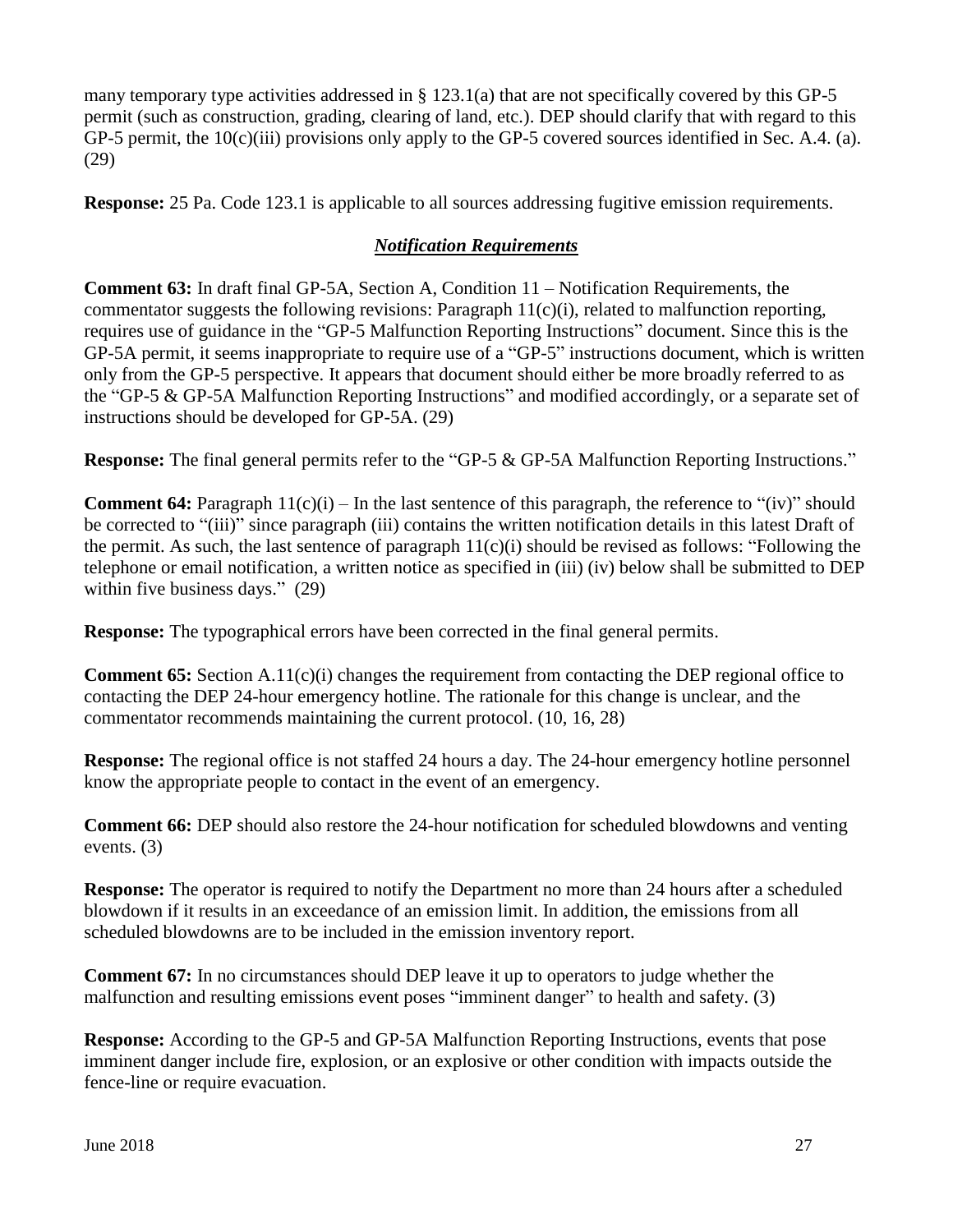**Comment 68:** Municipal notification requirements do not provide sufficient basis for local governments to determine impact and should include PTE amounts to be listed. (25)

**Response:** The final general permits require the facility owner or operator to notify the local municipality and county where the air pollution source is to be located and clearly describe the proposed sources and/or modifications.

# *Recordkeeping Requirements*

**Comment 69:** Section A.12(c) requires that the owner or operator of the facility shall keep records of all notifications made to the Department. "All notifications" seems overly broad, and the commentator recommends that this be clarified to reference formal notifications required under the permit conditions, and not routine inquiries or contact. (10, 16, 28)

**Response:** The Department has clarified in the final general permits that the owner or operator of the facility is required to keep records of all formal notifications required under the permit conditions.

**Comment 70:** We recommend to further reduce the burden associated with recordkeeping and reporting, specifically to eliminate duplication of already-submitted data or detailed back-up information that may be provided upon request rather than as a matter of routine. (10)

**Response:** In response to various public comments, the Department re-evaluated and simplified these requirements by removing redundancies. The notification, recordkeeping, and reporting requirements in the final general permits were determined to satisfy 25 Pa. Code § 127.12b and § 127.441, which include all federal notification, recordkeeping, and reporting requirements.

**Comment 71:** It is unclear what recordkeeping requirements exist for unloading systems that do not contribute to any air emissions. The commentator recommends that record keeping and reporting requirements under GP-5A apply to unloading methods that result in emissions to atmosphere. (10, 16, 28)

**Response:** The final GP-5A requires the owner or operator to maintain records of each unloading operation that result in emissions to the atmosphere.

#### *Reporting Requirements*

**Comment 72:** The annual reporting timing is not sufficient and we need 60 days to prepare the report. The Department should allow GP-5A permit holders the flexibility to elect to shorten their annual compliance period to comfortably align their reporting due-dates as they see best. We suggest that the Department (1) define the annual compliance period asthe anniversary of the permit issuance date, and  $(2)$  require annual reporting within 60-days of the end of this reporting period.  $(31)$ 

**Response:** The final general permits require that the reporting period specified by the owner/operator shall be no later than one year from the start of operations of the facility, unless and otherwise approved by the Department. The initial and subsequent annual reports shall be submitted within 60 days of the end of the reporting periods.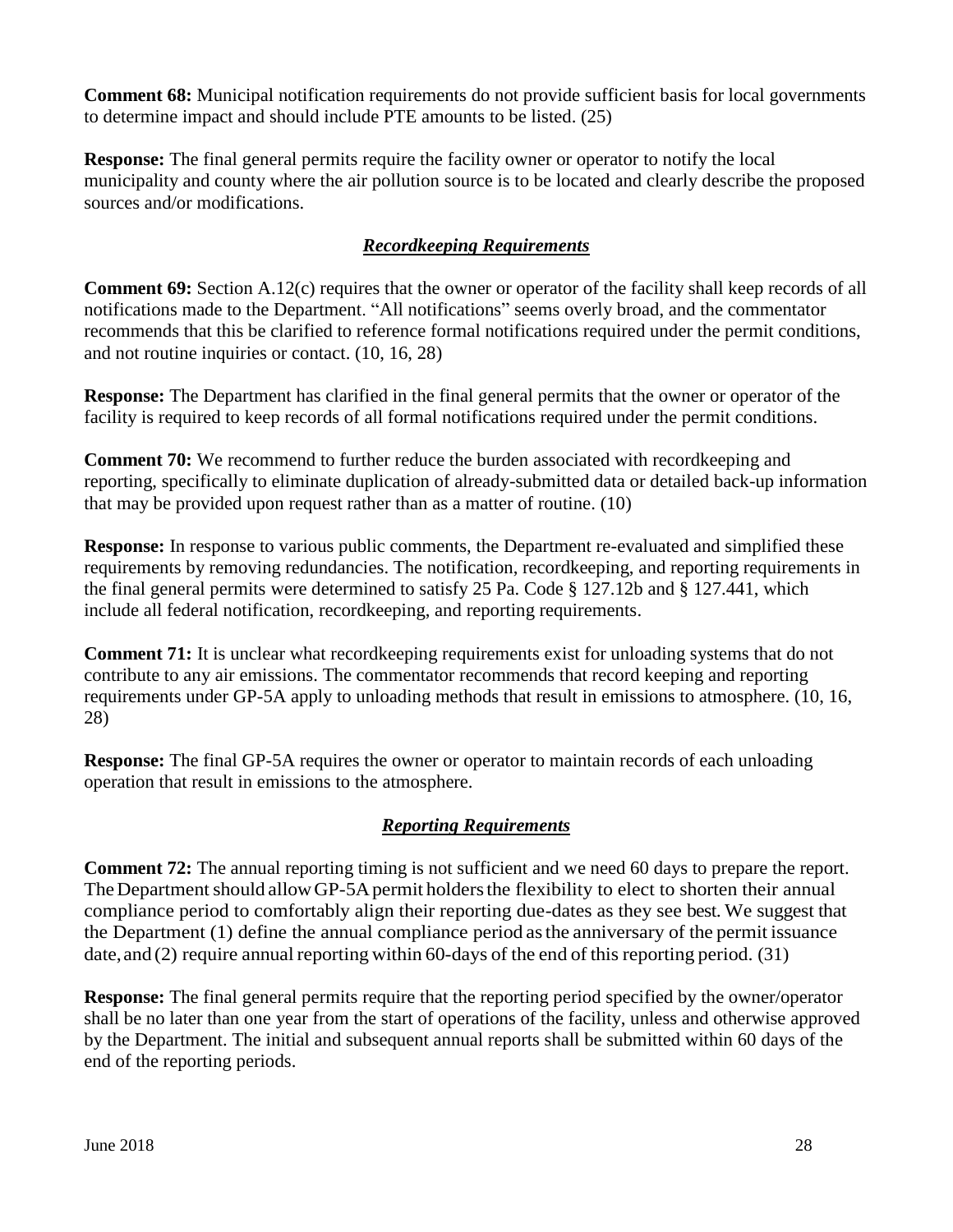**Comment 73:** The commentator requests clarification as to what communications required by GP-5A must be submitted to PA DEP, U.S. Environmental Protection Agency (U.S. EPA), or both. The commentator also recommends distinguishing the annual report required by NSPS or National Emission Standards for Hazardous Air Pollutants (NESHAP) rules from the annual report required by GP-5A. (10, 16, 28)

**Response:** The Department is the delegated administrator of the federal regulations and is aware that operators submit reports to the Department to comply with those regulations. However, the Department finds the manner in which this information is submitted to be unmanageable and desires to streamline the requirements to reduce the administrative burden on both the operator and the Department. Rather than file separate reports in accordance with the many applicable federal regulations, some of which are required more frequently than once each year, the Department opted to consolidate them into a single report. The submission of records as part of the annual report is consistent with the federal regulations, and only apply to the records collected for the term of the annual period contained in the report.

**Comment 74:** The commentator requests that the annual report required under section A13(C) has a specified compliance period and a due date that is at least 60 days following the end of the compliance period. The specific date may be chosen by the permittee or include several options for timeframes from which the permittee could choose (e.g., report April from March (due by July 1); report July through June (due October 1)). If the permittee is allowed to choose the initial compliance period, the commentator requests flexibility to file an initial report with less than a full year's data in order to group multiple facilities on the same schedule, which is permissible under standards such as NSPS OOOOa. (10, 16, 28)

**Response:** The final general permits require that the reporting period specified by the owner/operator shall be no later than one year from the start of operations of the facility, unless and otherwise approved by the Department. The initial and subsequent annual reports shall be submitted within 60 days of the end of the reporting periods.

**Comment 75:** The commentator requests flexibility to file an initial report with less than a full year's data in order to group multiple facilities on the same schedule, which is permissible under standards such as NSPS OOOOa if the permittee is allowed to choose the initial compliance period. (10, 16, 28)

**Response:** The final general permits have been revised to allow the flexibility to submit a report on an alternate schedule approved by the Department.

**Comment 76:** The commentator recommends using the NSPS OOOOa concept of "certifying official" (rather than "certifying Responsible Official") to authorize operations personnel to sign annual reports required by the general permits. (10, 16, 28)

**Response:** The term "Responsible Official" is defined at 25 Pa. Code Section 121.1. The term allows any individual in charge of a principal business function, or another person who performs similar policy or decision-making functions for the corporation, or an authorized representative of the person if the representative is responsible for the overall operation of the facility.

EPA certifying official provisions of NSPS, Subpart OOOO regulations deal only with notification, reporting and record-keeping requirements, whereas the responsible official provisions of the general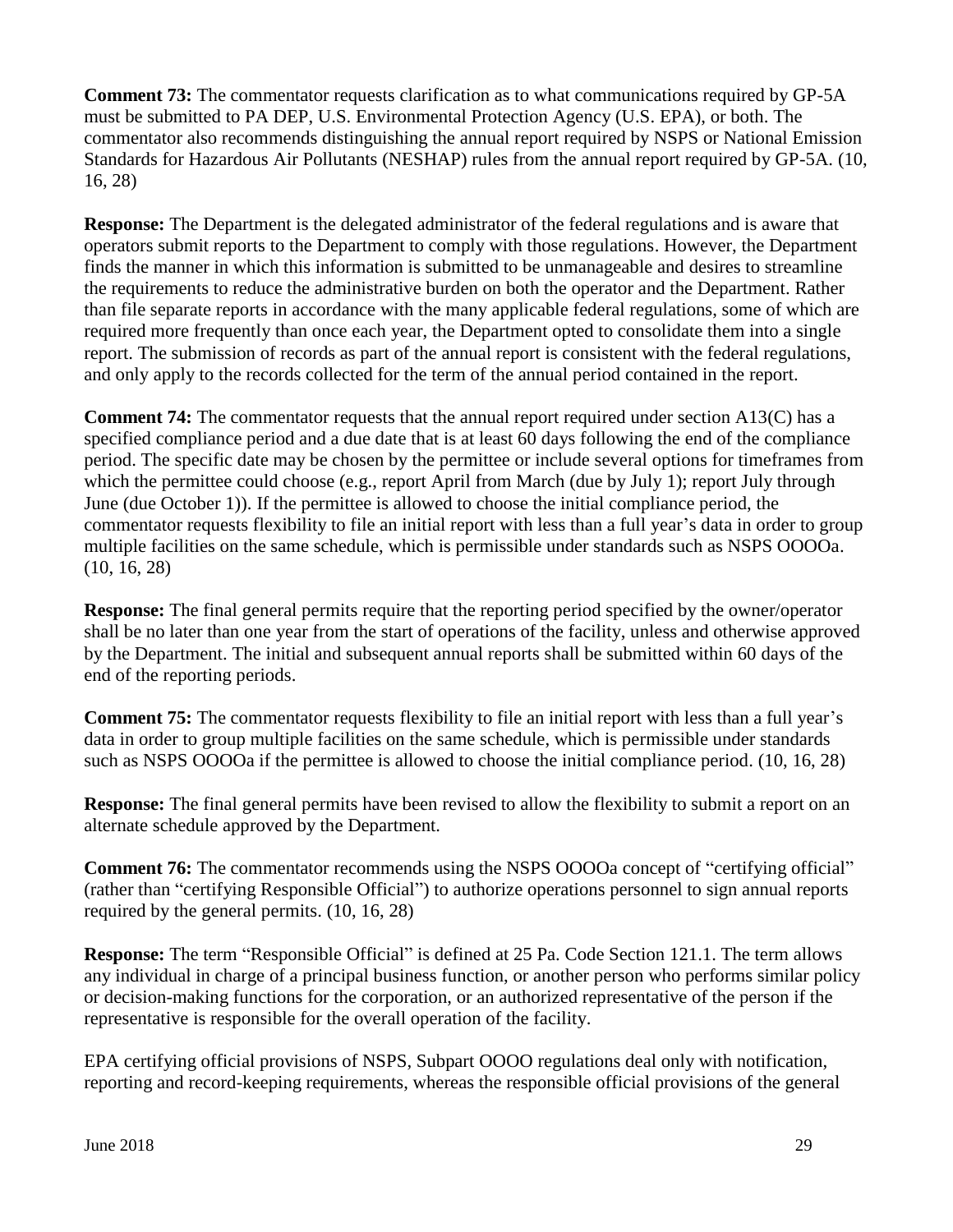permits deal with certifying compliance with all terms and conditions. Therefore, the final general permits must retain the annual compliance certification requirement for responsible officials.

**Comment 77:** A.13(c)(viii) requires the submission of the background information. The Department has not provided justification for this additional reporting requirement, and the commentator requests that it be removed from the general permits. (10, 16, 28)

**Response:** Condition A.13(c)(viii) of the final general permits requires the identification of each permit term or condition that is the basis of the certification, the compliance status, and the methods used for determining the compliance status of the source, currently and over the reporting period as identified in Sections B through N of the general permits.

**Comment 78:** Under section A.13(c)(ix), the permittee is required to maintain records demonstrating compliance with the permit emissions limits. Additionally, each facility submits annual emissions data to DEP. Requiring additional submittals of emissions data is duplicative, and the language is unclear regarding what to submit (i.e., does the permittee need to submit 12-month rolling total values for the compliance period?). This condition should be removed.

**Response:** The monthly recordkeeping is necessary to demonstrate that the facility is not a Title V facility and that the facility is in compliance with facility-wide emission limits. The facility-wide emission limits are determined on a 12-month rolling basis.

**Comment 79:** The commentator requests condition  $A.13(c)(x)$  of GP-5A be removed due to its unclear and duplicative nature. (10, 16, 28)

**Response:** Section A Condition 13 addresses the annual reporting requirements. Condition 13(c)(x) requires the operator to submit the records of Section A Condition 12(b) for the reporting period in the annual report. It is not a duplicative requirement.

**Comment 80:** The intent of the language in A.13(d), "The inventory report shall include all emissions information for all sources operated during the preceding calendar year from the annual report required in (c) above," is unclear and should be clarified to delineate what is meant by "all emissions information" as this phrase seems overly broad. Also, the commentator recommends deleting "from the annual report required in (c) above" because it is confusing and unnecessary. (10, 16, 28)

Section A.l3(d). Reporting Requirements, Subpart (d) includes a statement that "Emissions data including, but not limited, to the following shall be reported (emphasis added) We recommend modifying the sentence to read "Emissions data for the following shall be reported." If an emission is not expressly listed in the permit, then the operator shouldn't be required to report on it. (28)

**Response:** The final general permit Condition No. 13(d) is a requirement under 25 Pa. Code § 135.3 that requires the owner or operator of a facility to submit to the Department by March 1st of each year, a facility inventory report for the preceding calendar year for all sources controlled under the general permit. This condition provides flexibility for the owner or operator to report any additional pollutant emitted from the facility. Therefore, the condition has been retained.

**Comment 81:** The commentator recommends that the annual report timing be updated to provide more flexibility. (10, 28, 32)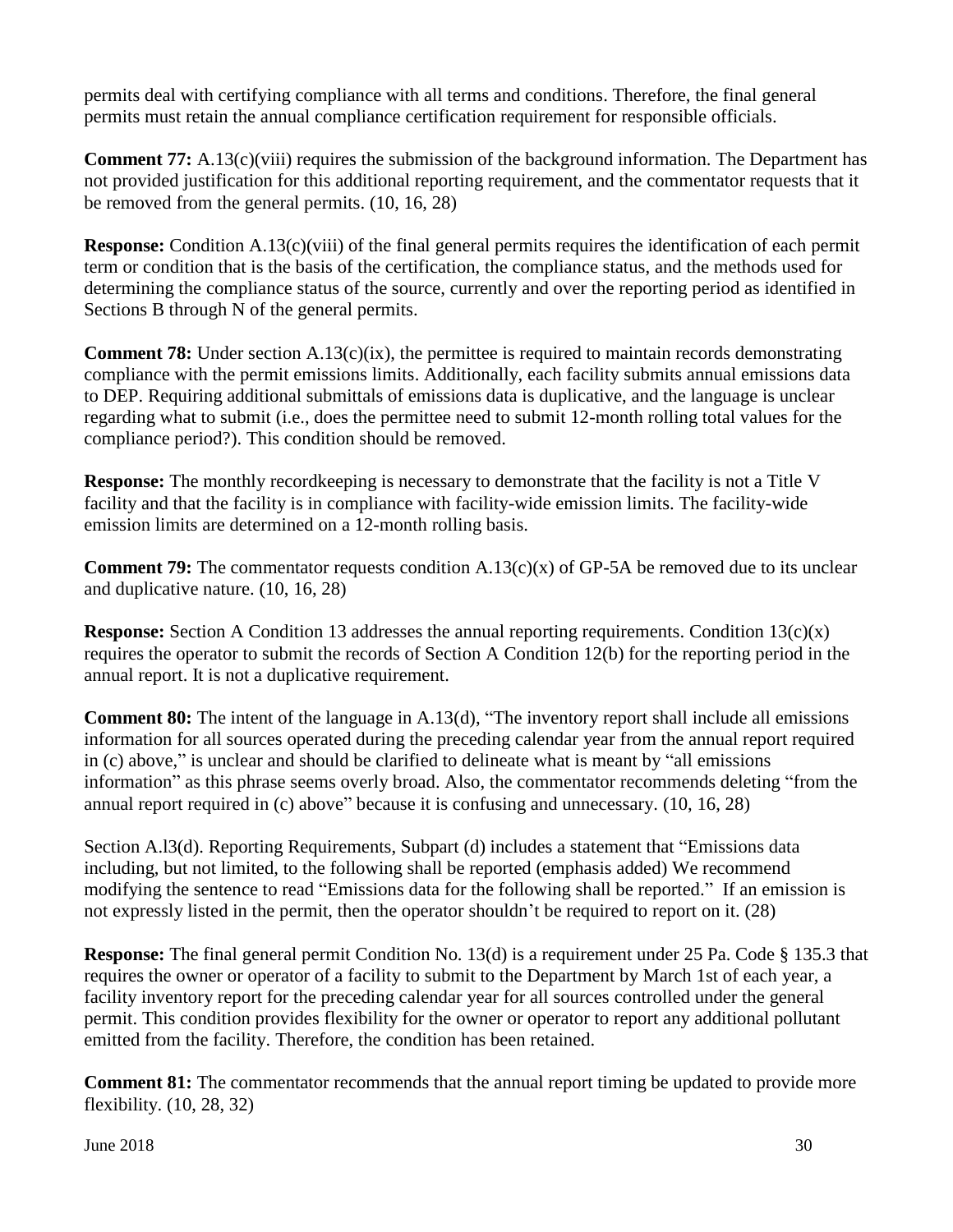**Response:** The final general permits require that the reporting period specified by the owner/operator shall be no later than one year from the start of operations of the facility, unless and otherwise approved by the Department. The initial and subsequent annual reports shall be submitted within 60 days of the end of the reporting periods.

**Comment 82:** Reporting requirements must disclose which wells are connected to which compressor stations. (25)

**Response:** Single source determinations arise when air contamination sources under common control are located on one or more contiguous or adjacent properties. These determinations will continue to be made on a fact-specific and case-by-case basis. The applications for the general permits require owners and operators to disclose all sources within 1/4 mile of the facility seeking authorization.

## *Source Testing Requirements*

**Comment 83:** Stack testing should not be required for engines under 500 hp. (31)

**Response:** Testing requirements for engines under 500 hp are consistent with 40 CFR Part 60 Subpart JJJJ.

**Comment 84:** Testing protocols should not be required 60 days prior to the test date. 30 days should be sufficient. Also, the operator should be able to submit one master testing protocol to cover future testing. The commentator suggested the following wording. "An Operator may request the use of a single Test Protocol that covers testing of all currently operated and future natural gas-fired compressor engines in service at that Operator's various facilities. In such a request, the Operator willsubmit the Test Protocol in accordance (d) above for review and approval, and include a list of currently permitted engines (to be updated as necessary when engines are installed orremoved)." (31)

**Response:** The final general permits require the owner or operator to submit a test protocol at least 60 calendar days prior to commencing an emission testing program to demonstrate compliance required by this General Permit.

The Department may develop a standardized test protocol for performance testing and will provide a public comment period prior to finalizing the test protocol.

The final general permits allow that an operator may request an approval from the Department for a test protocol that covers testing of all currently operated and future sources in service at that operator's various facilities. In such a request, the operator will submit the test protocol for review and approval and include a list of currently permitted engines (to be updated as necessary when engines are installed or removed). If the owner or operator has a test protocol, previously approved by the Department, a new test protocol does not need to be submitted for review/approval, provided that there are no changes, including the testing contractor, and the owner/operator agrees to comply with all conditions of acceptance in the letter approving the protocol.

**Comment 85:** A.14(f) — The commentator requests that testing protocol submittal for Department review should be required 60 days prior to test date reflecting requirements in the approved Department's Source Testing Manual. (10, 16, 28)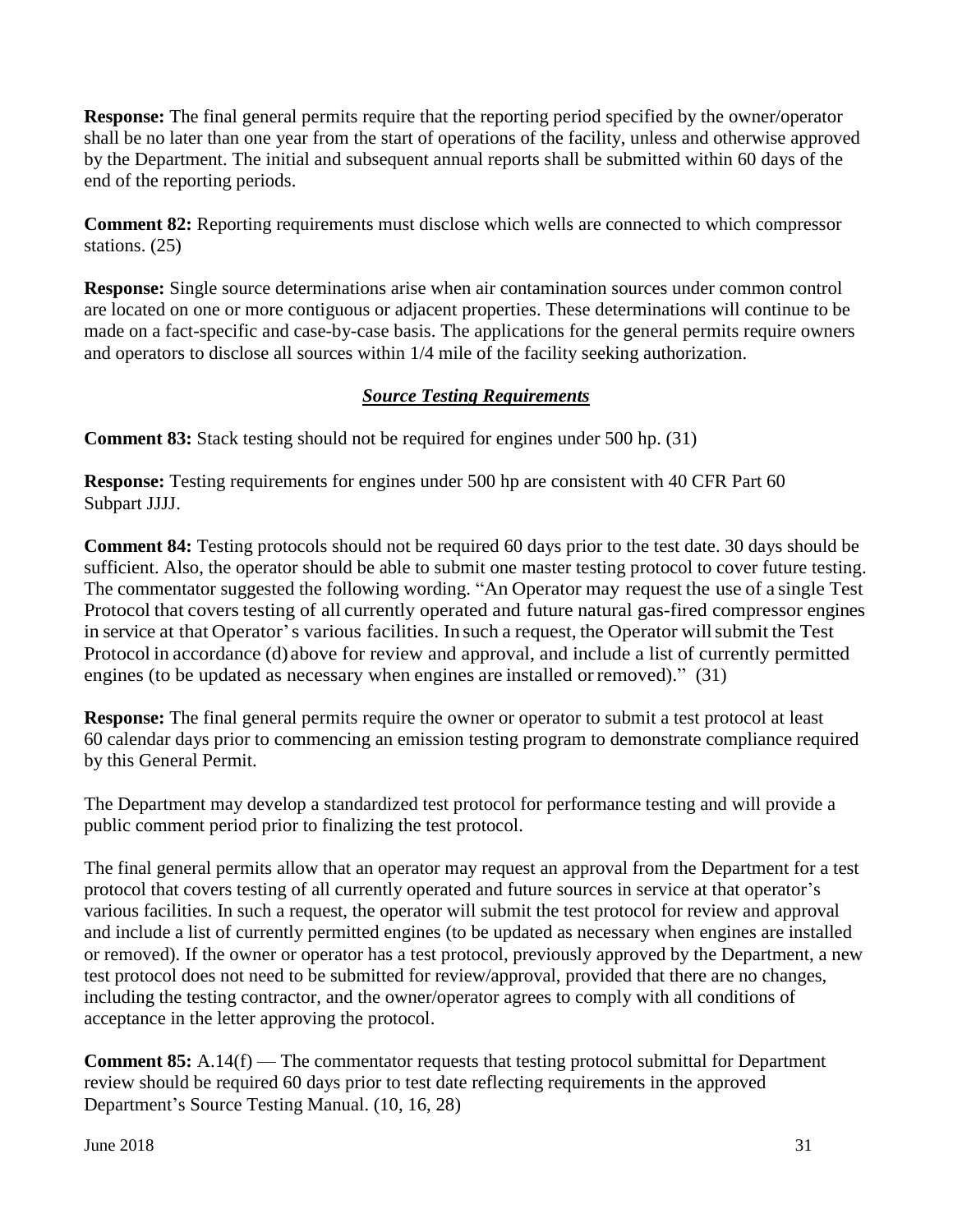**Response:** The final general permits require the owner or operator to submit a test protocol at least 60 calendar days prior to commencing an emission testing program to demonstrate compliance required by this General Permit.

**Comment 86:** The commentator recommends creating a stakeholder group consisting of DEP source testing, industry representatives and the air quality source testing industry in order to prepare standardized protocols for performance and periodic testing. (10, 16, 28, 20)

**Response:** The Department may develop a standardized test protocol for performance testing and will provide a public comment period prior to finalizing the test protocol.

**Comment 87:** A.14(f) In lieu of a separate protocol for each test and for each engine, the commentators recommend that the Operator have the option to submit one 'master" protocol to cover future testing. The commentator recommends the wording:

"An Operator may request the use of a single Test Protocol that covers testing of all currently operated and future natural gas-fired compressor engines in service at that Operator's various facilities. In such a request, the Operator will submit the Test Protocol in accordance (d) above for review and approval. and include a list of currently permitted engines (to be updated as necessary when engines are installed or removed)."

or

"An Operator may request the use of a single Test Protocol that covers testing of all currently operated and future natural gas-fired compressor engines in service at that Operator's various facilities. In such a request, the Operator will submit the Test Protocol in accordance (d) above for review and approval and include a list of currently permitted engines (to be updated as necessary when engines are installed or removed)." (10, 16, 28, 32)

**Response:** The final general permits state that an operator may request an approval from the Department for a test protocol that covers testing of all currently operated and future sources in service at that operator's various facilities. In such a request, the operator must submit the test protocol for review and approval and include a list of currently permitted engines (to be updated as necessary when engines are installed or removed). If the owner or operator has a test protocol, previously approved by the Department, a new test protocol does not need to be submitted for review/approval; provided that there are no changes, including the testing contractor, and the owner/operator agrees to comply with all conditions of acceptance in the letter approving the protocol.

**Comment 88:** Under Section A.14(f), the time for notification of a stack test date and time has increased from 30 to 45 days. The commentator recommends that the 30-day timeframe be retained, as notification so far out (45 days) leads to inaccuracies that may be beyond the operator's control. (10, 16, 28, 32)

**Response:** The final general permits require at least 30 calendar days prior to commencing an emission testing program to notify the Department, in writing of the date and time of testing so that an observer may be present.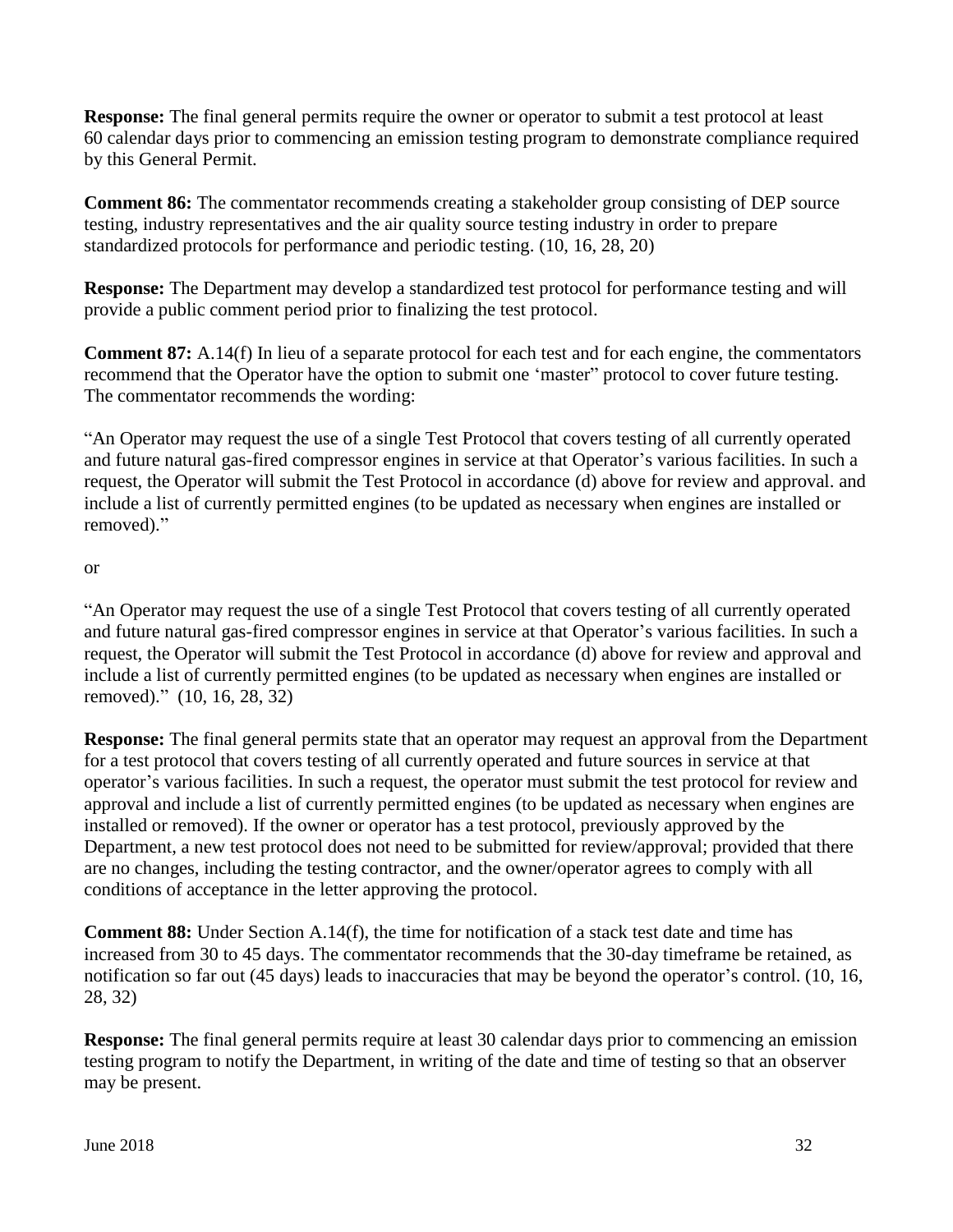**Comment 89:** In the draft final GP-5A and GP-5, Section A General Requirements, condition 14(b) was added that allows DEP to "alter" the frequency of performance testing. The commentator suggests that this provision be revised to replace the term *"alter"* with the term *"reduce"* because the provisions should already reflect the maximum level of performance testing for affected sources. (29)

**Response:** The Department disagrees with the commentator that the frequency of performance testing in the general permits reflect the maximum level of performance testing. The frequency of performance testing may also be altered upon request of the owner or operator with written Departmental approval if the test results are consistently below allowable emission limits, unless required by federal regulation.

**Comment 90:** In the draft final GP-5A, Section A, Condition 14 – Source Testing Requirements, the commentator suggests the following revisions:

Paragraph  $14(e)$  – In the first sentence of this paragraph, the word "through" should be deleted.

Paragraph  $14(f)$  – The reference to "(d)" in this paragraph should be corrected to "(e)".

Paragraph 14(h) – The wording associated with how to submit this electronic notification should be revised as shown below, to avoid confusion with the referenced paragraph (d) [which appears intended to refer to (e)], which would also require two copies to be submitted by either hand-delivery, courier, or certified mails, which does not appear to be intended here. This paragraph should be revised as follows: "Within 15 calendar days after completion of the on-site testing portion of an emission test program to demonstrate compliance required by this General Permit, if a complete test report has not yet been submitted, an electronic notification shall be submitted to the Air Program Manager of the appropriate DEP Regional Office in accordance with (d) above indicating the completion date of the on-site testing."

Paragraph  $14(i)$  – The reference to "(d)" in the first sentence of this paragraph should be corrected to  $(e)$ ". (29)

**Response:** The typographical errors noted above have been corrected in the final general permits.

**Comment 91:** The commentators request that DEP incorporate test methods approved by U.S. EPA for the measurement of volatile organic compounds ("NMNEHC") and formaldehyde ("HCHO"). Including U.S. EPA methods 18, 320, 25A, and ASTM 6348-03 (9, 12)

**Response:** The owner or operator should use the ALT-106 method to measure the NMNEHC concentration, as propane, excluding formaldehyde and Method 320 to measure formaldehyde to obtain more accurate results. All testing, with the exception of periodic monitoring, shall be performed in accordance with any applicable federal regulations, 25 Pa. Code, Chapter 139, and the current version of the Department's Source Testing Manual, or an alternative test method as approved by the Department.

**Comment 92:** In section A.14(d), related to Source Testing Requirements, DEP requests that in addition to electronic copies, two hard copies of all reports, protocols, and notifications must be submitted. The provision of multiple hard copies is redundant and not necessary. (28)

**Response:** The final general permits require "one electronic copy and one printed copy of all reports, protocols, and test completion notifications, with the exception of periodic monitoring data, shall be submitted either by hand-delivery, courier, or sent by certified mail, return receipt requested, to the Air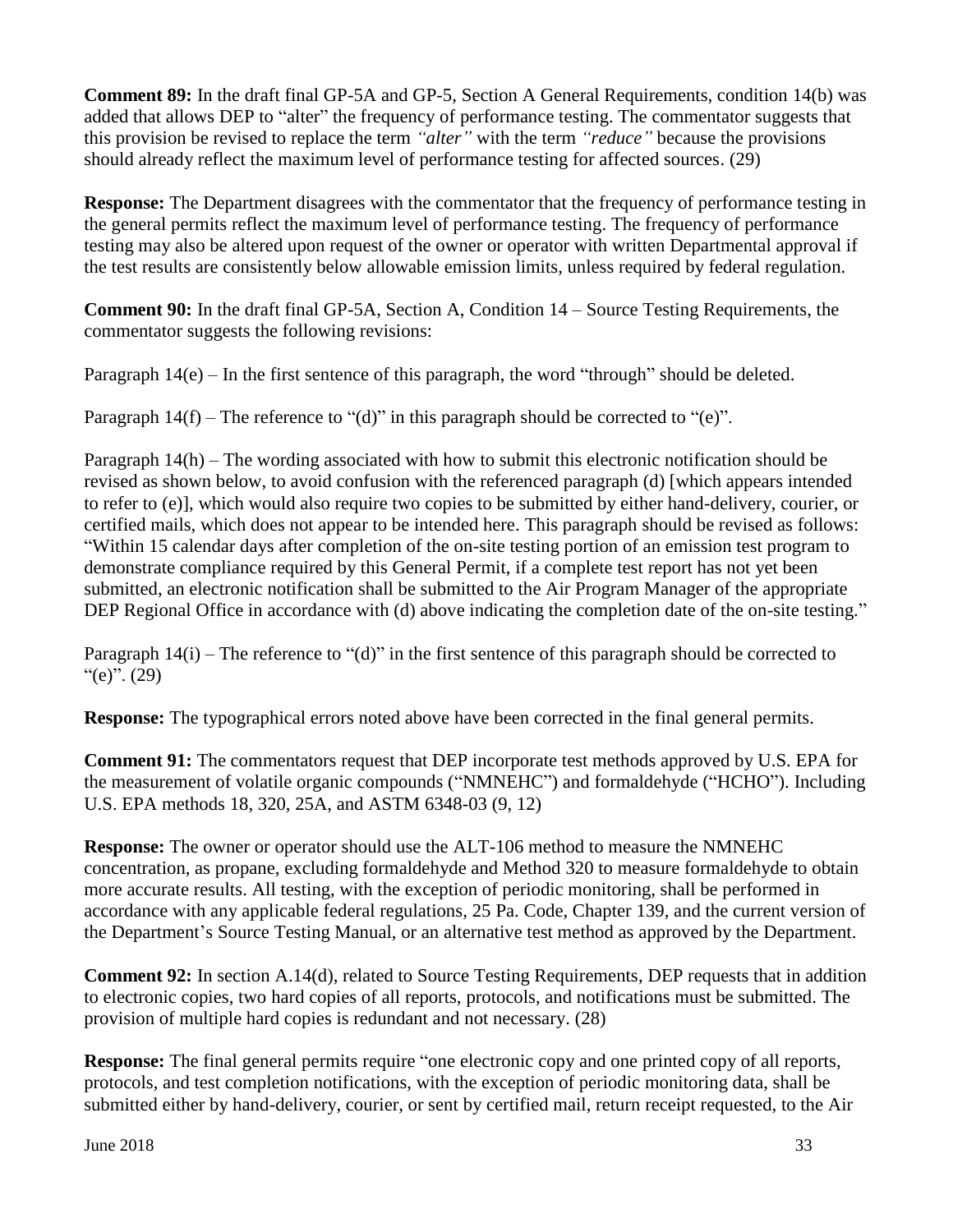Program Manager of the appropriate DEP Regional Office and to the PSIMS Administrator for the Source Testing Section in DEP's Central Office."

# *De Minimis Requirements*

**Comment 93:** A.15(a)(i) The commentator requests confirmation that when a like-kind replacement is being considered under the de minimis provisions, the emissions decrease from the equipment being removed can be accounted for, such that the change in emissions resulting from the replacement is what is compared against the de minimis thresholds. (10, 16, 28)

**Response:** In accordance with 25 Pa. Code Chapter 127, the Department considers the installation of "in-kind" replacement of sources as new sources subject to BAT requirements. The final general permits allow replacement of equipment at the facility with identical equipment without additional authorization provided that the owner or operator complies with the requirements of 25 Pa. Code § 127.449(a), (b), and (d) through (i), and the equipment being replaced meets the current applicable BAT compliance requirements and other conditions of the permits.

**Comment 94:** A.15(a)(i) requires replacement with the current BAT requirements detailed in the GP-5. The commentator requests the Department consider the option for the operator to present situations where replacement of equipment, due to catastrophic failure, may demonstrate that replacement with more restrictive BAT limitations is not technically or economically feasible. Examples would be where insufficient space is available for new equipment needed to meet BAT requirements or where significant costs for support equipment, such as cooling capacity for an engine, are in excess of the cost presented in the final TSD. (10, 16, 28)

**Response:** In the event of a catastrophic failure, the owner or operator may submit a Request for Determination (RFD) form for a temporary installation. For a permanent installation, the owner or operator may submit a GP application or a plan approval application for a case-by-case BAT determination.

**Comment 95:** Under A.15(a)(iii)(A), for certain processes multiple pieces of equipment are integrated. As such, there is no specific serial number for the emission unit. The commentator recommends that this requirement be changed to read "The manufacturer, model, rated capacity, and serial number of the equipment as appropriate." (10, 16, 28)

**Response:** In the final general permits, the owner or operator is required to provide a written notification to include the manufacturer, model, rated capacity, and serial number of the equipment. If multiple pieces of equipment are integrated, a specific serial number for such an integrated source can be included in the notification.

**Comment 96:** A.15(a)(iii)(B) & (C) are redundant to the requirements for using the GP-5, therefore the annual compliance certification and should be removed. (10, 16, 28)

**Response:** The notification and annual reporting requirements are not redundant since the GP-5 and GP-5A require a single report satisfying both applicable federal and state requirements. In addition, the annual emissions inventory report is required under 25 Pa. Code § 135.3 (related to reporting). The compliance certification requirement in GP-5 provides a means to certify compliance with the terms and conditions in the general permit.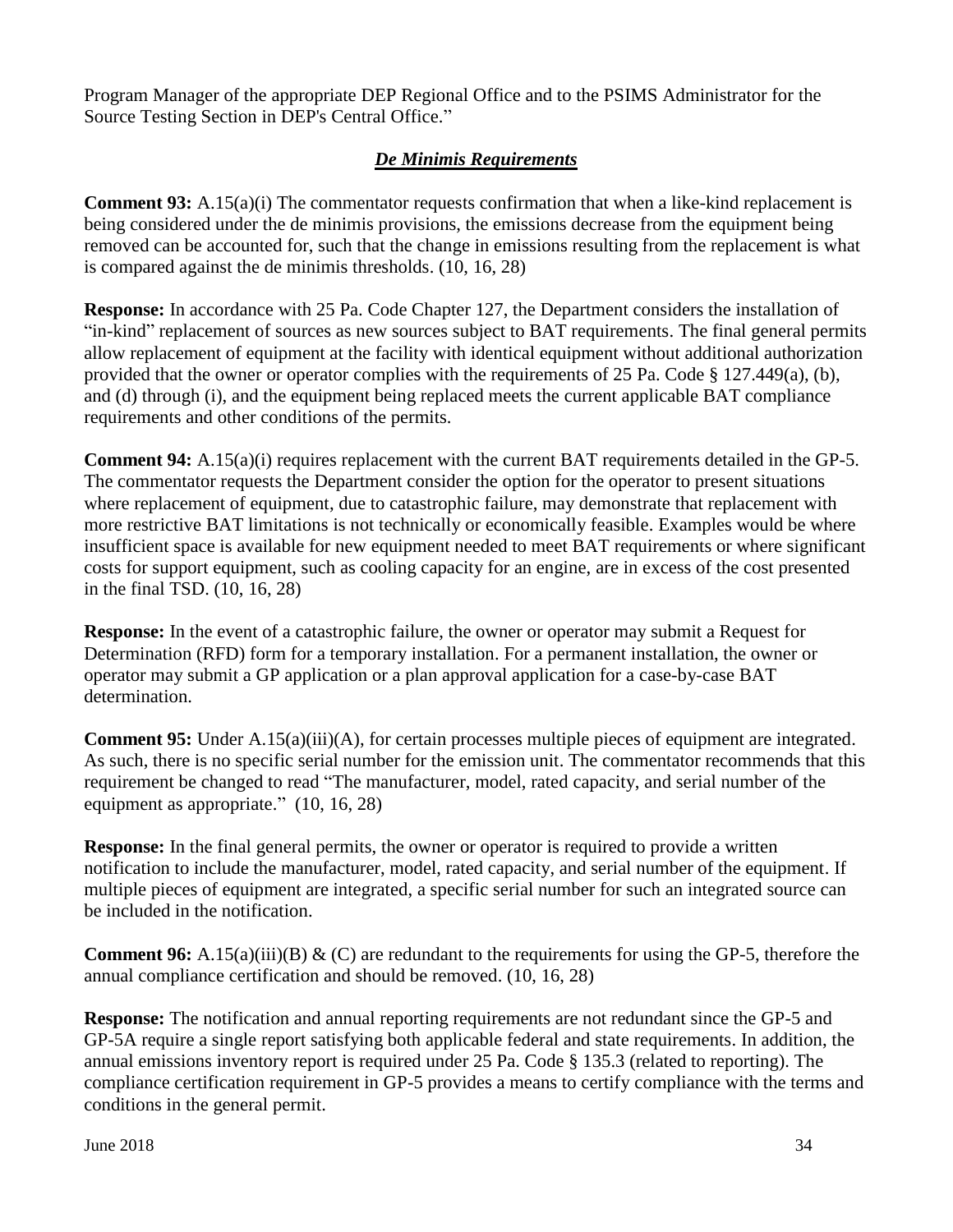**Comment 97:** It appears that the reference in paragraph 15(b) to "GP-5A" in this GP-5 Condition should be corrected to read "GP-5". (29)

**Response:** The typographical error has been corrected in the final GP-5.

**Comment 98:** In draft final GP-5A, Section A, Condition 15 – De Minimis Emissions Increases, the commentator suggests the following revisions: Paragraph 15(b) – The end of the sentence in Condition 15(b) refers to "Section M Condition 1(c)," but there is no "Section M" in this GP-5A permit. The reference to "Section M" appears to possibly be an incorrect carry-over from the GP-5 permit where a Section M does appear for turbines. The reference to "Section M Condition 1(c)" in this paragraph appears to be erroneous and should be deleted. (29)

**Response:** The typographical error has been corrected in the final GP-5A.

# *Comments on the Technical Support Document*

**Comment 99:** The commentator states that the cost evaluation for combustion control devices in section D of the TSD is flawed. The Department relies on one Vendor quote of \$25,102 Total Purchased Equipment Cost where the commentator's investigation of controls in 2013 with a vendor were more than \$50,000 purchase cost. Also, the US EPA has determined it is not appropriate to conduct "multipollutant cost-effectiveness." In Table 24, the reductions of VOC and HAP are added when calculating the cost per ton reduced, but is likely double-counting because these HAPs are typically also VOCs. The USEPA has a precedent for the cost-effective threshold of VOC for ozone non-attainment areas at \$5,700 per ton. (31)

**Response:** The Department believes that if a control technology controls more than one pollutant, then it is appropriate to conduct a multi-pollutant cost-effectiveness analysis. The Department has used actual quotes from the vendors to perform the cost-effectiveness analysis and determined that it is costeffective to control a source with combustion control technology when uncontrolled emissions exceed methane, VOC, and HAP control thresholds.

**Comment 100:** The commentators state that one of many errors in the methane control threshold analysis is the assumption that there is a direct relationship between VOC, an ozone precursor, and methane, a non-VOC and GHG. Another is establishing emission rates above which control is required using BAT and below which are de minimis. Another error is the assumption that the concentrations of methane and VOC in natural gas extracted in Pennsylvania can be averaged to provide a statistically significant relationship even though the VOC content of the natural gas can range from less than 1% to 20%. Compounding this already flawed approach is the statistically insignificant number of natural gas samples used in the averaging. Therefore, the general methodology to calculate the methane in a natural gas release relative to the amount of VOC that reaches the 2.7 tpy de minimis level and the corresponding 200 tpy methane control threshold is severely flawed. (10, 16, 28)

**Response:** The commentators are incorrect about methane's role as a ozone precursor. In EPA's 2009 Endangerment Finding and the preamble to 40 CFR Part 60 Subpart OOOOa, EPA states that in addition to being a GHG, methane is also a precursor to ground level ozone, which can cause a number of harmful effects on public health and the environment*.* Exposure to ozone can cause respiratory system effects such as difficulty breathing and airway inflammation. In addition, long-term exposure to ozone is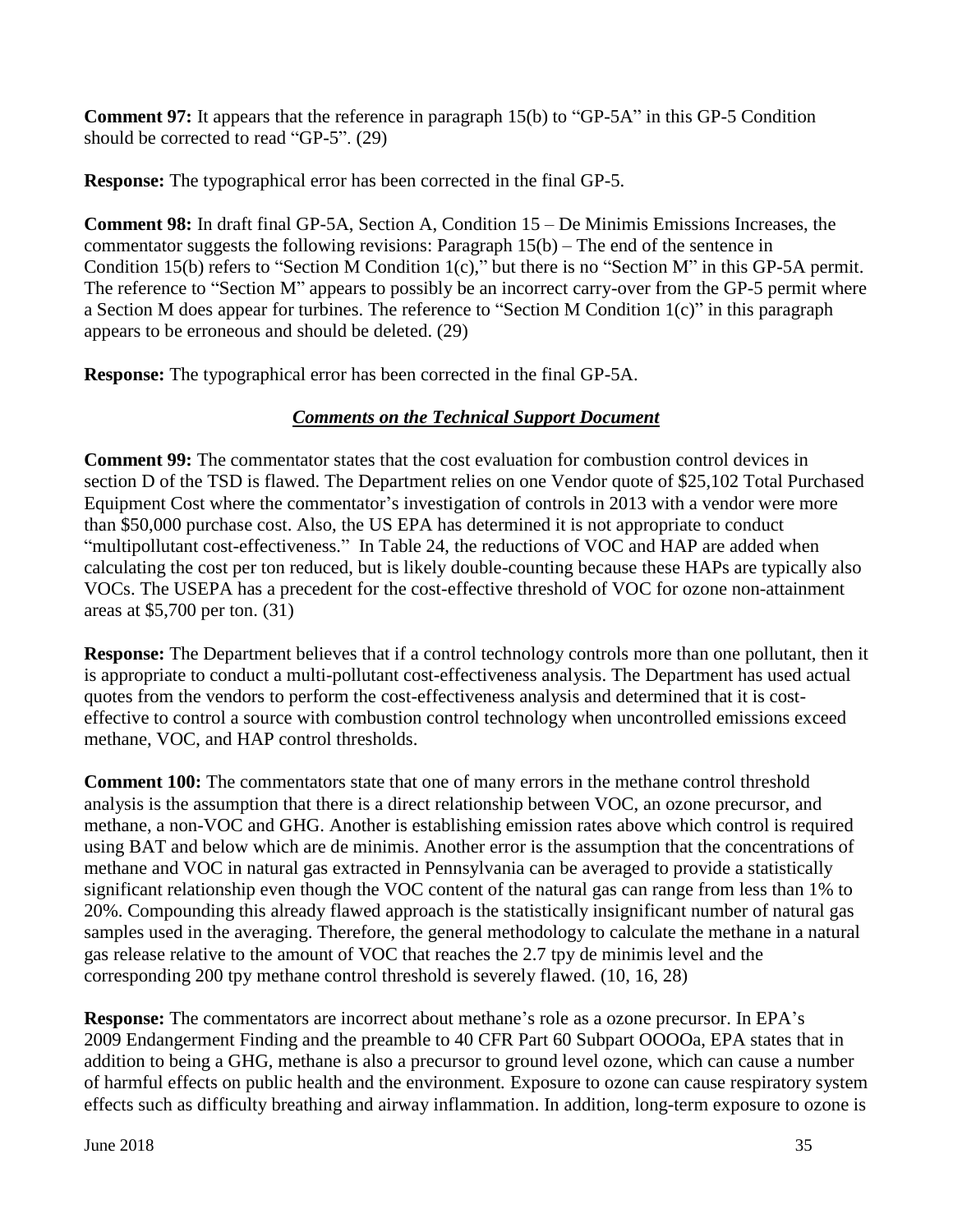likely to result in harmful respiratory effects, including respiratory symptoms and the development of asthma.

There are also independent peer-reviewed studies which indicate that shale gas development is associated with the production of secondary pollutants such as tropospheric (ground-level) ozone, which is formed through the interaction of methane, VOC, and nitrogen oxides (NOx) in the presence of sunlight. Tropospheric ozone is a strong respiratory irritant associated with increased respiratory and cardiovascular morbidity and mortality. Although toxicological data suggest that pure methane is not by itself health damaging (excluding its role as an asphyxiant and an explosive), it is a precursor to global tropospheric ozone. See the final TSD for more information.

Pennsylvania Code Title 25 requires that all new sources control the emissions to the maximum extent, consistent with the BAT as determined by the Department at the time of issuance of a plan approval. BAT is an evolving standard and is defined as equipment, devices, methods or techniques as determined by the Department which will prevent, reduce or control emissions of air contaminants to the maximum degree possible and which are available or may be made available. The Department has evaluated various control technologies and determined BAT for specific sources emitting respective pollutants above certain thresholds when a technology was found to be technically and economically feasible. These determinations are available in the final TSD.

The Department is required to issue a General Permit that must have standardized terms and conditions for all sources within the state of Pennsylvania. To that end, the Department averaged natural gas compositions to use in establishing BAT. See Appendix A of the final TSD. The Department conducted an expanded analysis, as suggested by commentators in the first comment period, to determine a more representative state average gas composition using nearly five times the previous sample size with a wider geographic distribution and varying VOC content. The re-analysis can be found in the final TSD, see Appendix A. The result is a control threshold of 51.9 tpy of methane. However, that is only one part of a BAT determination and the cost analysis shows that a control threshold of 51.9 tpy is not economically feasible. The 200 tpy control threshold is economically feasible, however at only half of the cost-effectiveness threshold. The linear interpolation at the EPA's Social Cost of Methane is a control threshold of 158 tpy of methane. However, due to the scientific uncertainty in the gas analysis, and site-specific uncertainty of control costs, the Department conservatively maintained the 200 tpy methane control threshold.

**Comment 101:** Based on a review of DEP's analyses presented in the TSD that accompanied the draft general permits, it was determined that certain controls do not appear to be justified by an adequate costeffectiveness analysis and certain controls were determined to represent BAT based on incomplete or inaccurate data. The following cost analysis for control of emissions from pigging operations and pneumatic pumps are missing. (10, 28, 32)

**Response:** The cost analysis for pigging operations and pneumatic pumps are detailed in Appendix D of the TSD. The Department calculates the cost-effectiveness and establishes BAT for sources that have emissions above the control thresholds such as glycol dehydrators, storage tanks, pneumatic pumps, and pigging operations.

**Comment 102:** The commentator states that the Department's LDAR cost analysis was flawed as it is illogical to base estimated emissions on a super-emitter leak rate that is based upon a value that an instrument is capable of measuring. These extremely high leak rates drive the cost effectiveness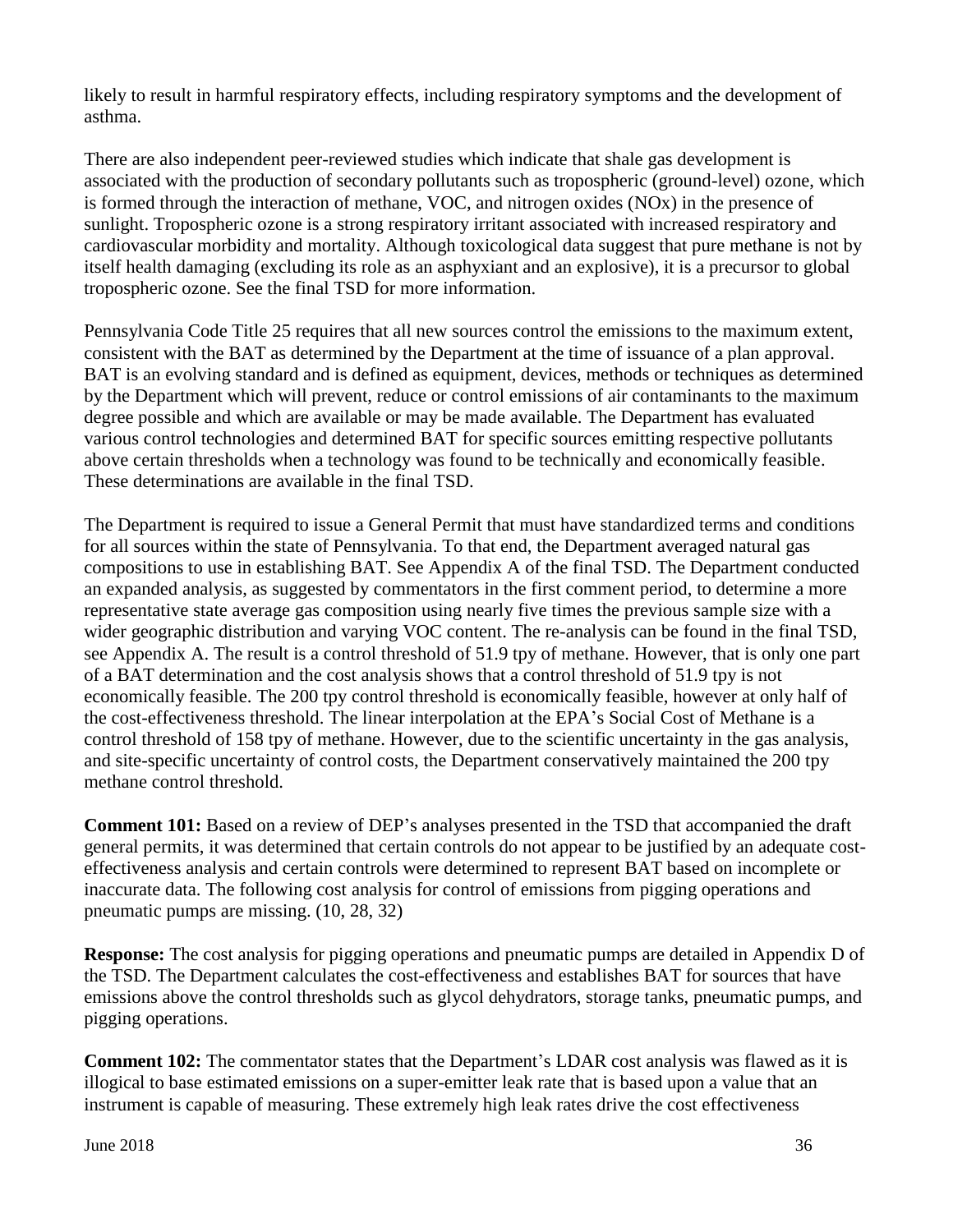evaluations presented in the TSD, which is based on costs and component counts provided from LDAR contractors and not from operator data from actual program implementation. Also, the Department did not consider the cost for repair of identified leaks despite noting that such costs can vary significantly. Therefore, the Department has severely underestimated the costs. The commentator states that costs to control methane are 9 to 31 times higher at a semi-annual frequency and 5 to 28 times higher at a quarterly monitoring frequency when compared to the EDF and ONE Future studies cited in the TSD. (32, 10, 16, 28)

**Response:** The Department has performed independent cost-analysis for LDAR requirements and determined that quarterly monitoring using OGI is cost-effective. The detailed cost-analysis can be found in the TSD.

# *NATURAL GAS-FIRED COMBUSTION UNITS – Section C of GP-5 and Section E of GP-5A*

**Comment 103:** In the TSD published February 4, 2017, DEP does not address BAT for heaters in any fashion, including showing that this limit is technically feasible and cost-effective in reducing  $NO<sub>x</sub>$ emissions. The commentator requests that the technical support and BAT determination be provided. The commentator also requests that for heaters installed after the effective date of the GP-5, Section L.1(b)(i) read similar to the GP-5 permit with a  $NO_x$  limit of 30 ppmvd @ 3%  $O_2$ . (10, 16, 28)

PA DEP has proposed emission limitations in the table of Section L.1(b)(i) that are rated between 10 mmbtu/hr and 50 mmbtu/hr. The commentator does not believe that the Department has met its burden that these limitations meet the definition for BAT. The commentator believes that the new requirement of 15 ppmvd for  $NO<sub>x</sub>$  is not practicable and does not fall within BAT guidelines. (10, 16, 28)

**Response:** The Department has found that there are few vendors that offer natural gas-fired combustion units with a NOx emission rate of lower than 30 ppmvd corrected at 3% oxygen. These units are typically used in production facilities for producing steam. GP-5 includes combustion units including, but not limited to, heated flash separator units, evaporator units, fractionation column heaters, and glycol dehydrator reboilers. Typically, these combustion units are rated at less than 10 MMBtu/hr, which are exempted from permitting. Due to the availability of limited emissions data for units operating at natural gas production, compression and transmission facilities, the Department has established a NOx emission limit for natural gas-fired combustion units at 30 ppmvd corrected @3% oxygen. The Department will continue to evaluate NOx emissions data from these units.

**Comment 104:** In draft final GP-5, the commentator suggests deletion of Section L, Condition 4(b)(iv)(C) filterable and condensable particulate matter (PM) testing requirements for natural gas fired combustion units. PM emissions testing of small combustion units is overly burdensome with no resulting environmental benefit. Natural gas is an inherently clean burning fuel and accurate emissions factors are available for combustion units fired by natural gas. (29)

**Response**: The final GP-5 does not require PM emissions testing for a combustion unit.

**Comment 105:** With respect to sections L.4(b)(i), L.4(c), & L.5(b)(i) the commentator requests the language related to performance testing load requirements be revised to be consistent with the federal regulations (ex. NSPS Subpart JJJJ): "within 10 percent of 100 percent peak (or the highest achievable) load". The current language is confusing and may lead to various interpretations. (10, 16, 28)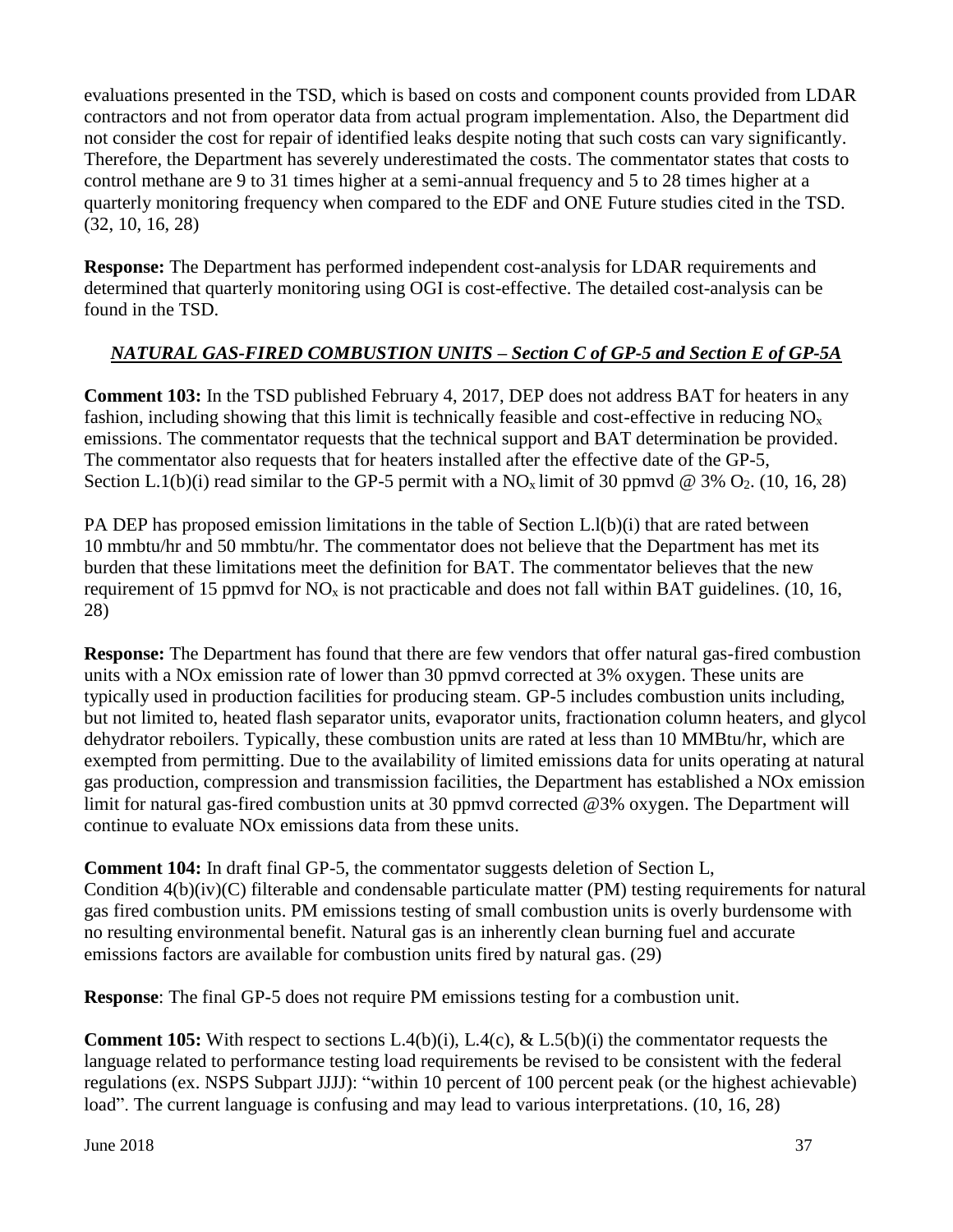**Response:** Conditions 4(b)(i) and 5(b)(i) of the final GP-5 have been amended to read that performance testing and periodic monitoring should be conducted within 10% of 100% peak (or the highest achievable) load.

## *GLYCOL DEHYDRATION UNITS – Section D of GP-5 and Section F of GP-5A*

**Comment 106:** The commentator requests confirmation that the Glycol Dehydrator's flash tank is still a piece of process equipment as stated in the 12/11/2015 FAQ. (31)

**Response:** A flash tank is included as part of the glycol dehydrator's emissions. The flash tank emissions are typically routed to the reboiler for fuel and are controlled in accordance with 40 CFR Part 60 Subparts OOOO and OOOOa and 40 CFR Part 63 Subpart HH.

**Comment 107:** Dehydrator PTE calculations are determined by modeling based on assumed and constant gas composition. This assumption is invalid since gas composition can vary widely. DEP must require PTE amounts for dehydrators to be periodically recalculated based on measured gas analysis from the wells that feed that dehydrator. DEP must require up-to-date gas analysis reporting in GP-5A. (25)

**Response:** The Department agrees that the gas composition can vary and that it is critical for estimation of emissions. The final general permits require the operator to submit representative gas analyses with their application. Emissions calculations are required to be performed for glycol dehydration units using software such as GRI-GlyCalc. Section A, Condition 10(a) of the final general permits requires the emissions from all sources and associated air pollution control equipment located at a facility to be less than the major source thresholds on a 12-month rolling sum basis. Section A, Condition 12(b) of the final general permits requires the owner or operator of the facility to maintain records that clearly demonstrate to the Department that the facility is not a Title V facility.

**Comment 108:** The commentator recommends that references to Section J in sections B(1)(a) and B.1.b categories be removed — options include either removing the phrase "that meets the applicable requirements in Section J" or to remove testing requirements for control devices already installed and approved under existing GP-5 permits, Exemption 38, or other authorization. (10, 16, 28)

**Response:** The final general permit Condition 1(a)(iii) has been revised as follows: "The owner or operator must conduct performance tests in accordance with Condition 4 within 180 days of each reauthorization **unless**: The combustion control device is a manufacturer-tested model tested in accordance with 40 CFR § 60.5413(d) or § 60.5413a(d); A performance test conducted on a device of the same make and model in similar service at another facility within the Commonwealth upon approval by the Department may be used to satisfy this requirement. The Department may use EPA's National Stack Testing Guidance for stack test waivers; **or** the combustion control device established a correlation between the outlet TOC performance level and the firebox or combustion chamber temperature during the initial performance test."

 $June 2018$  38 **Comment 109:** In the draft final GP-5A, Section B(1)(a) Glycol Dehydration Units, it's not clear why this Condition is referring to glycol dehydration units constructed and operated under "GP-5." Are there glycol dehydration units that have previously been authorized under GP-5 that will now be covered by this GP-5A, or is this reference to "GP-5" incorrect here in GP-5A? (29)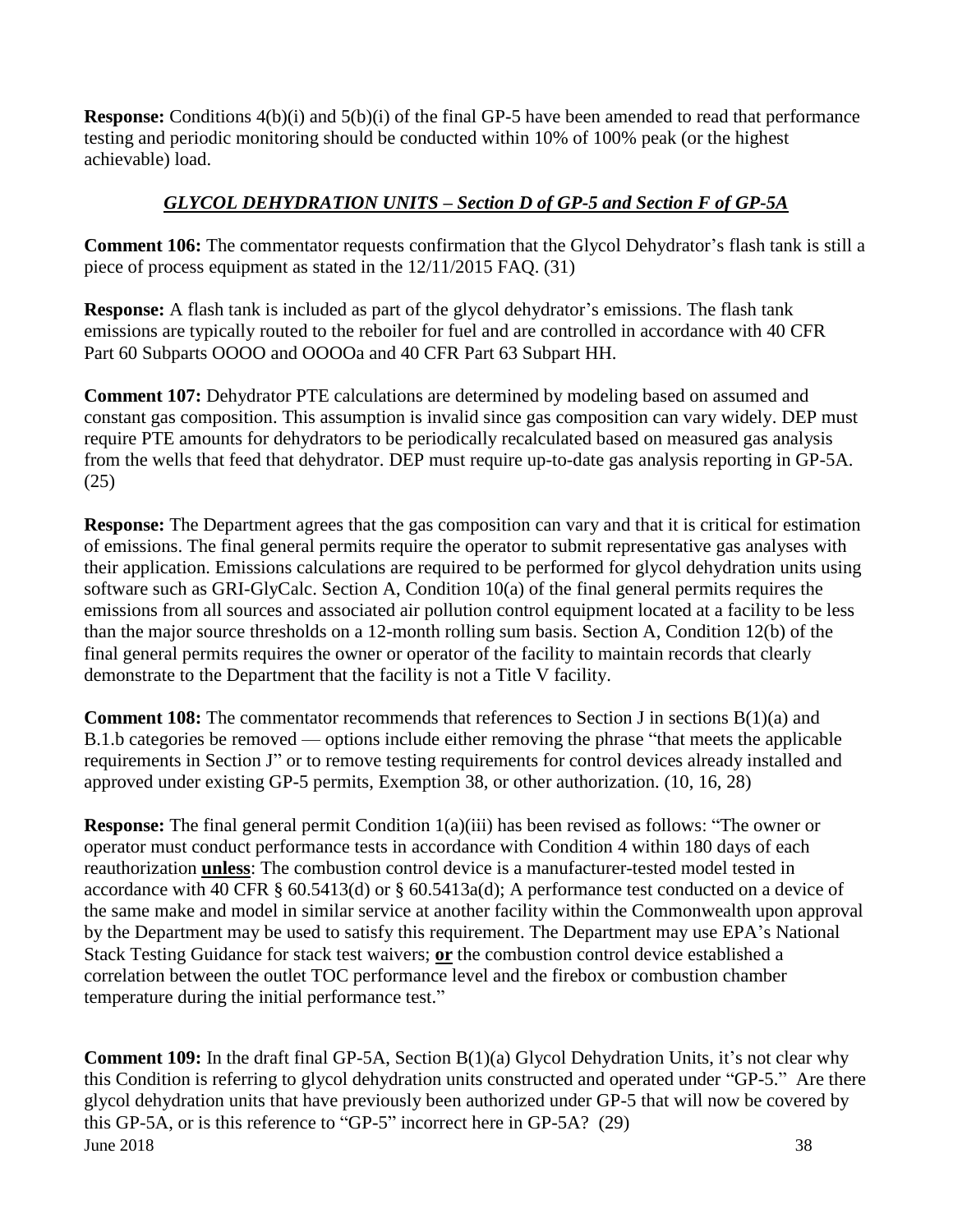**Response:** Prior to February 2, 2013, GP-5 was applicable for dehydrator use at natural gas production facilities. Therefore, the previous GP-5 condition is referenced in the final GP-5A.

**Comment 110:** GP-5, section B.1(d) should refer to "natural gas driven pneumatic diaphragm pumps" to maintain consistency with GP-5A which was previously corrected. (31)

The commentator requests that similar language in the GP-5A concerning pneumatic pumps be used in Section B.l(d). Specifically replacing the language in the issued draft with the following. "Associated equipment, such as controllers (Section H), natural gas driven pneumatic diaphragm pumps (Section l), and fugitive emissions components (Section G) are subject to the requirements of their respective Sections." (10, 16, 28)

**Response:** The final GP-5 and GP-5A remove the reference to natural gas driven pneumatic diaphragm pumps (Section I). It is understood that natural gas driven pneumatic diaphragm pumps are not installed at dehydrators.

**Comment 111:** The replication of 40 CFR Part 63 Subpart HH in Section B, Glycol Dehydration Units, should be deleted. Refer to draft requirements Section B.1(e), (2), and (3)(a). (31)

**Response:** These requirements were incorporated by reference in the final general permits.

**Comment 112:** It appears that the reference to "40 CFR § 63.764(d)(2)(iii)" in section 1(e)(v) should be corrected to read "40 CFR  $\S$  63.764(d)(2)(ii)". (29)

**Response:** The final general permits have been corrected as recommended.

## *STATIONARY NATURAL GAS-FIRED SPARK IGNITION INTERNAL COMBUSTION ENGINES – Section C of GP-5 and GP-5A*

**Comment 113:** The commentator states that in the draft final GP-5A, Condition 1(b) should be changed from "GP-5" to "GP-5A". (29)

**Response:** The suggested edit was not made, as it incorporates the standards for engines that are installed at well sites under the previous version of GP-5 issued February 2, 3013.

**Comment 114:** The commentator states that the proposed limits of CO for rich burn engines rated at 30 hp or less are not achievable. (27)

The commentator requests that emission limitations on 1-100 hp rich burn engines be kept at the current GP-5 levels. (10, 16, 28)

**Response:** The emission limitations for rich burn engines less than 100 hp included in the final general permits are consistent with the emission limitations for engines in 40 CFR Part 60 Subpart JJJJ.

**Comment 115:** The commentators state that Condition 1(c)(i) includes emissions limitations on engines which categorically are exempt (<100 hp) or that qualify for the  $NO<sub>x</sub>$  emission limit exemption (6.6 tpy,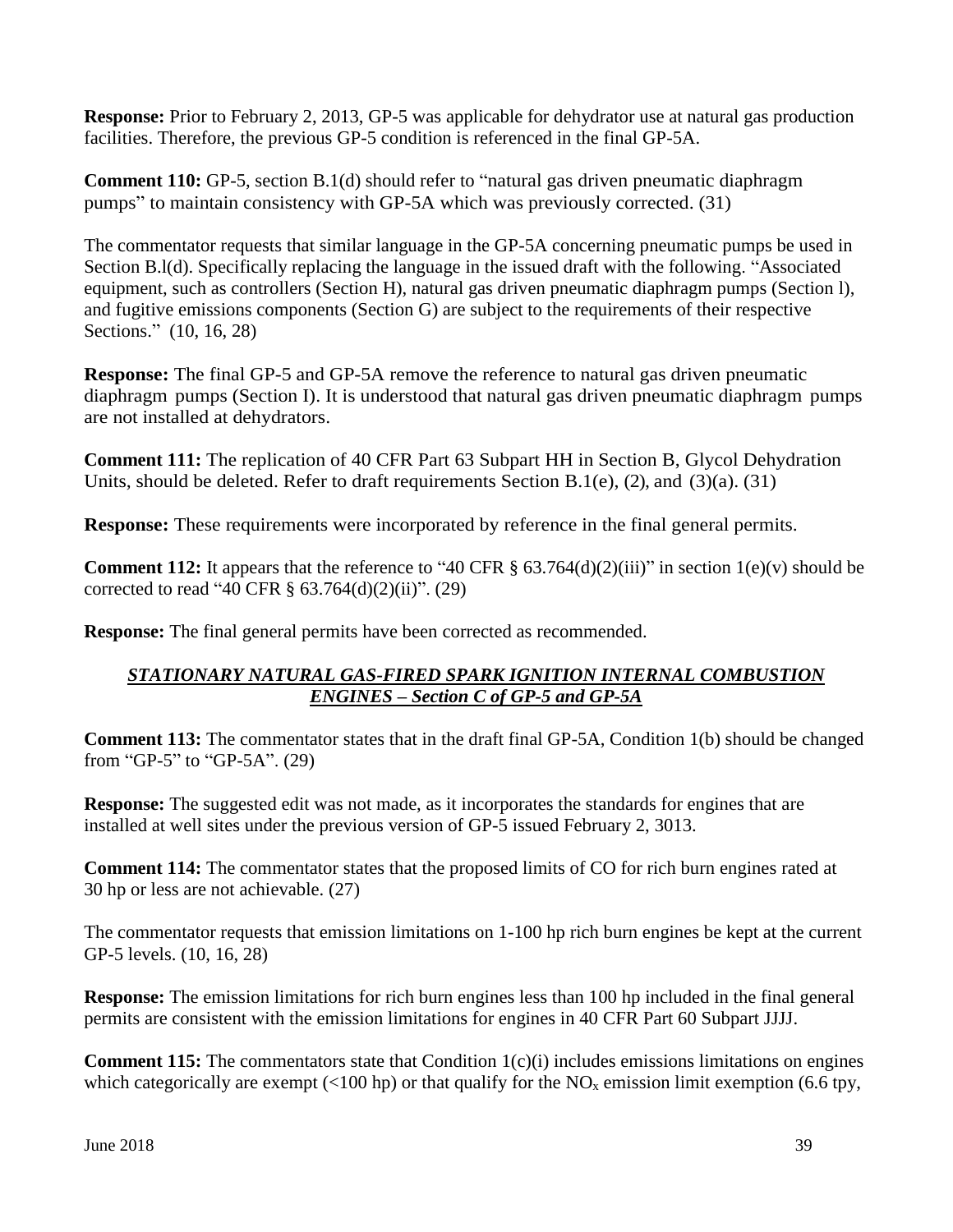etc.). To avoid confusion, the GP-5 requirements should be consistent with the existing list of exemptions. (10, 16, 28)

**Response:** The emission limitations for engines less than 100 hp included in the final general permits are consistent with the emission limitations for engines in 40 CFR Part 60 Subpart JJJJ.

**Comment 116:** The commentator believes that the Department should make three alterations to the final general permits in order to ensure that lean burn engines are properly classified according to their relative power categories and that the effective date for larger lean-burn engines more appropriately reflects the time period in which new technology for larger engines can become widely available. First, the DEP should modify the proposed "mid-size" lean-burn power range category of greater than or equal to 500 hp but less than 2,370 hp to a narrower range of greater than or equal to 500 hp but less than 1,750 hp. Next, the Department should make a conforming change to the highest power range category (i.e., all engines rated greater than or equal to 1,750 hp). Finally, the DEP should include an effective date for the highest power range category for lean burn engines of January 1, 2021. (9)

The commentators believe that the 0.5  $g/b$ hp-h NO<sub>x</sub> emission limit be maintained for lean burn engines rated greater than or equal to 1,875 hp, as per the commentators previously submitted comments. (10, 16, 28)

The commentators state that the emission limits for natural gas-fired lean burn engines rated at 2,370 bhp and above are too stringent. The current TSD fails to justify the \$10,000/ton of NOx reduced cost threshold, the issue of technical feasibility for SCR, or whether the proposed standards have been achieved in practice for similar units. Therefore, the commentator recommends that the DEP retain the NOx standard of 0.5 g/bhp-h for lean burn engines or delay implementation of the more stringent NOx limits for 2 years to ensure product availability as currently only one manufacturer offers 0.3 g/bhp-h lean burn engines. However, if DEP is going to assign a specific emission rate, then only a single emission rate should be defined and not two different values, as shown by the "controlled" and "uncontrolled" emission rates provided in the general permits for larger reciprocating engines and larger turbines. (12, IES, 10, 28, 32)

**Response:** New sources are required to control the emission of air pollutants to the maximum extent, consistent with the BAT as determined by the Department. BAT is defined in 25 Pa. Code § 121.1 as equipment, devices, methods or techniques as determined by the Department which will prevent, reduce or control emissions of air contaminants to the maximum degree possible and which are available or may be made available. The resources utilized in the determination of BAT include BAT included in the plan approvals which are determined on a case-by-case basis, general permits, and other permits issued by other states, for similar sources. The Department also evaluated vendors' guaranteed emission limits, available stack test data, and stakeholders' submitted data for the applicable sources. The emission limitations included in the GP-5 must be technically and economically achievable. In addition, these emission limitations must be sustainable during the life of the unit. The Department has determined that the emission limitations in the final GP-5 and GP-5A constitute BAT. Details of the technical and economic feasibility can be found in the TSD.

The Department has established a NOx emission limit of 0.5 g/bhp-h for lean-burn engines rated greater than 500 and less than 2,370 bhp. The Department has determined that SCR technology is technically and economically feasible for engines rated at or above 2,370 bhp unless the uncontrolled NOx emission rate is 0.3 g/bhp-h.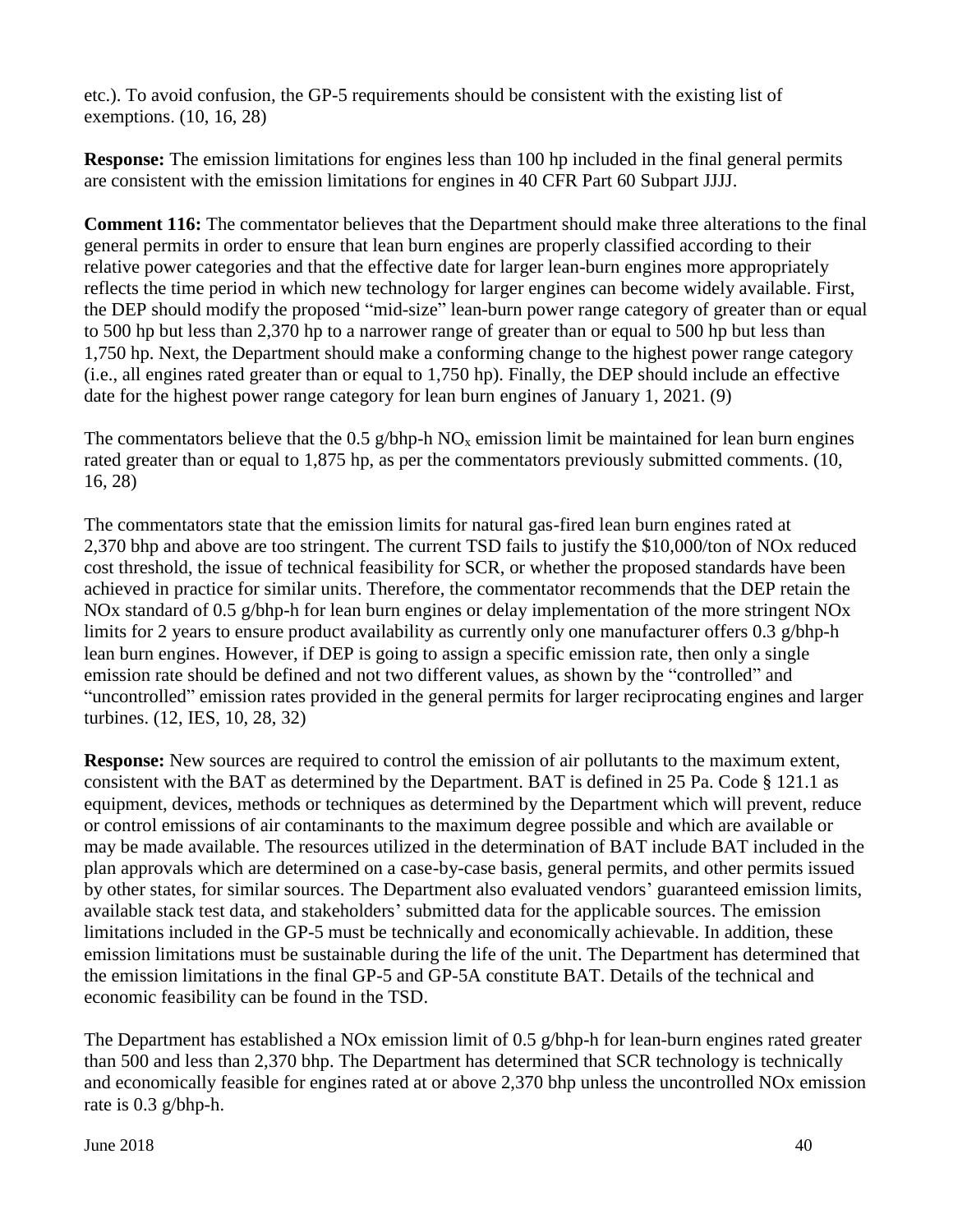The emission limits included in the final general permits for lean-burn engines are currently achievable and therefore, delayed compliance for the highest power range category for lean burn engines until January 1, 2021 is not necessary.

**Comment 117:** The commentator states that attaining the present NMNEHC (excluding HCHO) standard of 0.25 g/bhp-h as proposed for new natural gas-fired lean-burn engines rated at 500 bhp and above would require the use of high-quality natural gas. The commentator recommends that a 0.7 g/bhph NMNEHC standard be allowed for engines operating on non-typical fuels along with either the 0.3 or 0.05 g/bhp-h standard for NOx. (12)

**Response:** The 0.25 g NMNEHC/bhp-h emission limit is BAT for lean-burn engines rated greater than or equal to 500 hp established February 2, 2013, in the previous version of GP-5. The limit was established based on engineering calculations and corroborated by stack test results. The owner or operator may apply for a case-by-case BAT determination through a Plan Approval using unique sitespecific factors.

**Comment 118:** The commentator maintains that Selective Catalytic Reduction (SCR) is not technically or economically feasible based on the supporting data. The commentator provided a detailed economic evaluation regarding the use of SCR on engines in previous comments; with the evaluation showing SCR is not economically feasible. Therefore, the commentator believes that the requirement for SCR should be removed; since SCRs are complex and that general permits are to regulate using "standardized specifications and conditions". (10, 16, 28)

**Response:** The Department has determined that SCR technology is technically and economically feasible for engines rated at or above 2,370 bhp unless the uncontrolled  $NO<sub>x</sub>$  emission rate is 0.3 g/bhp-h. Details of the technical and economic feasibility can be found in the TSD.

**Comment 119:** The commentators state that Condition  $\text{I}(d)(v)$  includes periodic monitoring (stack testing for  $NO<sub>x</sub>$  and CO) for engines in the two ranges of "< 100 hp" and "100 hp – 500 hp" which has not been supported by the Department and should be deleted. (10, 16, 28)

**Response:** Testing and Monitoring requirements for engines in the two ranges of  $\lt 100$  hp and 100 hp – 500 hp are consistent with the federal requirements.

**Comment 120:** The commentator states that Condition 1(d)(v) should be modified from "…as detailed in Condition 5..." to "…as detailed in Conditions 4 and 5..." since performance tests are addressed in Condition 4 and periodic monitoring is addressed in Condition 5. (29)

The commentator states that in the table of Condition  $1(d)(v)$  the second row of the Engine Size column should be changed from " $\leq 100 - 500$ " to " $\geq 100 - 500$ ." (29)

The commentator states that the reference to "Section A Condition 14(h)" in Condition 2(g) should be corrected to "Section A Condition 14(i)". (29)

The commentator states that the references to "Section A Condition 14(e)" in Condition 4(a) should be corrected to "Section A Condition 14(f)." (29)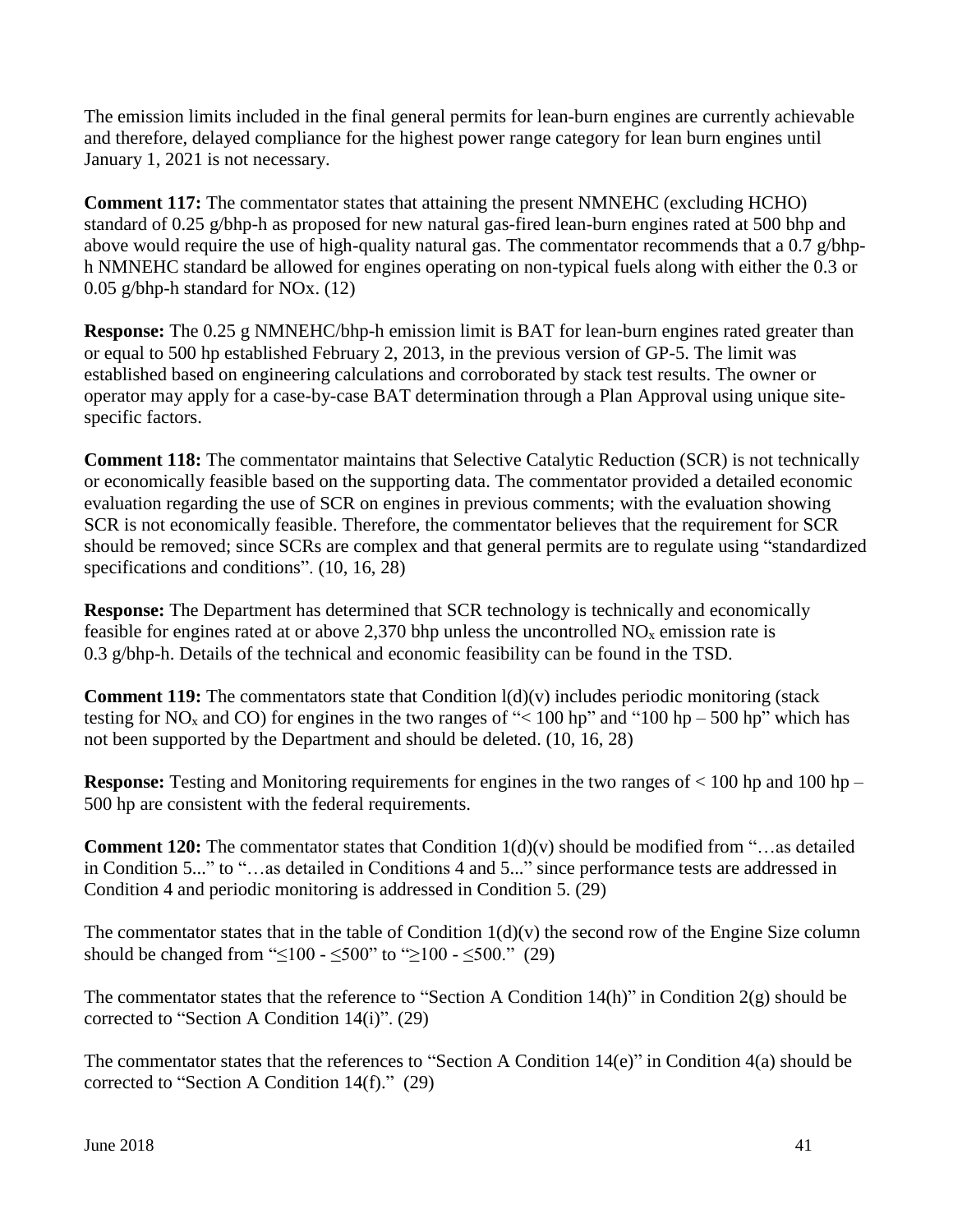**Response:** The typographical errors discussed above have been corrected in the final GPs.

**Comment 121:** The commentator suggests that Condition  $1(d)(v)(C)$  of the draft final GP-5A be revised from "The Department may alter the frequency of periodic monitoring" to "The Department may reduce the frequency of periodic monitoring" The proposed periodic monitoring interval should already reflect the maximum level of performance testing for affected sources. (29)

**Response:** The Department disagrees with the commentator that the frequency of periodic monitoring in the general permits reflect the maximum level of performance testing. If the periodic monitoring test results warrant, the Department may require the owner or operator to perform a reference method test prior to the next scheduled periodic monitoring test required by the general permits. The frequency of periodic monitoring may also be altered upon request of the owner or operator with written Departmental approval if the periodic monitoring test results are consistently below allowable  $NO<sub>x</sub>$  and CO emission limits.

**Comment 122:** The commentator states that the final GP-5 and GP-5A requirements should assure that all US EPA-approved test methods are allowed for the measurement of volatile organic compounds (NMNEHC). (See 40 C.F.R. Pan 60, Subpart JJJJ, Table 2). (12)

**Response:** The owner or operator should use the ALT-106 method to measure the NMNEHC concentration, as propane, excluding formaldehyde and Method 320 to measure formaldehyde to obtain more accurate results. All testing, with the exception of periodic monitoring, shall be performed in accordance with any applicable federal regulations, 25 Pa. Code, Chapter 139, and the current version of the Department's Source Testing Manual, or an alternative test method as approved by the Department.

**Comment 123:** The commentator requests that US EPA Method 320 be added as an accepted test method in Condition  $4(b)(iv)(C) \& (D)$ . (10, 16, 28)

**Response:** Operators can use any valid method described in a test protocol and approved by the Department. The methods listed are preferred methods, and are not required to be used. All performance tests must submit a test protocol in accordance with Section A Condition 14(f).

**Comment 124:** The commentator states that Condition 4(b)(iv) refers to "…the determination of the O2 concentration in (iii)(B) above" However, Condition 4(b)(iii)(B) does not appear to require an O2 determination. There is an O2 determination requirement in (iii)(A), so should the first sentence on this Condition should be revised to "Simultaneous to the determination of the O2 concentration in  $(iii)(A)(B)$  above, determine:". (29)

**Response:** Method 3A of 40 CFR Part 60, Appendix A-2 is used to determine the O2 concentration of the exhaust. Both Condition  $4(b)(iii)(A)$  and  $4(b)(iii)(B)$  require Method 3A to be used, so Condition 4(b)(iv) will be revised to "Simultaneous to the determination of the O2 concentration in  $(iii)(A)$  or  $(B)$  above, determine:"

**Comment 125:** The commentator requests that the language of Condition 4(c) related to performance testing load requirements be revised to be consistent with the federal regulations (i.e., within 10 percent of 100 percent peak (or the highest achievable) load). (10, 16, 28)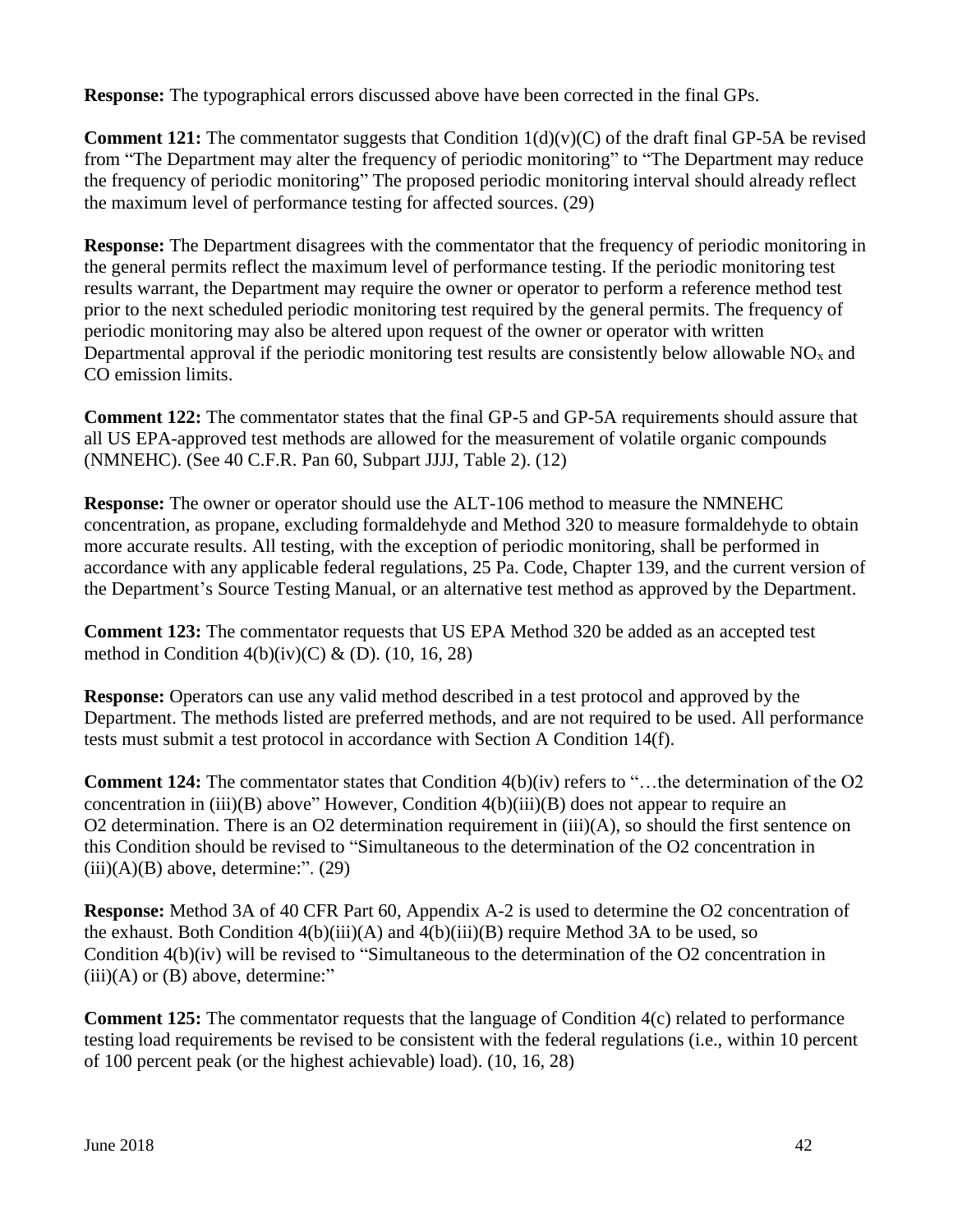**Response:** The condition cannot be amended as recommended because it establishes a requirement that an owner or operator that operates the engine in excess of the highest achievable load plus 10% must perform a stack test within 180 days from the anomalous operation.

**Comment 126:** The commentator requests the language of Condition 5(b)(i) be revised to be consistent with the federal regulations (i.e, within 10 percent of 100 percent peak (or the highest achievable) load). (10, 16, 28)

**Response:** Condition 5(b)(i) of the final general permits have been amended to read that performance testing and periodic monitoring should be conducted within 10% of 100% peak (or the highest achievable) load.

**Comment 127:** The commentator states that Condition 5(c) should be removed. (10, 16, 28)

**Response:** The Department disagrees with the commentator. The requirement for resetting the 2,500 hours of operation count after any performance test performed is to streamline the recordkeeping to determine when the next periodic monitoring test is required.

# *STATIONARY NATURAL GAS-FIRED COMBUSTION TURBINES – Section M of GP-5*

**Comment 128**: With respect to the option to control turbines with an SCR, DEP has not provided any additional technical or economic information that highlights the reasoning for the designation of SCR as BAT for these sources. Further, the commentator has been unable to identify even one turbine in the country that is subject to or meeting an emission rate of 1.5 ppm  $NO<sub>x</sub>$ . Thus, the commentator does not understand how DEP can justify that the level of emissions is achievable in this service when it has not been demonstrated in practice. The use of oxidation catalyst for large turbines does not appear to meet the BAT threshold for economic feasibility. (10, 16, 28)

**Response:** BAT is defined broadly in 25 Pa. Code § 121.1 as equipment, devices, methods or techniques as determined by the Department which will prevent, reduce or control emissions of air contaminants to the maximum degree possible and which are available or may be made available. The 9 ppm  $NO<sub>x</sub>$  limit from an uncontrolled turbine is an option for the operator to avoid the installation of an SCR system for gas turbine rating greater than or equal to 15,900 bhp. Most SCR vendors guarantee  $NO<sub>x</sub>$  emission reduction of 90% or more and therefore the 1.5 ppm  $NO_x$  limit with even an uncontrolled baseline NOx emission of 15 ppm is achievable. Also, the Department has permitted several turbines equipped with SCR with 2 ppm NOx limit. The stack test results for these turbines show NOx emissions lower than 1.5 ppm. Therefore, the 1.5 ppm NOx limit is determined to be a BAT for a turbine rated greater than or equal to 15,900 hp. The detailed cost analysis is in the TSD.

**Comment 129:** NO<sub>x</sub> emission limits for smaller turbines should be consistent with Subpart KKKK or the units will be precluded from the market. (20)

The commentator recognizes that in previous versions of the GP-5 that it failed to comment that the Solar Saturn Taurus 1,600 horsepower unit cannot meet the 25 ppmvd NOx @15% 02. It currently is offered with a warranty of 100 ppmvd NOx, which meets the current NSPS KKKK requirements. At the current limitations the, low horsepower turbine cannot be permitted under the GP-5. (10, 16, 28)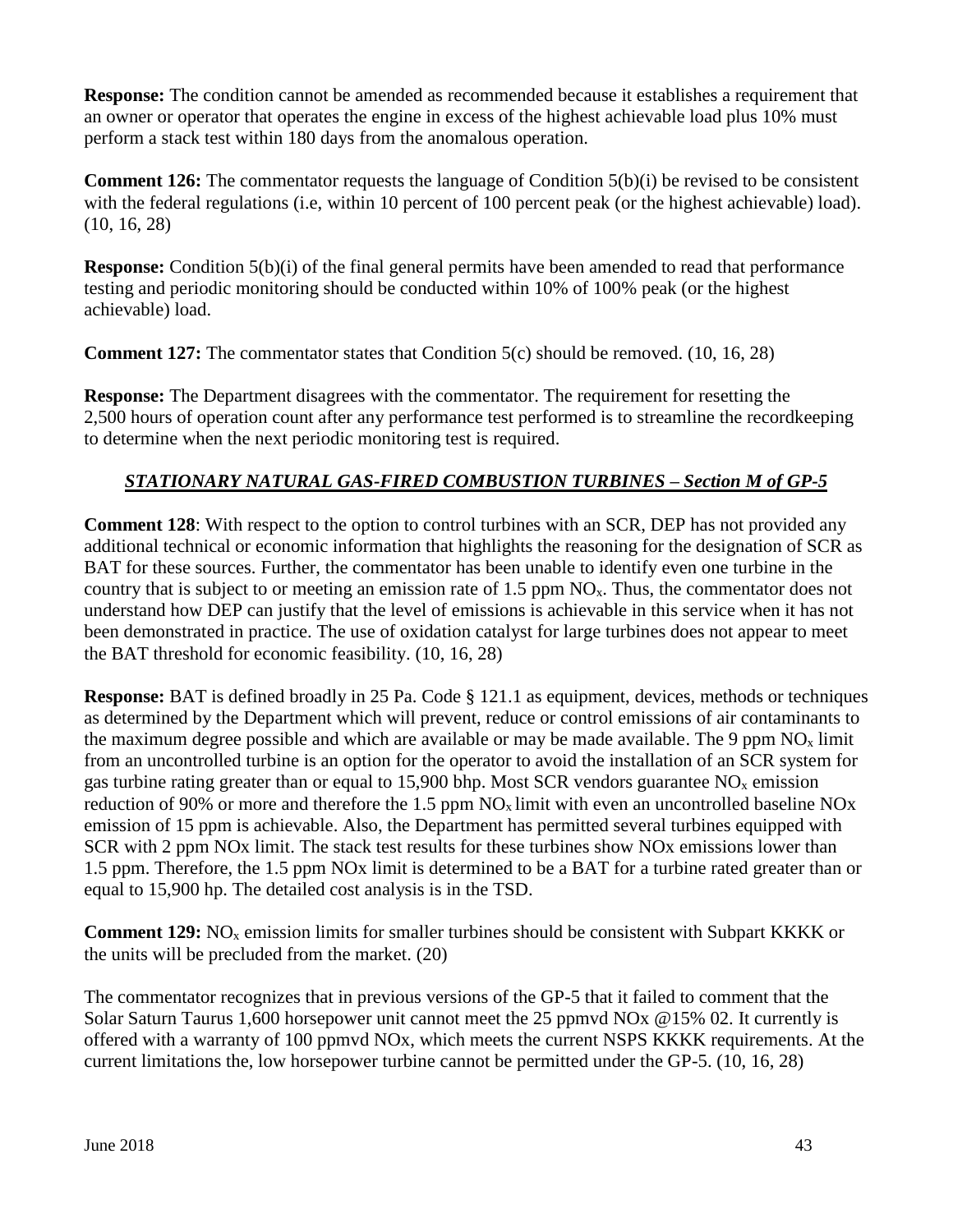**Response:** Since 2013 the previous GP-5 has required turbines rated greater than or equal to 1,000 hp but less than 5,000 hp to meet 25 ppm  $NO<sub>x</sub>$ .

**Comment 130:** The Department should review its BAT determination for larger reciprocating engines and turbines in order to ensure the BAT values established are in fact technically feasible and achieved in practice for similar units. (10, 28, 32)

BAT should be based on the technology (e.g. clean burn dry low-NO<sub>x</sub> combustion technology) and not a specific value that only a limited number of vendors are currently guaranteeing. However, if DEP is going to assign a specific emission rate, then only a single emission rate should be defined and not two different values, as shown by the "controlled" and "uncontrolled" emission rates provided in the general permits for larger reciprocating engines and larger turbines. (10, 28, 32)

**Response:** The resources the Department has utilized in the determination of BAT include BAT included in the plan approvals which are determined on a case-by-case basis, general permits, and other permits issued by other states, for similar sources. The Department also evaluated vendors' guaranteed emission limits, available stack test data, and stakeholders' submitted data for the applicable sources. The emission limitations included in the GP-5 must be technically and economically achievable. In addition, these emission limitations must be sustainable during the life of the unit. The Department has determined that the emission limitations in the final GP-5 and GP-5A constitute BAT. Details of the technical and economic feasibility can be found in the TSD.

**Comment 131:** The commentator comments on the use of SCR on combustion turbines to control NOx is almost identical to those for engines. Similar to the requirements for larger lean burn engines, PA DEP has identified an emission rate (9 ppm  $NO<sub>x</sub>$  for turbines  $> 15,900$  hp) that is only recently been met - and only by one manufacturer. (10, 16, 28)

**Response:** There is precedent in establishing BAT limitations specific to a source based on fuel, technology, or other factors. BAT is defined broadly in 25 Pa. Code § 121.1 as equipment, devices, methods or techniques as determined by the Department which will prevent, reduce or control emissions of air contaminants to the maximum degree possible and which are available or may be made available. The 9 ppm  $NO_x$  limit from an uncontrolled turbine is an option for the operator to avoid the installation of an SCR system and does not negatively impact the competitiveness of manufacturers. Over time, more manufacturers will develop turbine models capable of meeting the proposed limit.

**Comment 132:** In draft final GP-5, Section M, Condition 1(d)(v), the commentator suggests that this provision be revised to replace the term *"alter"* with the term *"reduce"* because the provisions should already reflect the maximum level of performance testing for affected sources. (29)

**Response:** The Department disagrees with the commentator that the frequency of performance testing in the general permits reflect the maximum level of performance testing. The frequency of performance testing may also be altered upon request of the owner or operator with written Departmental approval, if the test results are consistently below allowable emission limits, unless required by federal regulation.

**Comment 133:** The commentator appreciates the Department providing the regions flexibility in  $M.1(d)(v)$  regarding the frequency of testing. (10, 16, 28)

**Response:** The Department appreciates the comment.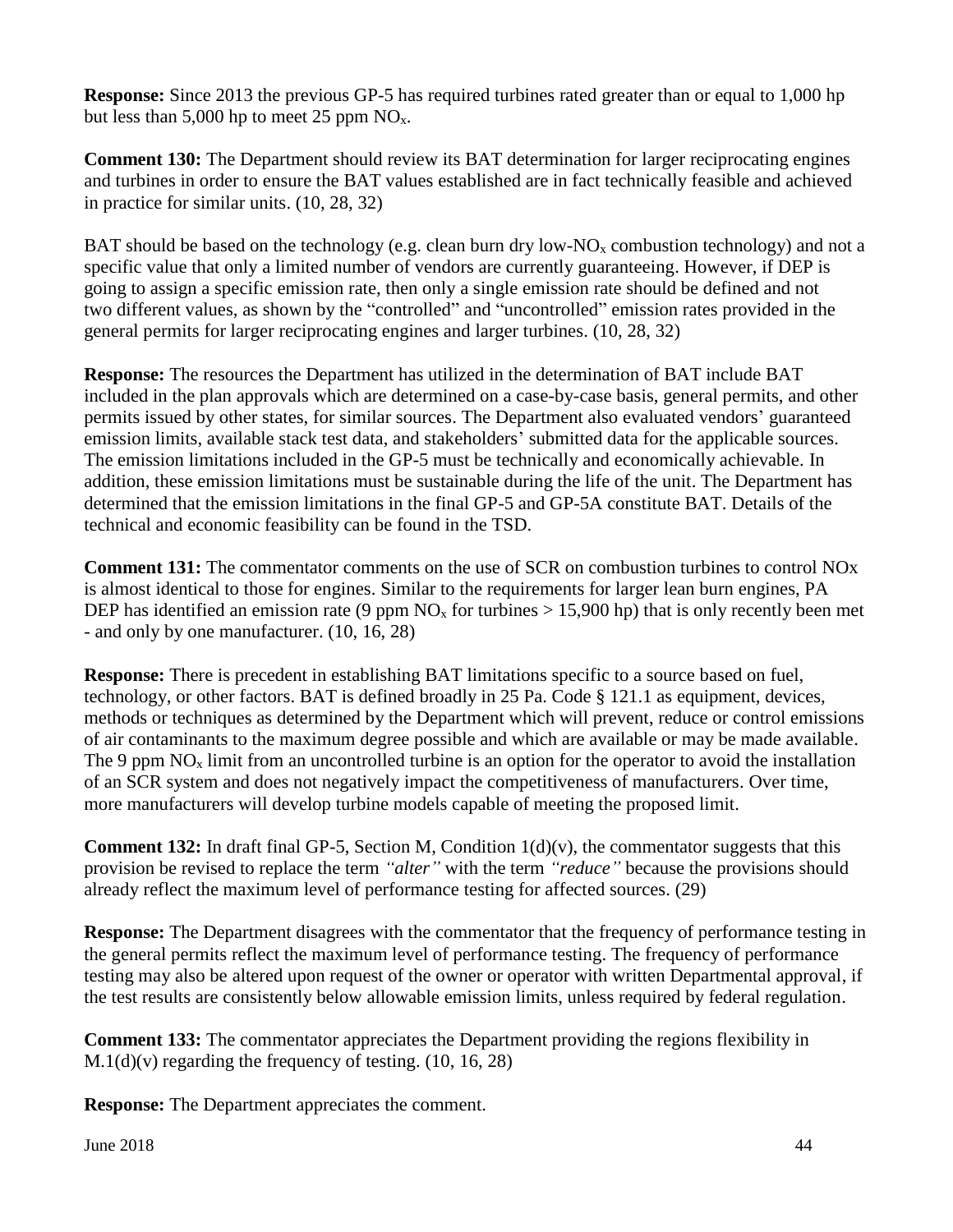**Comment 134:** The commentator also appreciates the language concerning turbine operations at or below  $0^0$  F. However, the commentator requests the language match that of the federal requirements. (10, 16, 28)

**Response:** The general permits require operators to operate and maintain stationary combustion turbines, air pollution control equipment, and monitoring equipment in a manner consistent with good air pollution control practices for minimizing emissions at all times, in accordance with 40 CFR  $§ 60.4333(a).$ 

**Comment 135:** In draft final GP-5, Section M Stationary Natural Gas-Fired Combustion Turbines, the commentator suggests the following revisions: The reference to "Section A Condition 14(h)" should be corrected to read "Section A Condition 14(i)". (29)

**Response:** The typographical error has been corrected in the final GP-5.

**Comment 136:** In draft final GP-5, Section M Stationary Natural Gas-Fired Combustion Turbines, the commentator suggests the following revisions: The two references to "Section A Condition 14(e)" in this paragraph should be corrected to read "Section A Condition 14(f)" (29)

**Response:** The typographical error has been corrected in the final GP-5.

**Comment 137:**  $M(4)(c)$ —The commentator requests the language related to performance testing load requirements be revised to be consistent with the federal regulations (ex. NSPS Subpart JJJJ): "within 10 percent of 100 percent peak (or the highest achievable) load". (10, 16, 28)

**Response:** The condition cannot be amended as recommended because it establishes a requirement that an owner or operator that operates the engine in excess of the highest achievable load plus 10% must perform a stack test within 180 days from the anomalous operation.

**Comment 138:** M.5(b)(i) —The commentator requests the language related to performance testing load requirements be revised to be consistent with the federal regulations (ex. NSPS Subpart JJJJ): "within 10 percent of 100 percent peak (or the highest achievable) load". (10, 16, 28)

**Response:** Condition 5(b)(i) of the final GP-5 have been amended to require periodic monitoring be conducted within 25% of 100% peak or at the highest achievable load point.

**Comment 139:** The commentator recommends that core changes be allowed for combustion turbines as long as defined criteria are met. (20)

**Response:** The final GP-5 includes requirements for turbine core changes. A turbine core must be done in accordance with the terms and conditions of the GP-5; these terms and conditions are consistent with turbine core replacement requirements established for landfill gas-fired turbines in GP-22.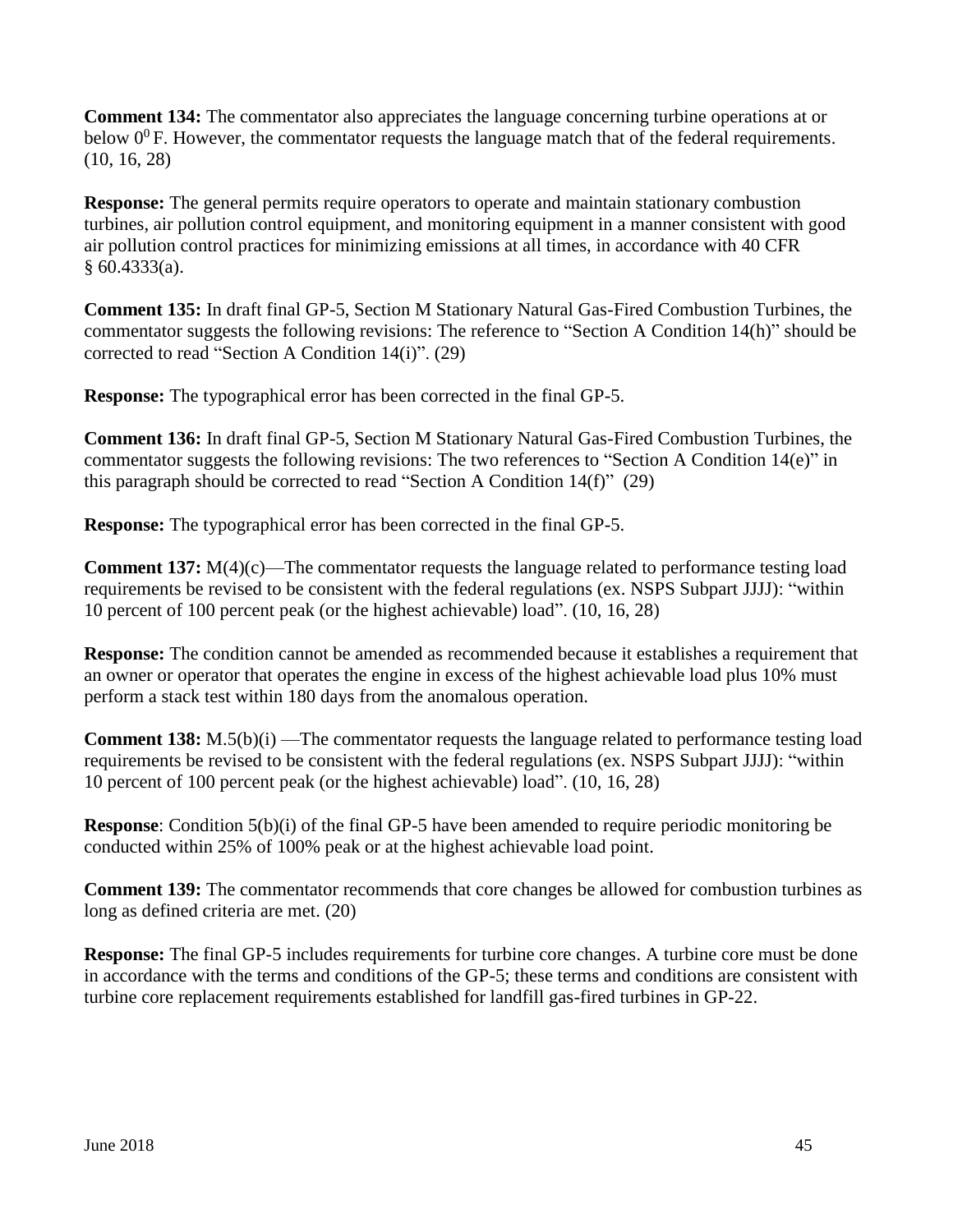# *RECIPROCATING COMPRESSORS – Section G of GP-5 and Section H of GP-5A*

**Comment 140:** In draft final GP-5, Section D. 1(a) – Reciprocating Compressors, the commentator suggests the following revisions: The reference to "40 CFR 50.5385" in this Condition should be corrected to read "40 CFR 60.5385". (29)

**Response:** The typographical error has been corrected in the final GP-5 as requested.

**Comment 141:** In draft final GP-5A, Section D, Conditions 1 and 2 previously referenced Subpart OOOOa instead of identifying specific BAT and recordkeeping requirements. The commentator suggests that the BAT and recordkeeping requirements of Conditions 1 and 2 incorporate applicable Subpart OOOOa conditions by reference to be consistent with draft final GP-5 and to avoid regulatory uncertainty. (29)

**Response:** NSPS, Subpart OOOOa is not applicable to reciprocating compressors at well sites. GP-5A includes BAT requirements for such reciprocating engines.

# *STORAGE VESSELS – Section I of GP-5 and GP-5A*

**Comment 142:** Please confirm that the Storage Vessel requirements in Section E are consistent between draft final GP-5A and GP-5 and that both reflect the applicable dates specified in Subpart OOOO and Subpart OOOOa, as applicable. (29)

**Response:** The requirements for storage vessels are identical in GP-5A and GP-5.

**Comment 143:** Section E, Storage Vessels-Section E.1(d) should be edited as follows: "Any storage vessel removed from service must meet the requirements of 40 CFR § 60.5395(f) § 60.5395a(c), as applicable." As removal from service does not trigger NSPS standards. (31, 32, 10, 16, 28)

**Response:** The Department agrees. Section E, Condition 1(c) in the final general permits has been amended accordingly.

# *TANKER TRUCK LOAD-OUT OPERATIONS – Section J of GP-5 and GP-5A*

**Comment 144:** Please confirm that the Section F Tanker Truck Load-out Operation language and requirements in Section F are consistent between draft final GP-5A and GP-5. (29)

**Response:** The requirements for tanker truck load-out operations are identical in GP-5A and GP-5.

**Comment 145:** Tanker trucks are obviously not stationary sources under the Air Pollution Control Act. DEP needs to clarify its legal authority to establish regulations to control emissions from these mobile sources. (28)

**Response:** GP-5 does not regulate tanker trucks. However, GP-5 includes requirements to control emissions from load-out operations. Requirements on load-out operations have been implemented since August 10, 2013 through the Exemptions List, Category 38.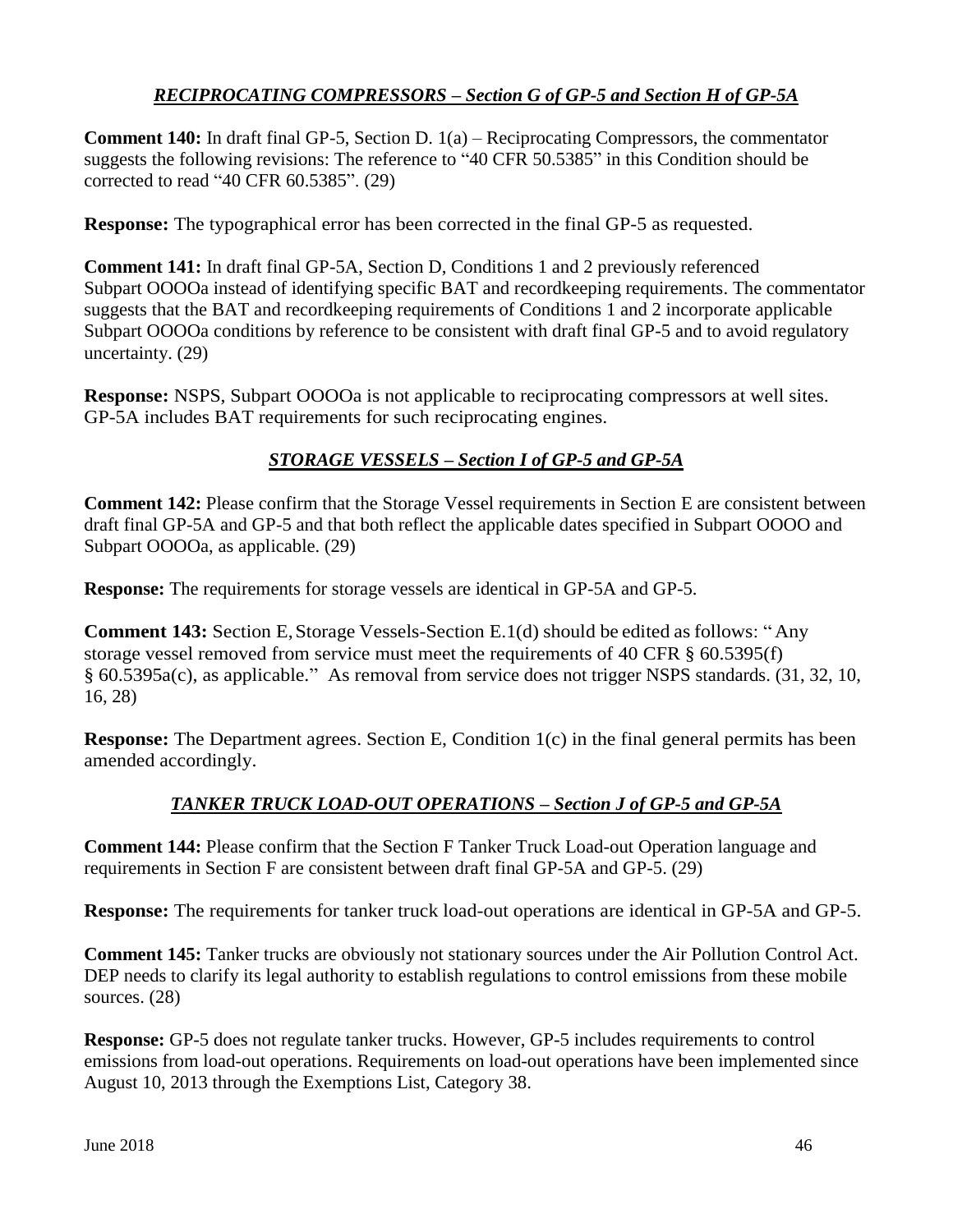**Comment 146:** Oil and gas operators generally do not own and operate their own trucks; however, most of the record keeping requirements set forth in this Section require access to the records of the truck operator/owner. It is unduly burdensome to require operators to maintain records for truck fleets that are not owned, operated or maintained by the operator. (28)

**Response:** Though tanker truck testing requirements apply to truck carrier companies, it is the responsibility of the permittee to ensure that all trucks that perform loadout operations at their facility have passed one of the appropriate leak tests prior to allowing them to unload liquids from a storage vessel. While the leak test requirements are part of PennDOT and US DOT regulations, the Department maintains that verifying that a tanker is properly leak tested is necessary to control emissions from storage tanks that emit above the control thresholds.

The emissions records for each loadout operation will assist the inspector in verifying compliance with emissions control thresholds for VOC, HAP, and methane.

**Comment 147:** The commentator appreciates the clarification on the exemption threshold for control of truck loading. (10, 16, 28)

**Response:** The Department appreciates the comment.

**Comment 148:** The commentator recommends applying the emission threshold to the load-out source. Suggested lead-in language for the Department's consideration: "For all truck load-out operations of a given liquid type (ex. condensate) with a total uncontrolled methane emission rate of 200 tpy or greater, a total uncontrolled VOC emission rate of 2.7 tpy or greater an uncontrolled single HAP emission rate of 0.5 tpy or greater, or a total uncontrolled HAP emission rate of 1.0 tpv or greater, where the loading rack was constructed on or after (effective date of GP-5) the owner or operator shall": (10, 16, 28)

**Response:** The leading language in the final general permits is as follows: "For all truck load-out operations that service a storage vessel with a methane emission rate of 200 tpy or greater, a VOC emission rate of 2.7 tpy or greater, a single HAP emission rate of 0.5 tpy or greater, or a total HAP emission rate of 1.0 tpy or greater, where the loading rack was constructed on or after (effective date of GP-5)…"

**Comment 149:** The commentator recommends that F.l(a)(i) and F.l(b)(i) state that the captured portion of emissions from load-out operations be controlled at 95% or greater to allow for alternative means of control. The commentator further recommends for safety considerations that Section F.(1) allow the use of combustion control, vapor recovery in conjunction with oxygen elimination units in lieu of just vapor balancing. (10, 16, 28)

**Response**: The final general permits allow as an alternative measure that VOC emissions must be controlled with 95% or greater efficiency.

**Comment 150:** The requirement to utilize pressure-tested trucks in sections  $F(1)(a)(ii)$  (GP-5 & GP-5A)  $\&$  F(l)(b)(ii) (GP-5A) has not demonstrated that the additional cost of vapor balancing is cost-effective at the proposed control threshold levels (e.g., 2.7 tpy). (10, 16, 28)

**Response:** The final GPs allow the owner/operator to use a vapor balancing system for tanker truck loadout operations instead of a vapor recovery unit or control emissions with greater than 95%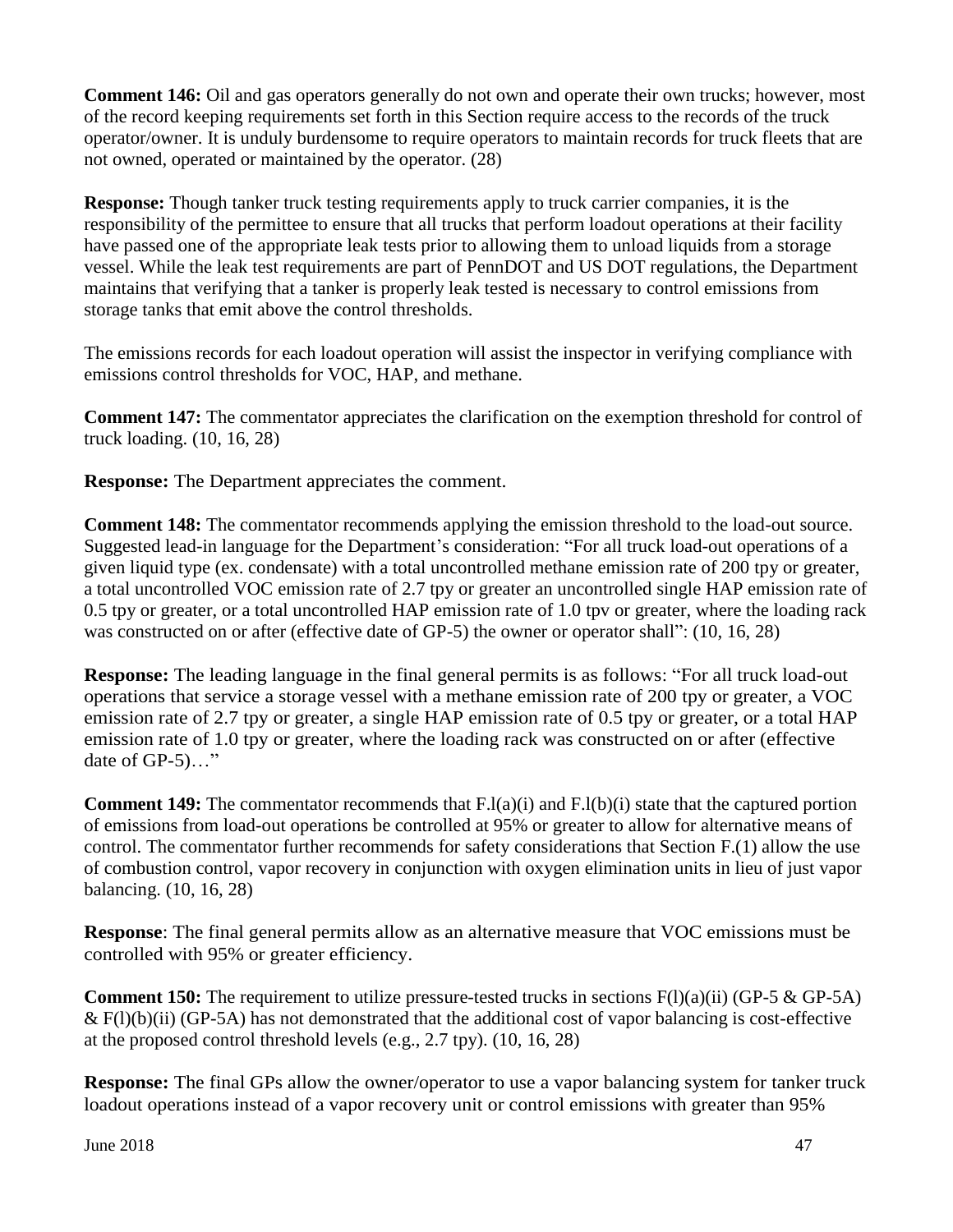control efficiency. Conditional Exemption 38, finalized in 2013 required 95% control of any emission unit, including tanker-truck loadout operations exceeding emission thresholds of 2.7 tpy VOC, 0.5 tpy single HAP, and 1.0 tpy total HAP. Despite the requirement to install 95% VOC control on storage vessels and other equipment, no individual plan approval was submitted for an unconventional natural gas well site. This means either the installation of control is cost effective, or that the sources in question emit less than 2.7 tpy VOC, 0.5 tpy single HAP, and 1.0 tpy total HAP.

**Comment 151:** In draft final GP-5A, Section F, Condition 1(a) and 1(b), please clarify whether the emissions criteria apply to load-out operations or to the storage vessel. (29)

**Response:** The emission thresholds are applicable to truck load-out operations.

**Comment 152:** In draft final GP-5A, Section F, Condition 2(b), please clarify whether the affected source or the tanker truck operator is responsible for documenting the annual leak test. (29)

**Response:** Though tanker truck testing requirements apply to truck carrier companies, it is the responsibility of the permittee to ensure that all trucks that perform loadout operations at their facility have passed one of the appropriate leak tests prior to allowing them to unload liquids from a storage vessel. While the leak test requirements are part of PennDOT and US DOT regulations, the Department maintains that verifying that a tanker is properly leak tested is necessary to reduce emissions from storage tanks that emit above the control thresholds.

# *FUGITIVE EMISSIONS COMPONENTS – Section K of GP-5 and GP-5A*

**Comment 153:** The commentators request the Department expressly state in GP-5A that fugitive emissions, after appropriate control (e.g. LDAR), are of minor significance with respect to causing air pollution and are not preventing or interfering with the attainment or maintenance of an ambient air quality standard, per 25 Pa Code § 123.1(a)(9). (10, 16, 28)

**Response:** "The Department determined that the VOC and methane emissions remaining after the implementation of BAT requirements, including LDAR, are of minor significance with regard to causing air pollution, and will not, on their own merits, be preventing or interfering with the attainment or maintenance of an ambient air quality standard." See Section G of the final GPs and the TSD.

**Comment 154:** The commentators recommend that the current GP-5 LDAR program remain in place for existing sources and non-OOOOa facilities and that OOOOa requirements be referenced as applicable. (10, 16, 28, 20)

**Response:** The final general permits have been amended as requested.

**Comment 155:** The commentator states that the applicability of LDAR has been narrowed from the facility as a whole to just fugitive emissions components. This excludes vents or exhausts which emit the wrong substance. (25)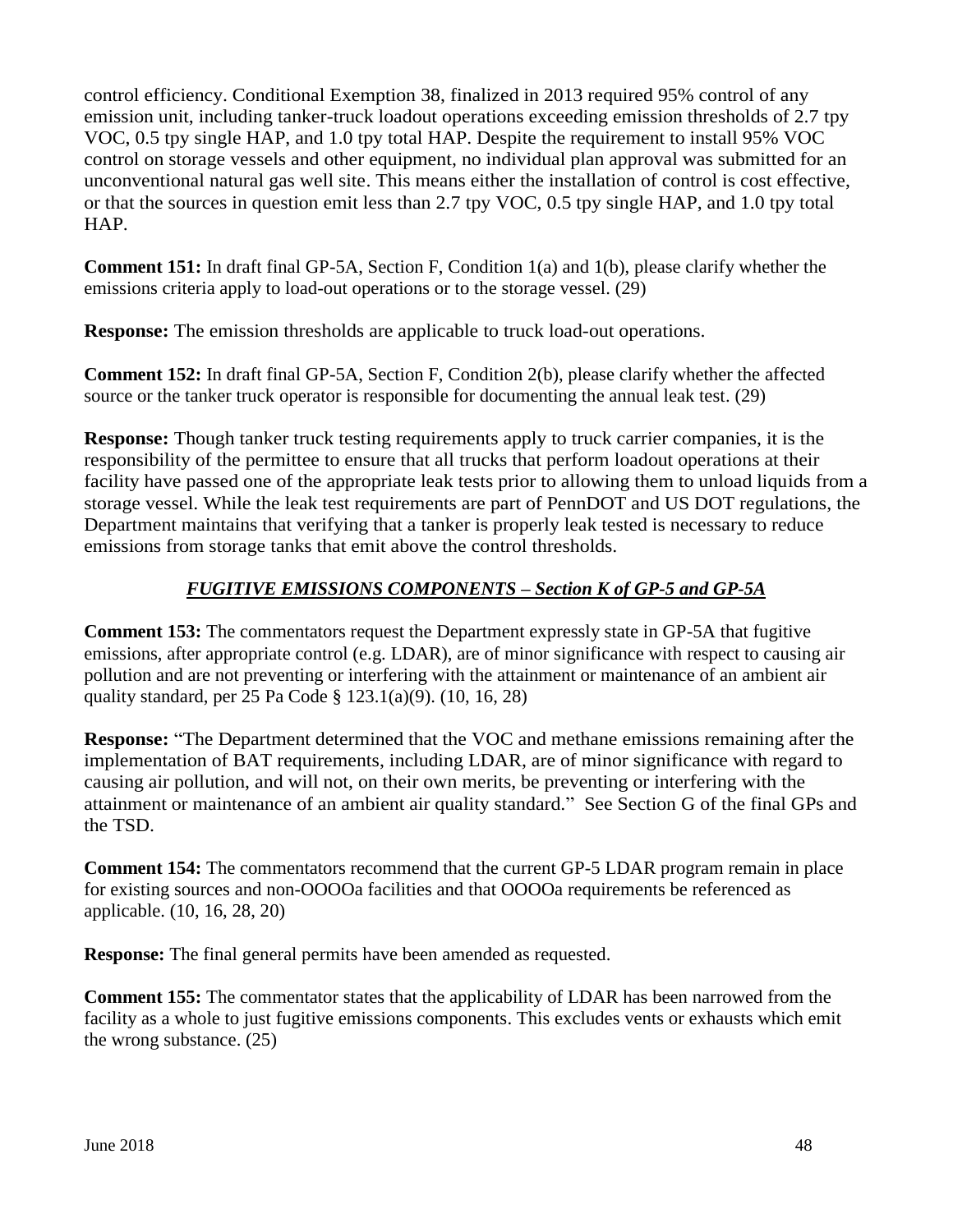**Response:** The previous version of GP-5 was not as clearly defined as the final GP-5. The LDAR program described in the final general permit is consistent with the Department's intent as indicated through responses to FAQs.

**Comment 156:** The commentator appreciates the removal of the leak quantification requirement. (31)

**Response:** The Department appreciates the comment.

**Comment 157:** Several commentators contends that its supplemental analysis to LDAR costs demonstrates that the Department considerably overestimated the calculated abatement cost for quarterly LDAR. However, this was based on the draft general permits which differed from those proposed on March 31, 2018. In the March 31 versions, the leak quantification requirement has been removed. Therefore, the commentators urge the Department to revisit the cost analysis and remove the costs associated with leak quantifications and determine if the stepdown provision is still necessary from an economic standpoint. (21).

**Response:** The stepdown provision provides some relief to smaller operators by allowing them to track the percentage of leaking components and, by maintaining less than 2% leaking components, reduce frequency. This allows smaller operators to reduce the number of times per year they must hire a contractor to perform this service. If at any time the percentage of leaking components exceeds 2%, the facility must resume quarterly LDAR inspections. Larger operators typically have in-house personnel to perform LDAR inspections and would rather maintain a consistent frequency than be burdened by the additional recordkeeping to receive a stepdown frequency.

**Comment 158:** The commentator states that the Department's LDAR cost analysis was flawed as it is illogical to base estimated emissions on a super-emitter leak rate that is based upon a value that an instrument is capable of measuring. These extremely high leak rates drive the cost effectiveness evaluations presented in the TSD, which is based on costs and component counts provided from LDAR contractors and not from operator data through actual program implementation. Also, the Department did not consider the cost for repair of identified leaks despite noting that such costs can vary significantly. Therefore, the Department has severely underestimated the costs. (10, 28, 32)

A recent cost analysis performed by the API, and cited by others in their own comments, state that costs to control methane are 9 to 31 times higher at a semi-annual frequency and 5 to 28 times higher at a quarterly monitoring frequency when compared to the EDF and ONE Future studies cited in the TSD. (32, 10, 16, 28)

**Response:** The Department has performed an independent cost-analysis for LDAR requirements and determined that quarterly monitoring using OGI is cost-effective. The detailed cost-analysis can be found in the final TSD.

**Comment 159:** The commentator supports the Department's proposed standards for detecting and repairing leaks from sources not covered in most states, including pigging operations and liquids unloading. (3)

**Response:** Thank you for your comment.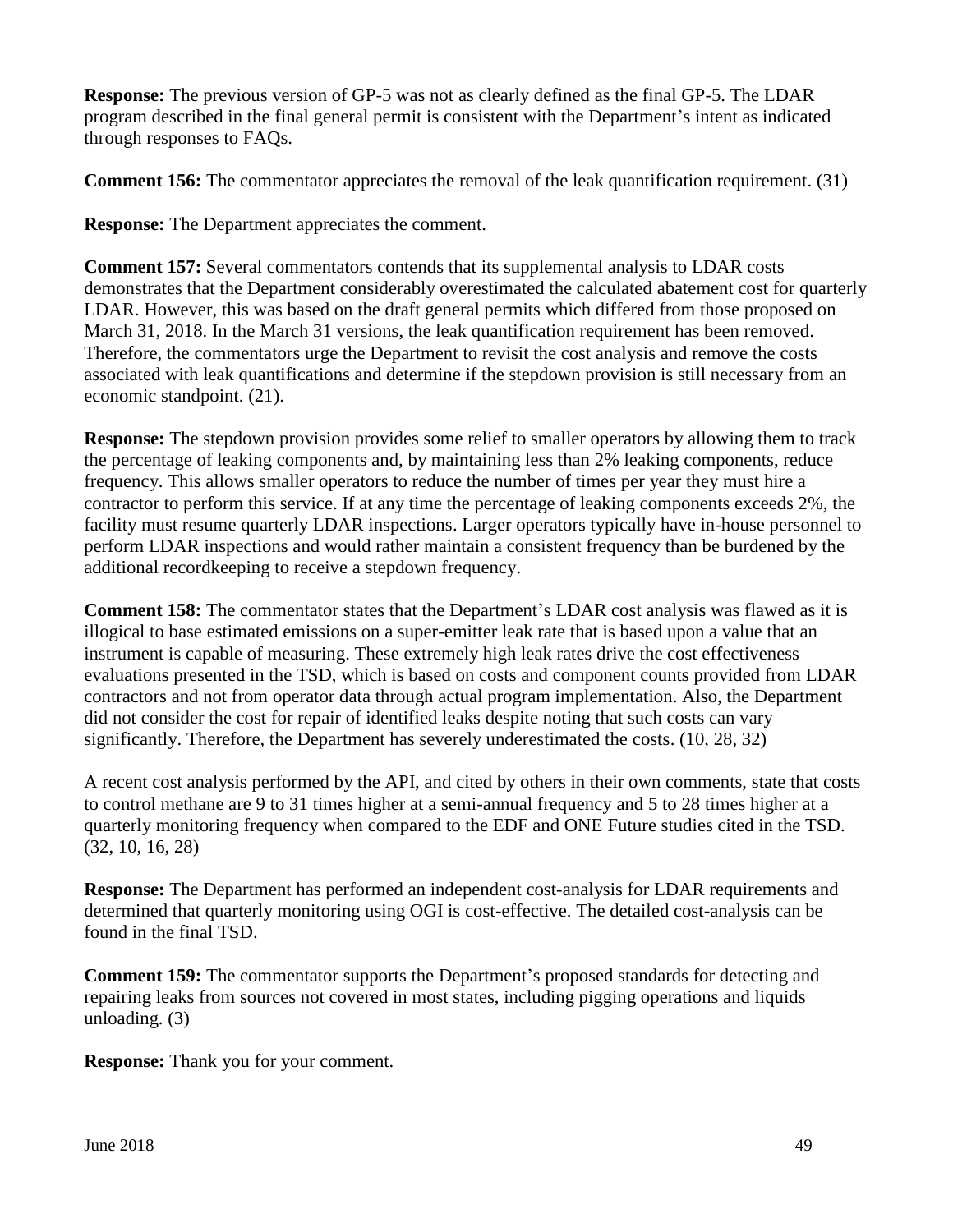**Comment 160:** The commentator recommends that monthly AVOs begin on the same schedule as LDAR (i.e. "60 days after the start of production" for the GP-5A or "60 days after commencing operation" for the GP-5). (10, 16, 28)

**Response:** AVO does not require the use of any special equipment. Therefore, the requested change is not included in the final general permits.

**Comment 161:** Regarding determining the component count in Section G.l(b)(iv), the commentator suggests the following language: "The owner or operator shall estimate the total facility component count using appropriate methods such as 40 CFR 98 Subpart W, P&lDs. physical counts or other methods accepted by the Department." (10, 16, 28)

**Response:** The final GP-5 does not prohibit the use of recommended methods such as 40 CFR 98 Subpart W, P&lDs or physical counts to estimate the component.

**Comment 162:** The commentators state that methane leak detection technology is dynamic, with frequent innovation such as their own efforts changing the marketplace with different detection limits, frequencies, underlying science, and observation platforms. These technologies, used independently or in combination with each other, yield better and more cost-effective results. The commentators recommend that the Department establish its support for demonstration or pilot projects by establishing a list of approved devices, with the ability to add to the list of approved devices. (8, 18, 21)

**Response:** The monthly frequency proposed by the commentators is not cost-effective, and therefore is not BAT. Monthly LDAR might be appropriate for major facilities which are ineligible to use the general permits. Major facilities would be required to determine LDAR frequency on a case-by-case basis.

**Comment 163:** The commentator recommends focusing LDAR inspections on the highest volume leaks, realizing that by focusing on a larger leak definition, more frequent inspections would be required. The technology used by the commentator, aerial surveying, focuses on super-emitters, recognized as accounting for the majority of methane emissions. The commentator can identify and fix the small fraction of high-emitting sources, achieving better environmental and economic results while avoiding over-engineered instruments. The aerial survey service is capable of covering large areas in a short period of time; is methane-specific; produces images of methane plumes overlaid on optical imagery; quantifies methane emissions within  $\pm 25\%$ ; is offered as a service, meaning there is no capital expenditure or oncoming maintenance costs to an operator; is operated by trained engineers, meaning no training or labor costs to operators and reduced chance of operator error; offers proprietary data analysis that streamlines reporting and recordkeeping. (8)

**Response:** The monthly frequency proposed by the commentator is not cost-effective, and therefore is not BAT. Monthly LDAR might be appropriate for major facilities which are ineligible to use the general permits. Major facilities would be required to determine LDAR frequency on a case-by-case basis.

**Comment 164:** The commentator recommends that well pads should only be subject to annual LDAR requirements. (31)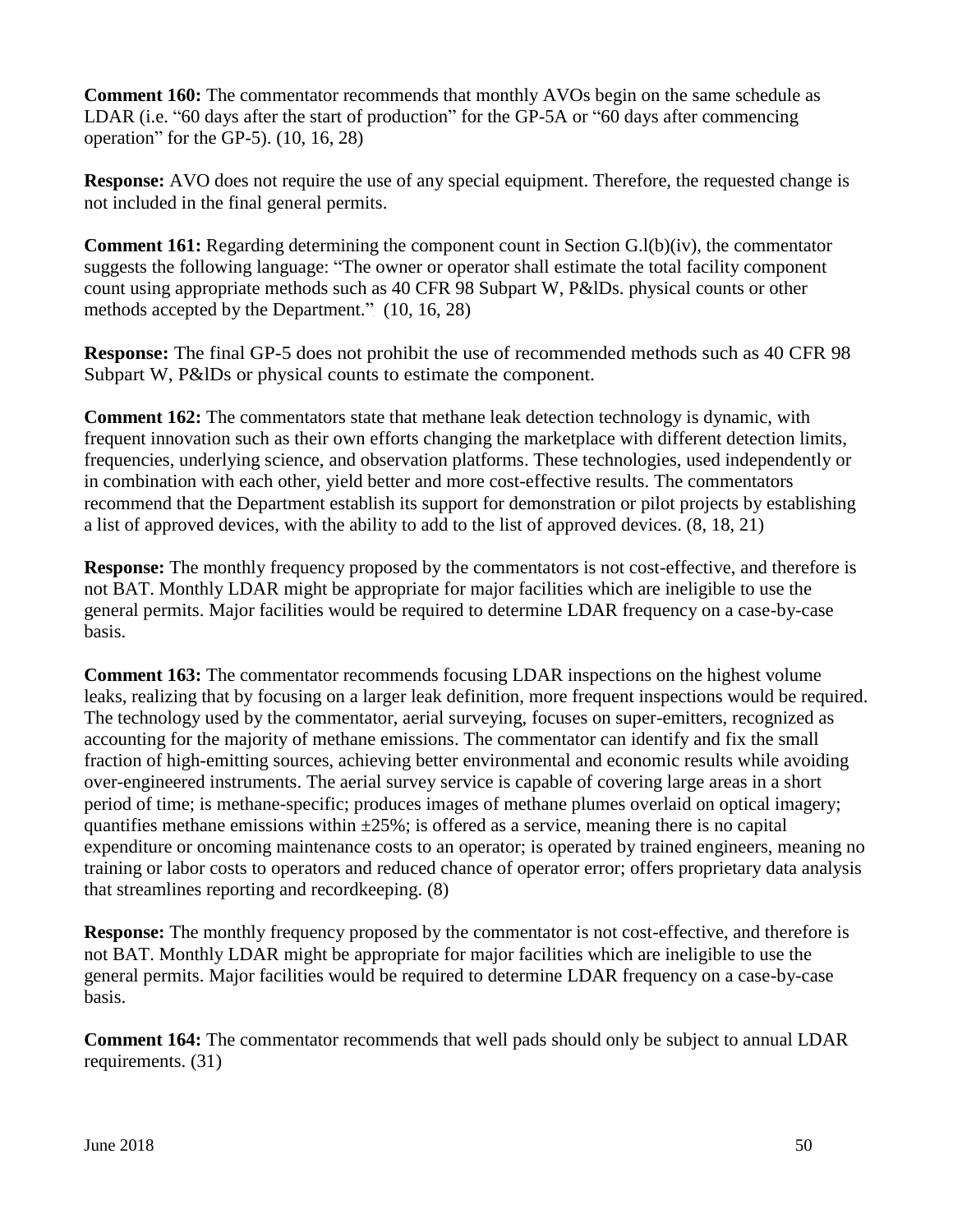**Response:** The LDAR requirement in 40 CFR Part 60 Subpart OOOOa requires a semi-annual inspection with no provision for reduction. Barring that, the Department determined BAT to be quarterly inspections, with the potential to step down to the federal semi-annual schedule based on the percentage of leaking components at unconventional natural gas well sites, coupled with monthly AVO inspections.

**Comment 165:** The commentator supports the quarterly LDAR inspection frequency in GP-5 and GP-5A. Multiple studies have shown that quarterly LDAR at both new and existing facilities is a highly cost-effective way to reduce emissions. Pennsylvania's proposal to adopt a baseline quarterly inspection frequency for well sites brings its requirements in line with those of other states that have also implemented quarterly inspection requirements. (21)

**Response:** Thank you for your comment.

**Comment 166:** The commentator recommends revising the reference to "Condition 3(a)" in Condition  $1(b)(ii)$  of GP-5 and Condition  $1(b)(iii)$  of GP-5A to "Condition  $2(a)$ ." (29)

**Response:** The typographical errors have been corrected in the final general permits**.**

**Comment 167:** The commentator suggests altering the language of Condition 1(b)(iv) of GP-5A to "The owner or operator shall estimate the total facility component count using appropriate methods such as 40 CFR Part 98 Subpart W, P&IDs, physical counts, or other methods accepted by the Department. (10, 16, 28)

**Response:** The final GP-5A does not prescribe any specific methodology to be used to determine facility component counts.

**Comment 168:** The commentator recommends increasing the LDAR inspection frequency to monthly as leaks would be found quickly and repaired as soon as possible, especially at facilities with emissions above 50 tpy of VOC for well sites with storage tanks and compressor stations or 20 tpy for well sites without storage tanks. (18)

**Response:** The monthly frequency proposed by the commentator is not cost-effective, and therefore is not BAT. Monthly LDAR may be appropriate for major facilities which are ineligible to use the general permits. Major facilities would be required to determine LDAR frequency on a case-by-case basis.

**Comment 169:** The commentators recommend removing the stepdown provision of Condition 1(b)(iv) that allows operators to reduce the frequency of LDAR inspections if less than 2% of components are found leaking. (18, 21)

**Response:** The stepdown provision provides some relief to smaller operators by allowing them to track percentage of leaking components and, by maintaining less than 2% leaking components, reduce the inspection frequency. This allows smaller operators to reduce the number of times per year they must hire a contractor to perform this service. If at any time the percentage of leaking components exceeds 2%, the facility must resume quarterly LDAR inspections. Larger operators typically have in-house personnel to perform LDAR inspections, and would rather maintain a consistent frequency than be burdened by the additional recordkeeping to utilize the stepdown frequency.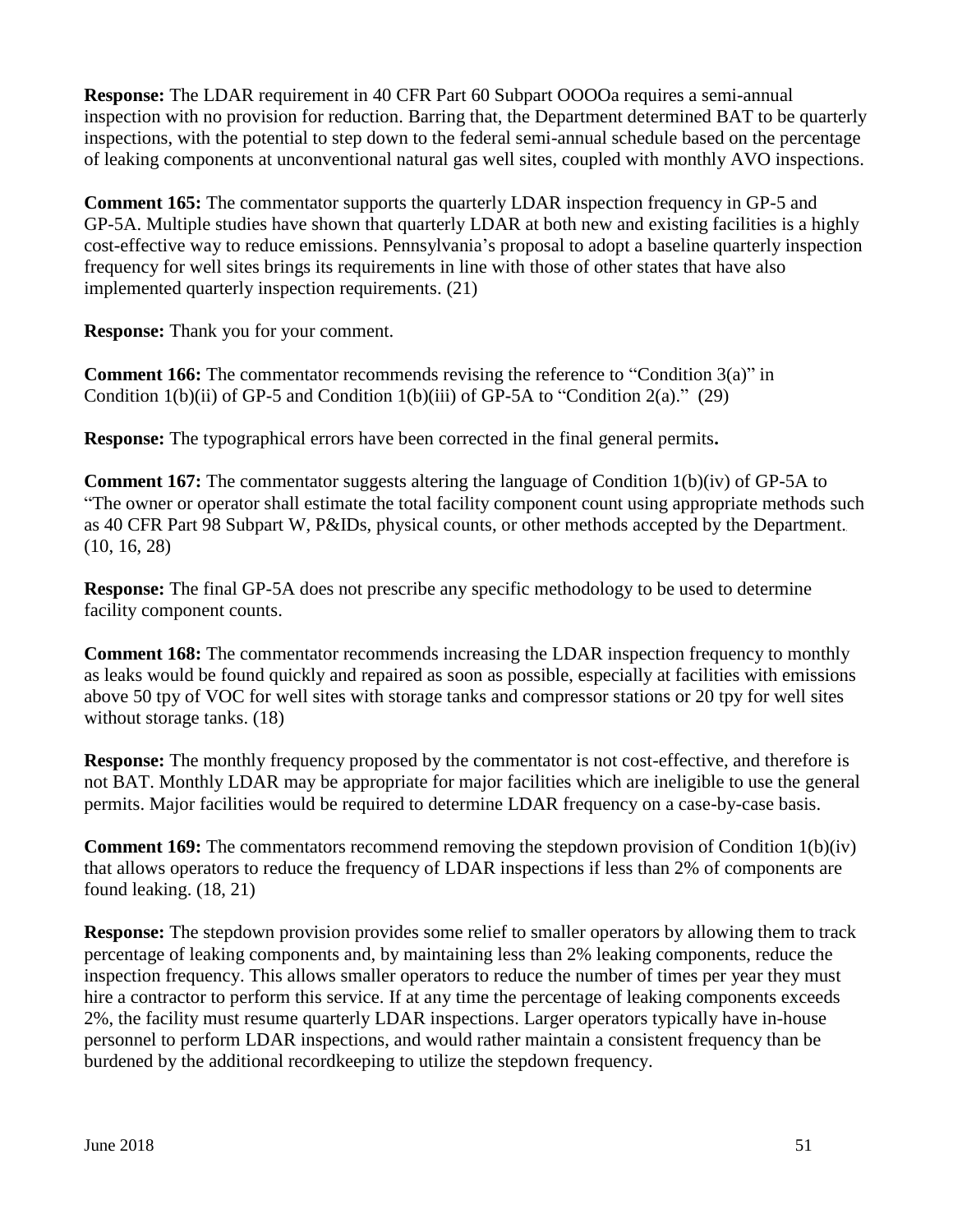**Comment 170:** The commentator requests DEP incorporates the NSPS requirement in Section G.l(f)(ii) by reference only. The commentator recommends the following language: "The repair or replacement is technically infeasible, would require a vent blowdown, a well shutdown or well shut-in, or would be unsafe to repair during operation of the unit. the repair or replacement must be completed during the next scheduled well shutdown, planned well shut-in. after a planned vent blowdown or within 2 years, whichever is earlier."  $(10, 16, 28)$ 

**Response:** The final general permits incorporate recently amended NSPS requirements. The final general permits include the following, "The repair or replacement is technically infeasible, would require a vent blowdown, a compressor station shutdown, or would be unsafe to repair during operation of the unit, the repair or replacement must be completed during the next scheduled compressor station shutdown, after a planned vent blowdown or within 2 years, whichever is earlier."

**Comment 171:** The commentator appreciates that the Department updated the definition for delay of repair in Condition 1(f)(ii) of GP-5 to match the current federal requirements; however, they request the Department incorporate those requirements by reference to avoid any future conflicting requirements. (10, 16, 28)

**Response:** EPA reconsidered the delay of repair issues and amended NSPS requirements on March 1, 2018. The final general permits include the identical requirements.

**Comment 172:** The commentators recommend the following language for Condition 1(f)(ii) of GP-5: "The repair or replacement is technically infeasible, would require a vent blowdown, a compressor station, processing plant, or transmission station shutdown, or would be unsafe to repair during operation of the unit, in which case the repair or replacement must be completed during the next scheduled compressor station, processing plant, or transmission station shutdown, after a planned vent blowdown or within 2 years, whichever is earlier." (29, 10, 16, 28)

**Response**: The final GP-5 has been amended as recommended.

**Comment 173:** The commentator recommends that the Department thoroughly inspect for methane leaks at wells and order immediate shutdowns when leaks are detected. (17)

**Response:** The final GP-5A includes comprehensive LDAR requirements such as quarterly inspections using OGI and monthly AVO inspections. Any leak detected from a fugitive emission component must be repaired by the owner or operator of the facility as expeditiously as practicable. A first attempt at repair must be attempted within 5 calendar days of detection, and the repair must be completed no later than 15 calendar days after the leak is detected. Once a fugitive emission component has been repaired or replaced, the owner or operator must resurvey the component as soon as practicable, but no later than 30 calendar days after the leak is repaired.

**Comment 174:** The commentator recommends that the Department revise the GP-5 and Exemption 38 FAQ document to ensure that leak repair confirmation requirements are consistent with the proposed general permits. Questions 10 and 11 in the FAQ guidance document are not consistent with leak repair confirmation criteria in the proposed general permits; they should be revised to clearly indicate that multiple methods are acceptable to confirm repair – i.e., Method 21 or optical gas imaging can be used for repair confirmation regardless of the method used to detect the leak. (20)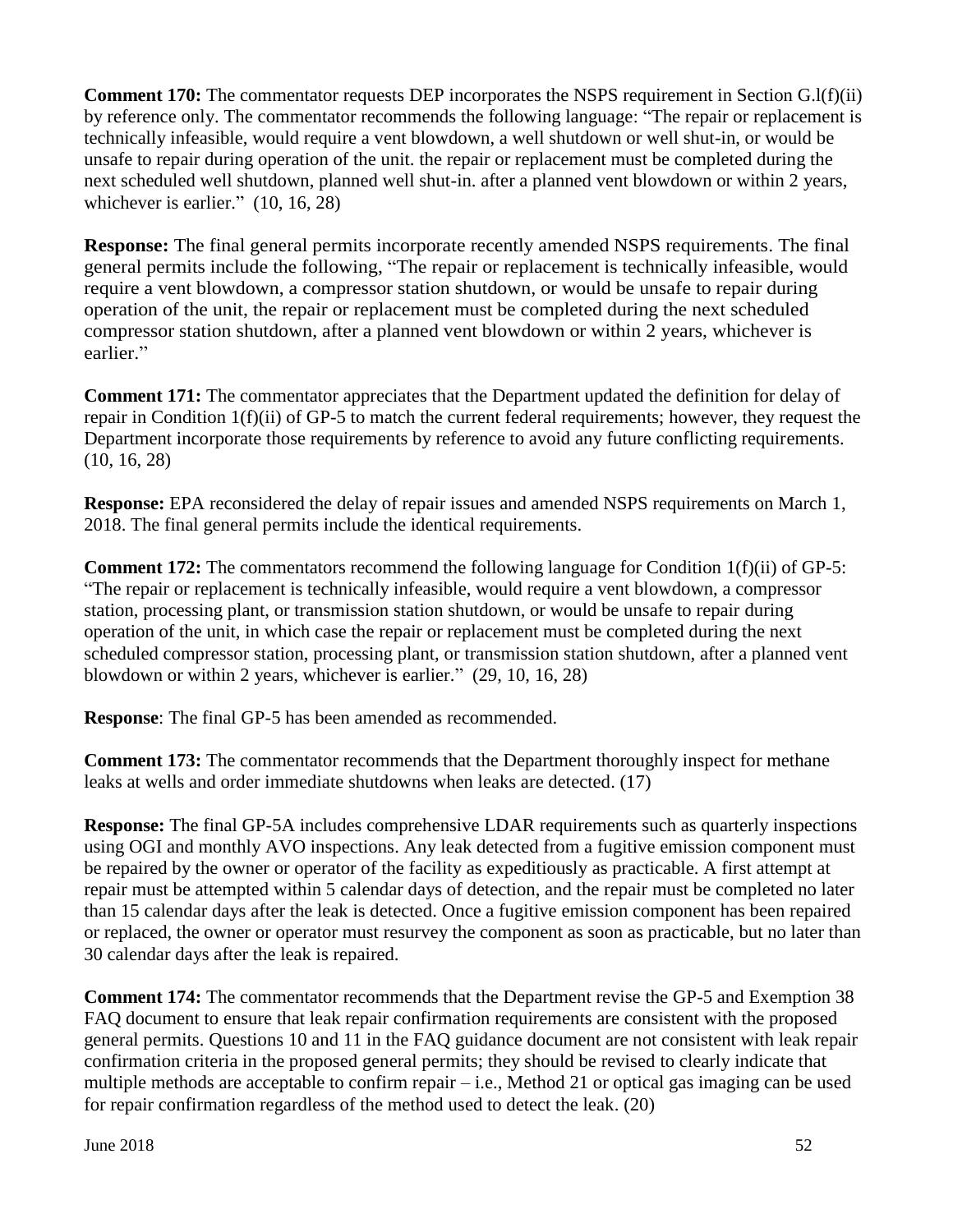**Response:** GP-5 and GP-5A allow the owner or operator to use Method 21 or optical gas imaging for repair confirmation regardless of the method used to detect the leak. As necessary, the Department will develop Exemption 38, GP-5A, and GP-5 implementation instructions or an FAQ document that is applicable to the current versions of the permit and Exemption 38.

**Comment 175:** The commentator requests clarification that the monitoring plans only need to meet the requirements of OOOOa for those facilities subject to OOOOa. (10, 16, 28)

**Response:** The final general permits include appropriate monitoring requirements including applicable NSPS OOOOa requirements.

# *CONTROLLERS – Section L of GP-5 and GP-5A*

**Comment 176:** The commentator requests that PADEP recognize that the emissions from gas driven pneumatic controllers, particularly in dry gas areas, are minor sources of emissions. (10, 16, 28)

**Response:** Devices that vent as part of their normal operation, such as pneumatic controllers and pneumatic pumps, are not fugitive emissions components unless there is a discharge from a place other than the vent.

**Comment 177:** In draft final GP-5A, Section H(1)(a), the commentator suggests the following revisions: The references to "40 CFR § 5390" and § 5390a" should be corrected to read "40 CFR § 60.5390" and § 60.5390a". (29)

**Response:** The typographical errors have been corrected in the final general permits.

# *PUMPS – Section M of GP-5 and GP-5A*

**Comment 178:** The commentator appreciates that DEP clarified that only natural gas driven pneumatic diaphragm pumps are subject to control requirements. (10, 16, 28)

**Response:** Thank you for your comment.

# *ENCLOSED FLARES AND OTHER EMISSION CONTROL DEVICES – Section N of GP-5 and GP-5A*

**Comment 179:** The commentator requests that the Department clarify whether candlestick or open flame flares can be used when such flares are more technically suitable for high pressure relief than enclosed units. Section J should contain an option to utilize traditional open flares, which would be most often utilized where high pressure blowdowns need to be controlled. These devices are necessary for safety purposes as the only technically feasible and cost-effective solution for vapor destruction at these facilities. Enclosed combustors that are able to handle high-pressure, high-volume blowdowns typical at these stations may be technically infeasible from a size perspective and economically infeasible due to the much greater cost (in excess of \$1 to \$2 million). In addition, the GP-5A does not appear to allow for the operation of existing open flame flares. The Department has not demonstrated that only enclosed combustors are BAT for these operational scenarios, or why open flame flares were not evaluated.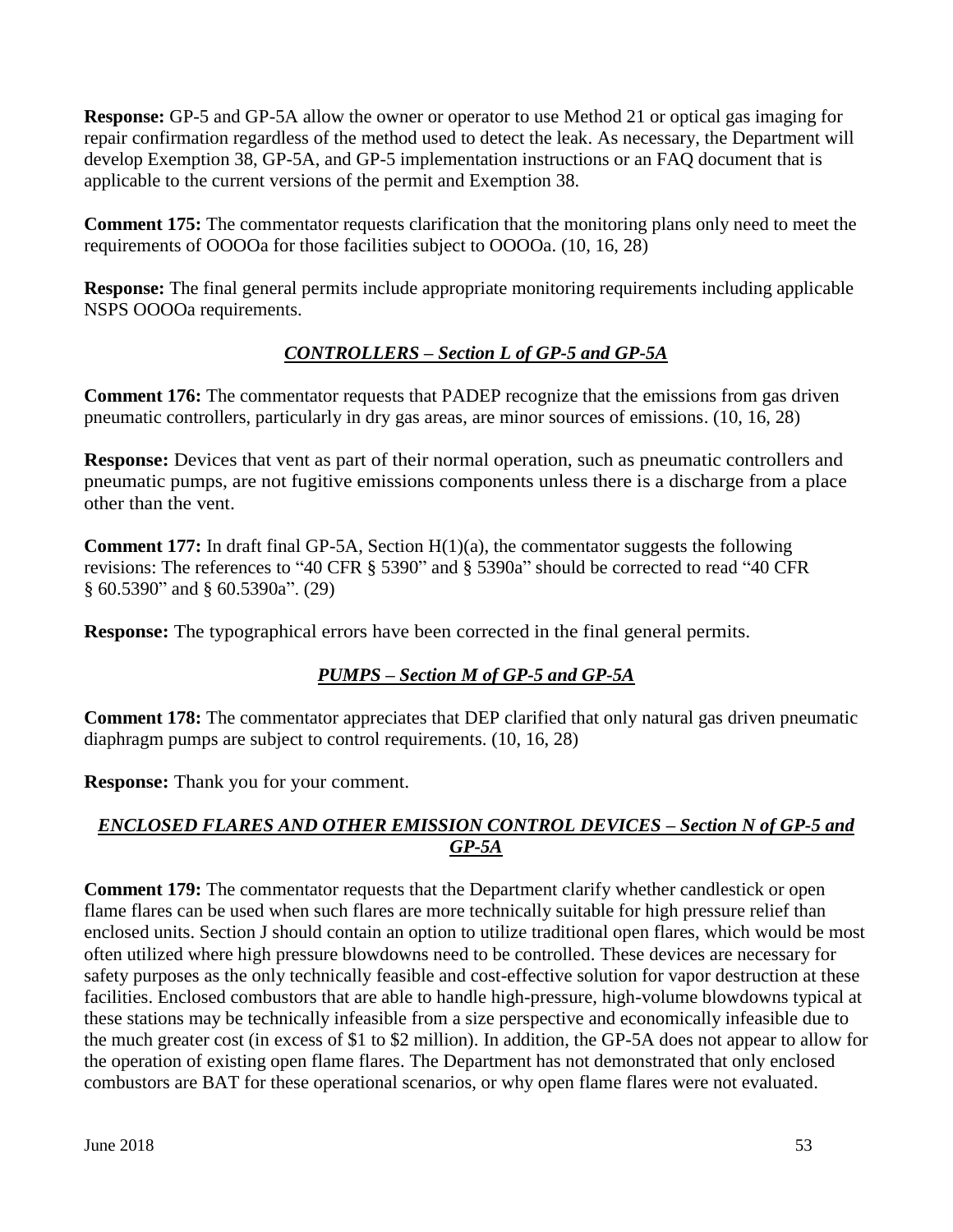Excluding open flares for these operations would require facilities to apply for Plan Approvals for the sole reason of demonstrating that an enclosed combustor is not cost effective. (10, 16, 28)

**Response:** Since August 10, 2013, Exemption 38 requires an enclosed combustion device, including an enclosed flare to be used for all permanent flaring operations at a wellhead or facility. These flaring operations are to be designed and operated in accordance with the requirements of 40 CFR § 60.18. It was determined that if enclosed flares are required for permanent installations at well sites, it would also be appropriate for compressor stations, processing plants, and transmission stations.

However, due to infrequent natural operation at the remote pigging stations, enclosed flares are not mandated.

**Comment 180:** The commentator appreciates many of the changes made to the draft GP-5A and GP-5 and the accompanying Exemption #38b; specifically, changes to allow for the industry accepted 95% control efficiency. (10, 16, 28)

**Response:** Thank you for the comment.

**Comment 181:** The commentators ask why the Department reduced the required control efficiency from 98% to 95% for new glycol dehydration units, storage vessels, natural gas-driven pneumatic diaphragm pumps, wet seal centrifugal compressors, and pigging operations in the proposed general permits. The commentator urges the DEP to reconsider its approach and restore the 98% destruction efficiency that it previously required for new glycol dehydrators, storage tanks, pneumatic pumps, centrifugal compressors, and pigging operations. (21, 7)

**Response:** Based on the comments received, the 98% control requirement for methane, VOC, and HAP was revised to a 95% control requirement in the final general permits. While manufacturer-tested models typically achieve significantly greater than 95% control in practice, the control requirement was revised to allow operators to continue to benefit from the manufacturer-tested models in accordance with the federal regulations. This revision avoids additional source testing to demonstrate 98% efficiency, instead relying on the manufacturer's certification list maintained by EPA to demonstrate and maintain compliance under the federal regulations.

**Comment 182:** The commentators state that a review of DEP's analyses presented in the Technical Support Document that accompanied the draft General Permits, do not appear to justify certain controls with an adequate cost-effectiveness analysis and certain controls were determined to represent BAT based on incomplete or inaccurate data. Cost analyses for pigging operations and pneumatic pumps are missing. (10, 28, 32)

**Response:** In addition to compliance requirements for applicable federal requirements, 25 Pa. Code Chapter 127 requires that all new sources control the emissions to the maximum extent, consistent with the BAT as determined by the Department at the time of issuance of Plan Approval. The Department has provided the rationale in the TSD for BAT requiring methane, VOC and HAP control for pigging operations and pneumatic pumps.

**Comment 183:** The commentator states that Condition 1(a)(ii) requires that the owner/operator conduct a performance test on an enclosed combustion device within 180 days of initial startup unless the device is a manufacturer-tested model. The commentators request that the language be modified to "The owner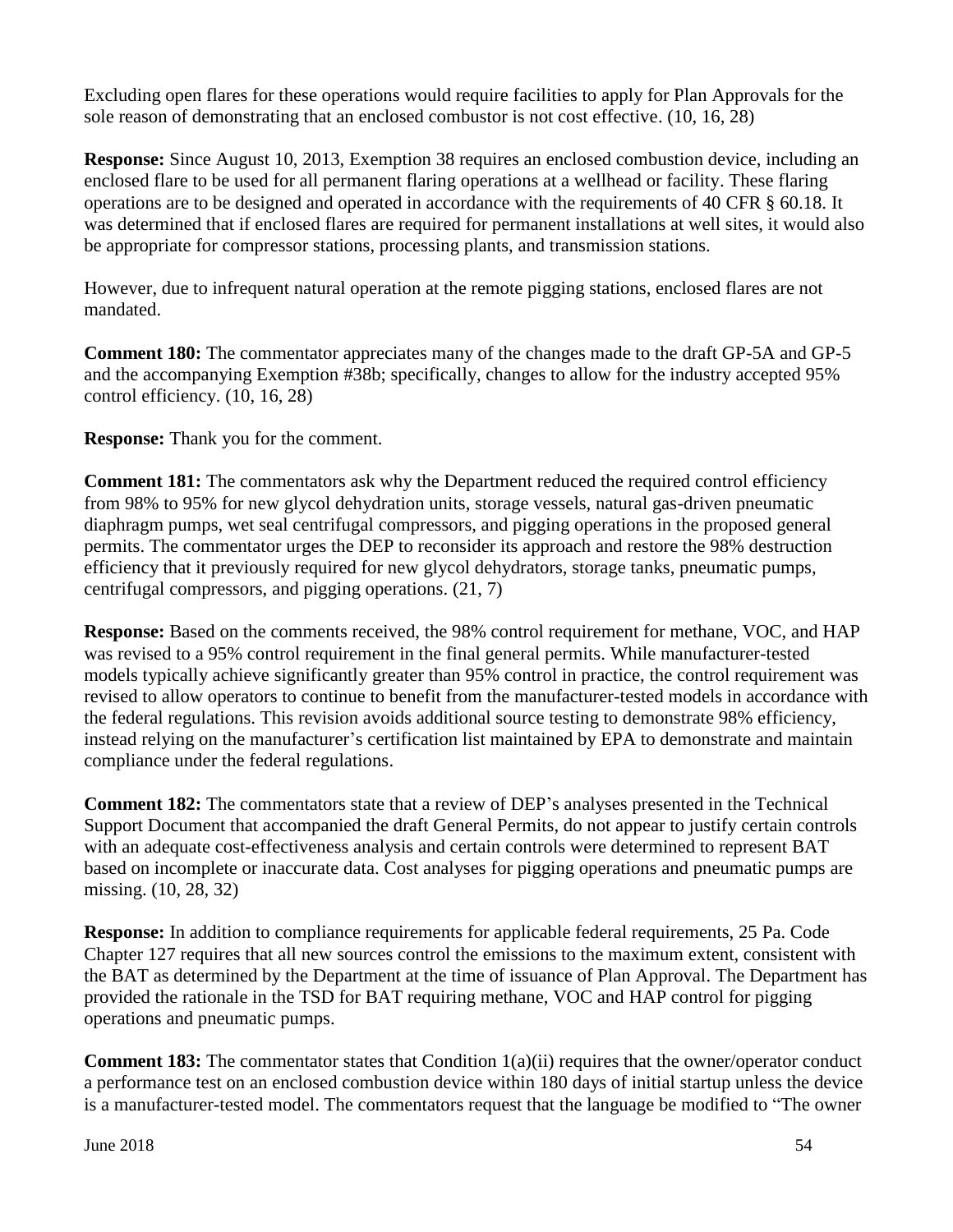or operator must conduct a performance test in accordance with Condition 4 within 180 days of the initial startup of the affected facility unless the combustion control device is a manufacturer-tested model testing accordance with 40 CFR § 60.5413(d) or § 60.6413a(d). A performance test conducted on a device of the same make and model in similar service at another facility within the Commonwealth may be used to satisfy this requirement." This is because many operators will use the same make and model enclosed combustion device at various facilities within the Commonwealth. Requiring each individual unit to be tested is costly and does not better prove compliance than testing only one unit. (10, 16, 28)

**Response:** The final general permit condition  $1(a)(ii)$  has been revised as follows:

The owner or operator must conduct a performance test in accordance with Condition 4 within 180 days of initial startup of the affected facility **unless** the combustion control device is a manufacturer-tested model tested in accordance with 40 CFR § 60.5413(d) or § 60.6413a(d). A performance test conducted on a device of the same make and model in similar service at another facility within the Commonwealth upon approval by the Department may be used to satisfy this requirement.

**Comment 184:** The commentator states that Condition 1(a)(iii) requires further testing of each enclosed combustion device upon each reauthorization of the permit. The commentator recommends that an Condition  $1(a)(iii)(C)$  be added to read as follows: "(C) A performance test conducted on a device of the same make and model in similar service at another facility within the Commonwealth that has been conducted within the previous five (5) years of the application for reauthorization may be used to satisfy this requirement."  $(10, 16, 28)$ 

**Response:** The final general permit condition  $1(a)(iii)$  has been revised as follows:

The owner or operator must conduct performance tests in accordance with Condition 4 within 180 days of each reauthorization **unless** the combustion control device is a manufacturer-tested model tested in accordance with 40 CFR  $\S$  60.5413(d) or  $\S$  60.5413a(d); A performance test conducted on a device of the same make and model in similar service at another facility within the Commonwealth upon approval by the Department may be used to satisfy this requirement.

**Comment 185:** The commentator recommends Condition J(1)(b)(ii) to be amended as follows: The owner or operator shall conduct a performance test in accordance with Condition 4 and 40 CFR § 60.5413a as applicable. If compression is used as the mechanism to recover vapor, the permittee shall track the vapor recovery unit downtime on a monthly basis using best available data, in lieu of performance testing. (10, 16, 28)

**Response:** The owner or operator must comply with 95% control requirements by using a vapor recovery device or a vapor recovery unit (VRU). If the enclosed combustion device is used as a backup for the VRU, the time period when the emissions are diverted to the control device shall also be recorded.

**Comment 186:** The commentator requests clarification that AVO inspections are to be conducted in accordance with 40 CFR  $\S$  60.5411 as applicable. (10, 16, 28)

**Response:** 40 CFR § 60.5411 does not include any methodology for conducting AVO inspections.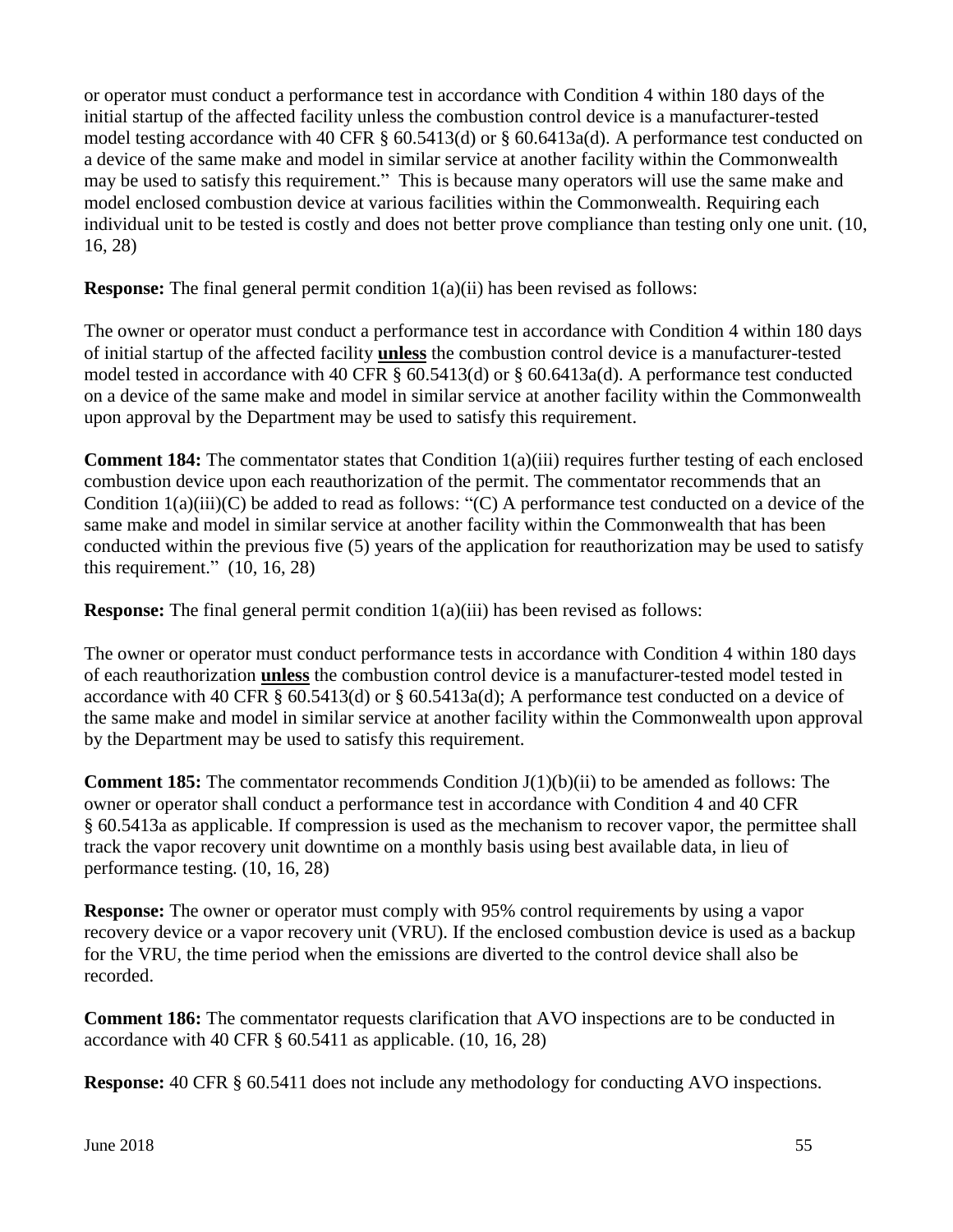**Comment 187:** The commentator concurs with the change to sections covering Enclosed Flares and Other Emission Control Devices to eliminate the need for Professional Engineer certification. (31)

**Response:** Thank you for the comment.

## *PIGGING OPERATIONS – Section O of GP-5 and GP-5A*

**Comment 188:** The March 2018 revisions to Exemption 38 include the addition of Category 38(c), which applies to facilities affected by the proposed revisions. However, the text in Category 38(c) of the Air Quality Permit Exemption List refer to, "Oil and gas exploration, development, and production facilities and associated equipment and operations." That terminology does not clearly indicate that *transmission pipelines* are included on the exempt list, and clarification is requested. The text in Category 38(c) should be revised as follows: "Oil and gas exploration, development, and production facilities and associated equipment and operations, and natural gas transmission pipelines, for which construction or reconstruction commenced on or after [the effective date] of this Exemption criteria meeting the following provisions:" (20)

**Response:** Exemptions Category 38(c) is applicable to sources located at well sites. The owner or operator may submit a RFD form for other facilities.

**Comment 189:** It appears the citation for Exemption 38 in GP-5A was not updated. In the definition of "Remote Pigging Station" in GP-5A, the citation should be revised from "Category 38(b)" to "Category 38(c)." (20)

**Response:** The typographical error has been corrected in the final GP-5A.

**Comment 190:** LDAR requirements for remote pigging sites are included in Exemption Category 38(c), subsection (c). It appears that those LDAR requirements only apply if the emissions thresholds in subsection (c)(ii) are exceeded. PA DEP should clarify that is the intent. If that is not the intent, then PA DEP should justify why LDAR is warranted at a location with minimal emissions. (20)

**Response:** In the final GP-5A and GP-5, the Department revised the condition to provide flexibility to the owner or operator in choosing BMPs to minimize the liquids present in the pig receiver chamber and to minimize emissions from pigging operations. The Department has provided the emissions thresholds, below which the owner or operator is not required to install a control for methane, VOC and HAP. The Department believes that the owner or operator must use a BMP to minimize the liquids present in the pig receiver chamber and to minimize emissions from pigging operations.

**Comment 191:** There is no cost analysis for emissions control from pigging operations (10, 28, 32)

**Response:** The cost analysis for control requirements are included in the TSD.

**Comment 192:** The commentator appreciates DEP's clarification of the applicability of Best Management Practices and Control Requirements on Pigging Operations. (10, 16, 28)

**Response:** Thank you for your comment.